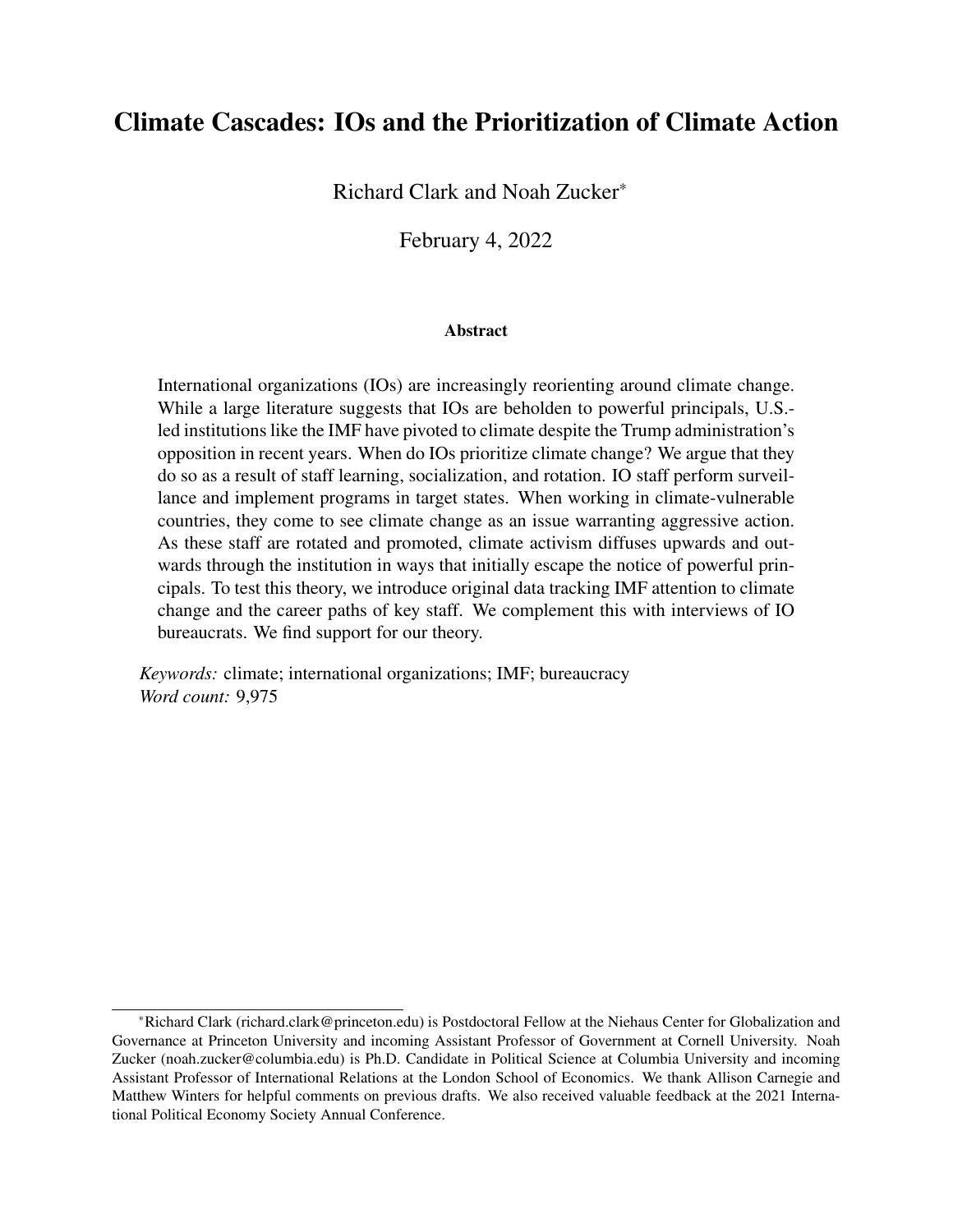Climate change is rapidly moving to the fore of the global governance agenda. Beyond the creation of such dedicated climate institutions as the Green Climate Fund and Intergovernmental Panel on Climate Change, international organizations (IOs) established for distinctly non-climate purposes are increasingly focusing their policymaking and rhetoric on questions of climate change. The current director-general of the World Trade Organization has emphasized the "need to harness the power of trade for the environment."[1](#page-1-0) The Bank for International Settlements has recently sounded the alarm on climate-induced financial risks [\(Bolton et al.](#page-28-0) [2020\)](#page-28-0). The World Bank instituted a plan in the late 2010s to dramatically increase lending for climate-related development projects, with its president declaring that "climate change presents critical challenges to [the Bank's] development efforts."<sup>[2](#page-1-1)</sup> In 2019, then-IMF Managing Director Christine Lagarde labeled climate change "the great existential challenge of our times," calling for the implementation of carbon pricing regimes and removal of fossil fuel subsidies.[3](#page-1-2)

These pivots to climate are notable given the struggles to conclude ambitious international climate pacts [\(Victor](#page-32-0) [2011\)](#page-32-0). IOs such as the World Bank and IMF are known to be prone to the influence of powerful members, such as the United States, European Union, and China [\(Kilby](#page-31-0) [2009;](#page-31-0) [Kaya](#page-30-0) [2015;](#page-30-0) [Nelson](#page-31-1) [2017;](#page-31-1) [Clark and Dolan](#page-29-0) [2021\)](#page-29-0). Yet both institutions accelerated their turns to climate under the administration of Donald Trump, who actively sought to undermine climate institutions, and despite the continued resistance to aggressive climate action elsewhere.<sup>[4](#page-1-3)</sup> The IMF, for example, has called for carbon prices and stricter regulations of climate-related financial risks in large economies.<sup>[5](#page-1-4)</sup> The assent of powerful states is thought to be critical to international climate governance [\(Nielson and Tierney](#page-31-2) [2003;](#page-31-2) [Barrett](#page-28-1) [2005;](#page-28-1) [Graham and Serdaru](#page-30-1) [2020\)](#page-30-1). If that is the case, why are IOs nonetheless devoting more resources to climate advocacy and policymaking?

We argue that IOs can pursue policies at odds with the preferences of leading stakeholders due to a process of staff learning, socialization, and rotation. Bureaucrats at IOs often perform

<span id="page-1-0"></span> $1$ WTO, 2021,  $\frac{\text{bit.1y/3uYixk}}{2}$ .

<span id="page-1-1"></span> $2$ World Bank, 2020,  $\frac{\text{bit.1y}}{2}$ Illsp2>.

<span id="page-1-3"></span><span id="page-1-2"></span> $3$ IMF, 2019,  $\frac{\text{bit.ly/3xxYhX2}}{.}$ 

<sup>&</sup>lt;sup>4</sup>Recent media coverage details the specific influence of climate-resistant countries such as Brazil and China over IMF and World Bank leadership. *Bloomberg*, 2021, [<bloom.bg/308hQtw>](https://bloom.bg/308hQtw); *FT*, 2021, [<on.ft.com/3akRoP3>](https://on.ft.com/3akRoP3).

<span id="page-1-4"></span><sup>&</sup>lt;sup>5</sup>IMF, 2021, <br/> <br/> <br/> <br/> <br/>
iMF, 2021, <br/> <br/> <br/> <br/>
iMF, 2021, <br/> <<br/>
iMF, 2021, <br/> <<br/>
iMF, 2021, <br/> <<br/>
iMF, 2021, <br/> <br/> <br/> <br/> <br/> <br/> <br/> <br/> <br/> <br/>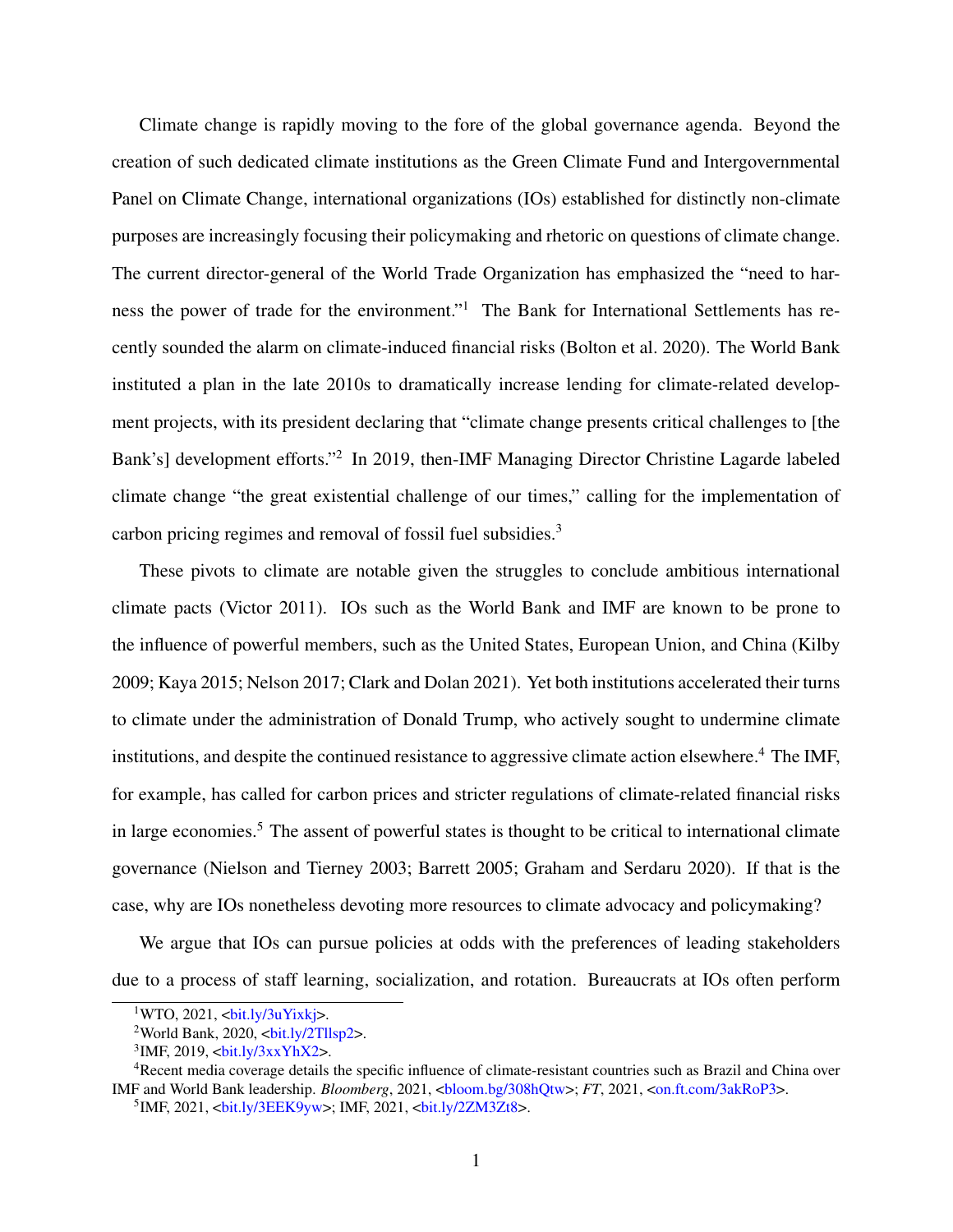surveillance and implement policies on the ground in target states. For instance, the World Bank deploys staff members in order to oversee infrastructure projects; the International Atomic Energy Agency sends inspectors to member states to observe nuclear facilities; the United Nations deploys peacekeepers; and the IMF sends cohorts of staff to member states to implement and monitor programs, as well as to perform periodic economic surveillance. We contend that when working in countries with highly salient climate vulnerabilities, IO staff come to see climate change as an issue warranting aggressive action. This occurs due to both observation of climate change's physical effects and the persuasive efforts of host country officials, civil society actors, and business groups concerned about physical climate damages. As IO staff are then rotated to other countries and promoted through their institution's professional ranks, climate concerns diffuse horizontally and vertically through the organization in ways that initially escape the notice of powerful principals. This framework explains otherwise puzzling cases where IO policies contradict the interests of powerful member states. It also clarifies how IOs reorient themselves to govern emergent international issues [\(Jupille, Mattli and Snidal](#page-30-2) [2013\)](#page-30-2).

To test this theory, we introduce new datasets on the IMF's attentiveness to climate change and the career paths of IMF bureaucrats. These data leverage the Fund's Article IV reports, which summarize findings from routine surveillance operations in member states and identify economic risks to these countries. We code discussions of climate change in these reports, as well as the identities of staff members involved in their drafting, for all IMF member states in the period of 2000–2018. Doing so allows us to document both the IMF's increased focus on climate over time and the movement of climate-conscious staff through the Fund's bureaucracy. We believe these data to be a noteworthy empirical contribution, as we are among the first to systematically track both climate concerns and bureaucrats' career arcs in one of the world's oldest and most influential IOs.

To offer evidence for our theory, we first offer descriptive evidence on the diffusion of climate concerns within the IMF. We then show that bureaucrats are likelier to first become attuned to climate-related economic risks when stationed in a country where such risks are particularly con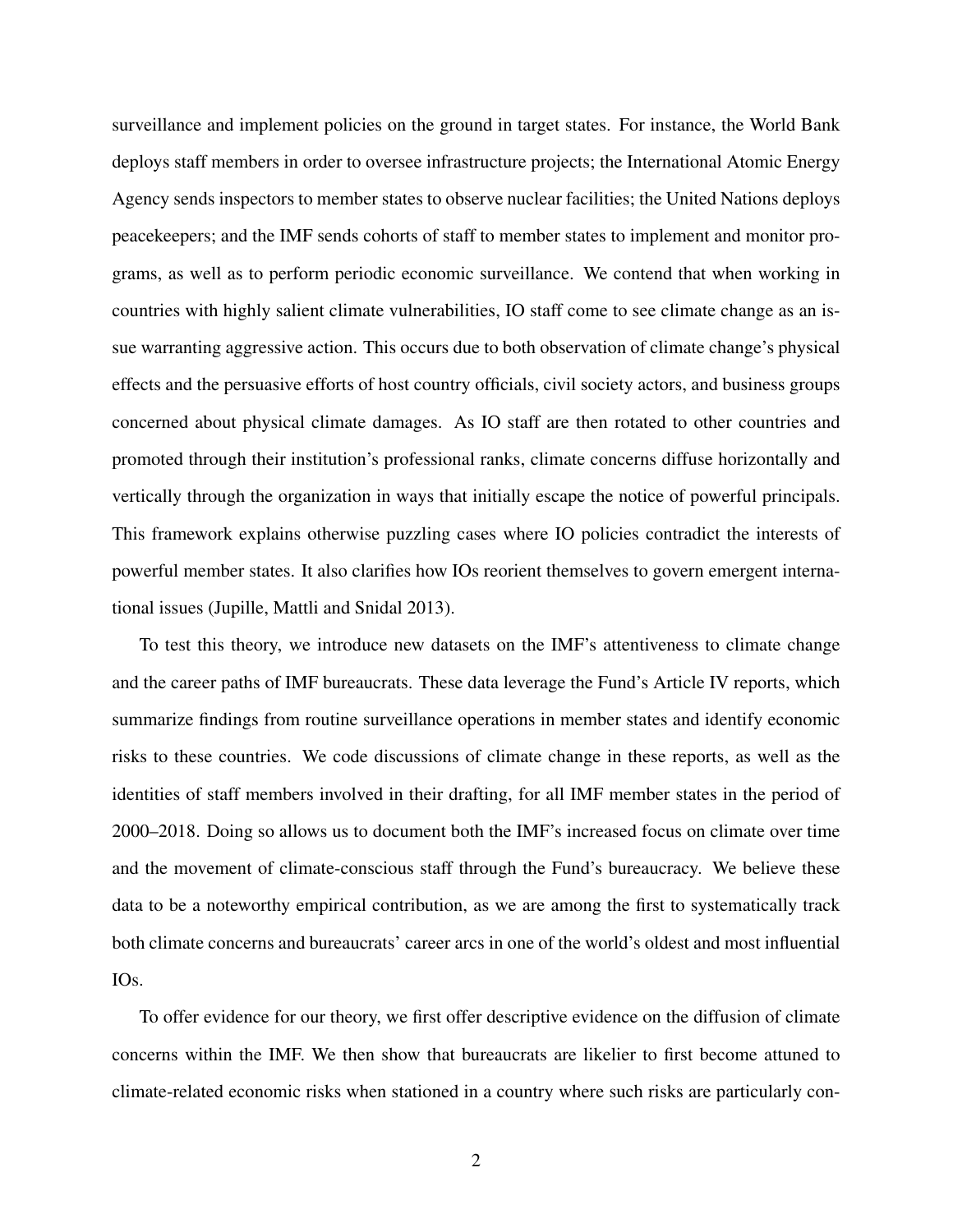spicuous. Documenting the bureaucrat-led spread of climate concerns, we lastly examine whether bureaucrats who previously discussed climate risks were likelier to continue citing such risks after moving to new countries. We find strong indication that this is the case through both quantitative analyses of IMF policy statements and qualitative interviews with IMF staff.

Our theory and findings contribute to a growing literature on the role of individual bureaucrats in shaping IO policymaking, extending and revising work detailing the autonomy and influence of IO staff. Existing accounts often focus on bureaucracy-level features, obscuring interesting variation across individual bureaucrats at the same institution [\(Barnett and Finnemore](#page-28-2) [1999;](#page-28-2) [Clark](#page-29-0) [and Dolan](#page-29-0) [2021\)](#page-29-0). This paper refocuses on within-IO differences in staff preferences, showing how individual bureaucrats can alter organizational trajectories as they are deployed to member states and move within their institution. In doing so, this paper diverges from scholarship emphasizing the role of powerful member states in setting IO priorities [\(Stone](#page-31-3) [2011;](#page-31-3) [Clark and Dolan](#page-29-0) [2021\)](#page-29-0), including at climate-focused institutions [\(Graham and Serdaru](#page-30-1) [2020\)](#page-30-1), by showing how seemingly unimportant bureaucrats stationed in weak states can influence policymaking.

We additionally advance the literature interested in how change occurs in IOs and the international system. Much of this work highlights how watershed events, as part of punctuated equilibria models [\(Weyland](#page-32-1) [2007;](#page-32-1) [Schneider](#page-31-4) [2014\)](#page-31-4), drive change in international politics. We rather suggest that change can occur slowly and endogenously as a result of anodyne organizational management practices, such as the rotation and promotion of low- or mid-level bureaucrats. With our focus on the spread of ideas within IOs, we further add to work on norm cascades and the diffusion of ideas as drivers of political change [\(Finnemore and Sikkink](#page-29-1) [1998;](#page-29-1) [Chwieroth](#page-29-2) [2008;](#page-29-2) [Jones and](#page-30-3) [Zeitz](#page-30-3)  $2019$ <sup>[6](#page-3-0)</sup>. We also contribute to the literature interested in socialization through IOs, though we diverge from existing approaches by examining how member states can socialize IO staff.<sup>[7](#page-3-1)</sup>

This paper further contributes to the emergent literature on the risks stemming from the potential devaluation of carbon-intensive and climate-vulnerable economic assets [\(Colgan, Green and](#page-29-3)

<span id="page-3-1"></span><span id="page-3-0"></span> $6$ [Also see](#page-29-3) [Checkel](#page-28-3) [\(2003\)](#page-28-3); [Hooghe](#page-30-4) [\(2005\)](#page-30-4).

<sup>&</sup>lt;sup>7</sup>[This tradition has mostly examined how IOs socialize states \(e.g.,](#page-29-3) [Johnston](#page-30-5) [2008\)](#page-30-5) or how IOs provide a venue for [states to socialize each other \(e.g.,](#page-29-3) [Greenhill](#page-30-6) [2010\)](#page-30-6).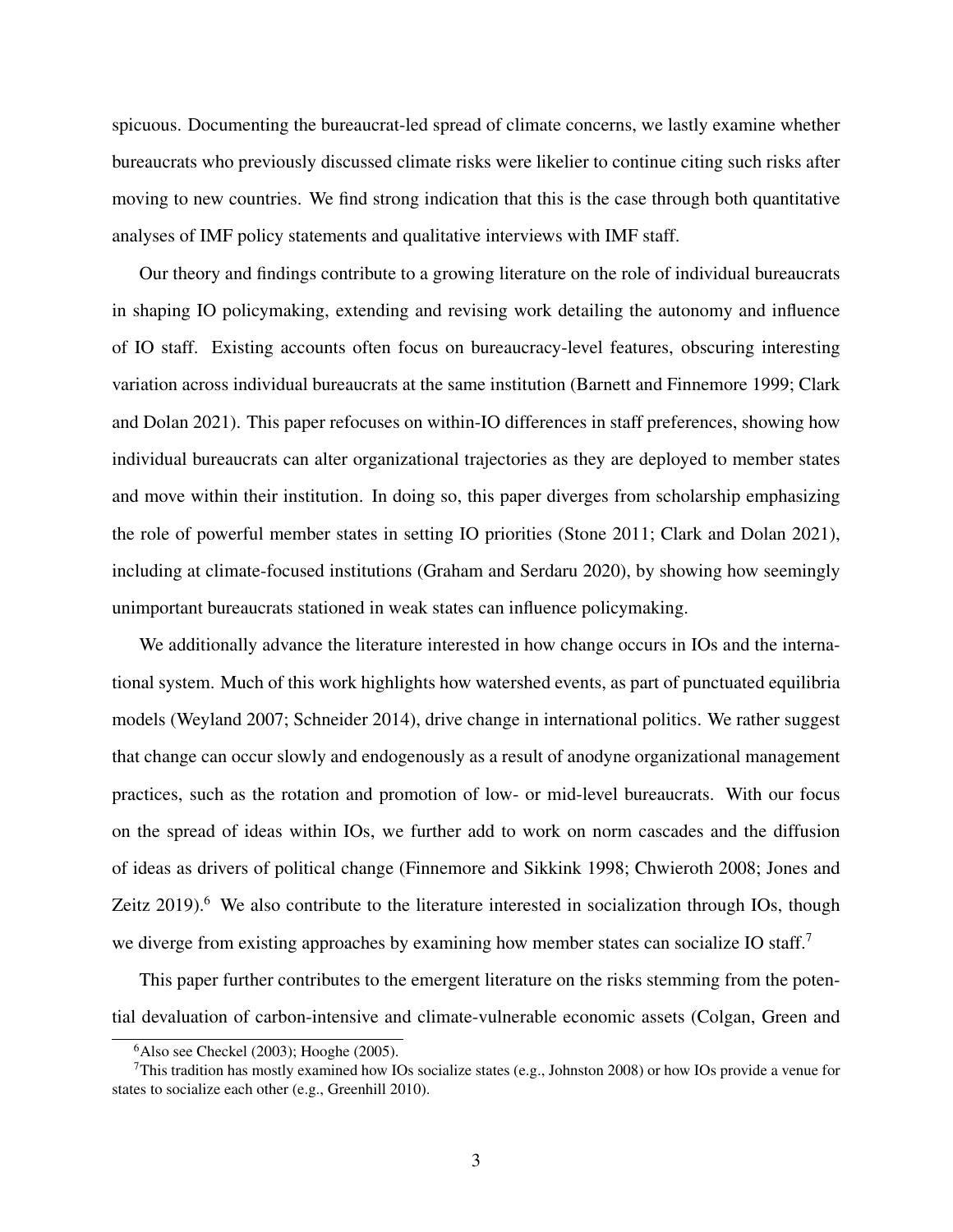[Hale](#page-29-3) [2021\)](#page-29-3). There is considerable uncertainty over where, when, and to what extent these climate risks will manifest [\(Chenet, Ryan-Collins and van Lerven](#page-29-4) [2021\)](#page-29-4). Under conditions of uncertainty, social cues and interactions may have substantial sway over the perception and management of economic risks [\(Nelson and Katzenstein](#page-31-5) [2014\)](#page-31-5). In line with this argument, this paper elucidates how socialization processes may drive the emergence of climate risk concerns within powerful financial policymaking and regulatory bodies. In doing so, the paper offers further evidence of the epistemic, ideational processes that underlie governing bodies' varied attentiveness to environmental issues (cf. [Haas](#page-30-7) [1992;](#page-30-7) [Allan](#page-28-4) [2017\)](#page-28-4).

### Bureaucratic Theory of Multilateral Climate Concerns

Scholars of international relations have long questioned the extent of IO autonomy. One tradition holds that IOs are largely instruments of powerful states, with powerful principals using formal and informal levers of influence to achieve national policy objectives. Many have described how the U.S. influences policymaking at the IMF and World Bank, granting breaks on loan conditions and speeding disbursements for allied borrowers [\(Kilby](#page-31-0) [2009;](#page-31-0) [Copelovitch](#page-29-5) [2010;](#page-29-5) [Stone](#page-31-3) [2011\)](#page-31-3). Related work shows how states can expend temporary leverage, such as that granted to rotating members of the United Nations Security Council, to secure better deals from IOs [\(Dreher, Sturm](#page-29-6) [and Vreeland](#page-29-6) [2015\)](#page-29-6). In contrast, other scholars contend that IOs are autonomous in important respects, pursuing their own objectives even when they differ from those of powerful stakeholders. Some research suggests that such autonomy originates in the bureaucratic nature of IOs, which allows staff to gradually expand their missions [\(Barnett and Finnemore](#page-28-2) [1999;](#page-28-2) [Chwieroth](#page-29-7) [2013\)](#page-29-7). Other work in this tradition indicates that autonomous IOs may be those best positioned to implement successful development policies [\(Abbott and Snidal](#page-28-5) [1998;](#page-28-5) [Winters and Streitfeld](#page-32-2) [2018;](#page-32-2) [Iannantuoni, Waeiss and Winters](#page-30-8) [2021\)](#page-30-8).

How do member states influence policymaking and agenda-setting in IOs? What role, if any, do IO staff play? We argue that staff often pursue policy objectives that contradict the preferences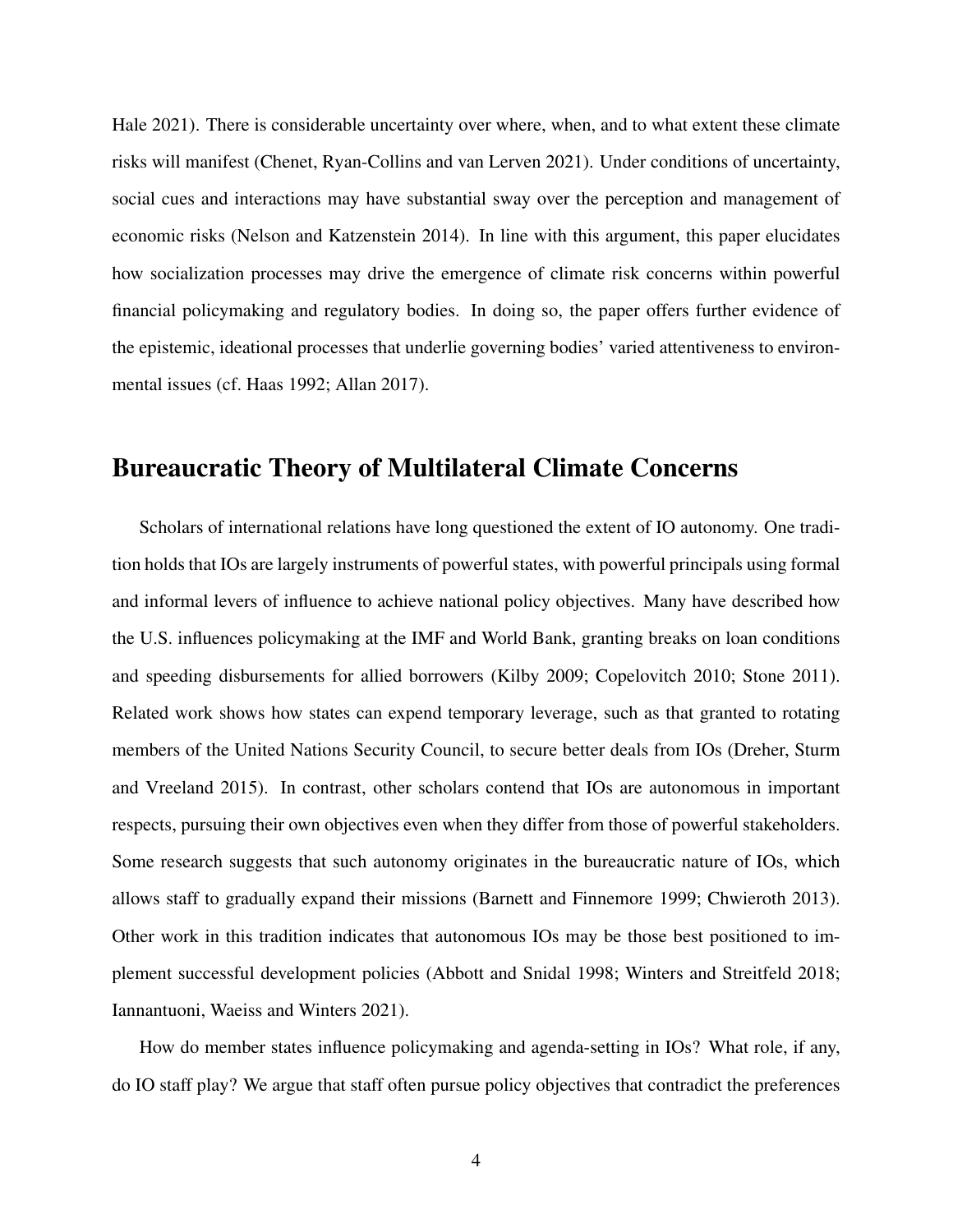of powerful member state principals, doing so in ways that initially escape the attention of such states. Our theoretical mechanism highlights the importance of staff learning and socialization as a result of employees' professional experiences within the IO and their subsequent rotation and promotion to other posts within the institution. Staff are often deployed to one country for a mission and then transferred to other regions or new roles. When they are moved in this way, bureaucrats carry lessons learned from prior country postings with them, socializing others within the institution to these adopted perspectives. In the process, policy preferences developed in less powerful member states — those hosting IO officials — diffuse horizontally and vertically through the institution, even when they are at odds with the interests of more powerful principals.<sup>[8](#page-5-0)</sup> Our theory builds on existing work interested in socialization through IOs, though scholars have mostly examined how IOs can socialize states directly by promoting and locking in policies consistent with certain norms and ideas [\(Moravcsik](#page-31-6) [2000;](#page-31-6) [Johnston](#page-30-5) [2008\)](#page-30-5), or indirectly by providing states a forum for interstate socialization [\(Pevehouse](#page-31-7) [2002;](#page-31-7) [Checkel](#page-28-3) [2003;](#page-28-3) [Bearce and Bondanella](#page-28-6) [2007;](#page-28-6) [Greenhill](#page-30-6) [2010\)](#page-30-6). Instead, we focus on how states can socialize IO staff, prompting a process of norm diffusion as staff are rotated and promoted throughout the organization.

In developing this argument, we consider IOs' attentiveness to climate change, an emergent issue subject to considerable contestation between wealthy states in the Global North and poorer, more climate-vulnerable states in the Global South [\(Ciplet, Roberts and Khan](#page-29-8) [2013\)](#page-29-8). We contend that when staff are sent to countries with readily observable climate vulnerabilities, such as lowlying island states, those staff become attuned to the political, social, and economic risks generated by climate change. This occurs via *observation* of countries' climate vulnerabilities (learning) and as a result of *persuasion* by local officials (socialization), who themselves may be closely attuned to climate risks. When these bureaucrats are then moved by their institutions to other countries or promoted to more senior posts, they carry these heightened climate concerns with them, applying a climate-focused lens to contexts where climate risks are less conspicuous. The spread of climate consciousness throughout the organization is challenging for powerful states to detect or impede,

<span id="page-5-0"></span><sup>8</sup>See [Hooghe](#page-30-4) [\(2005\)](#page-30-4) on norm adoption and diffusion.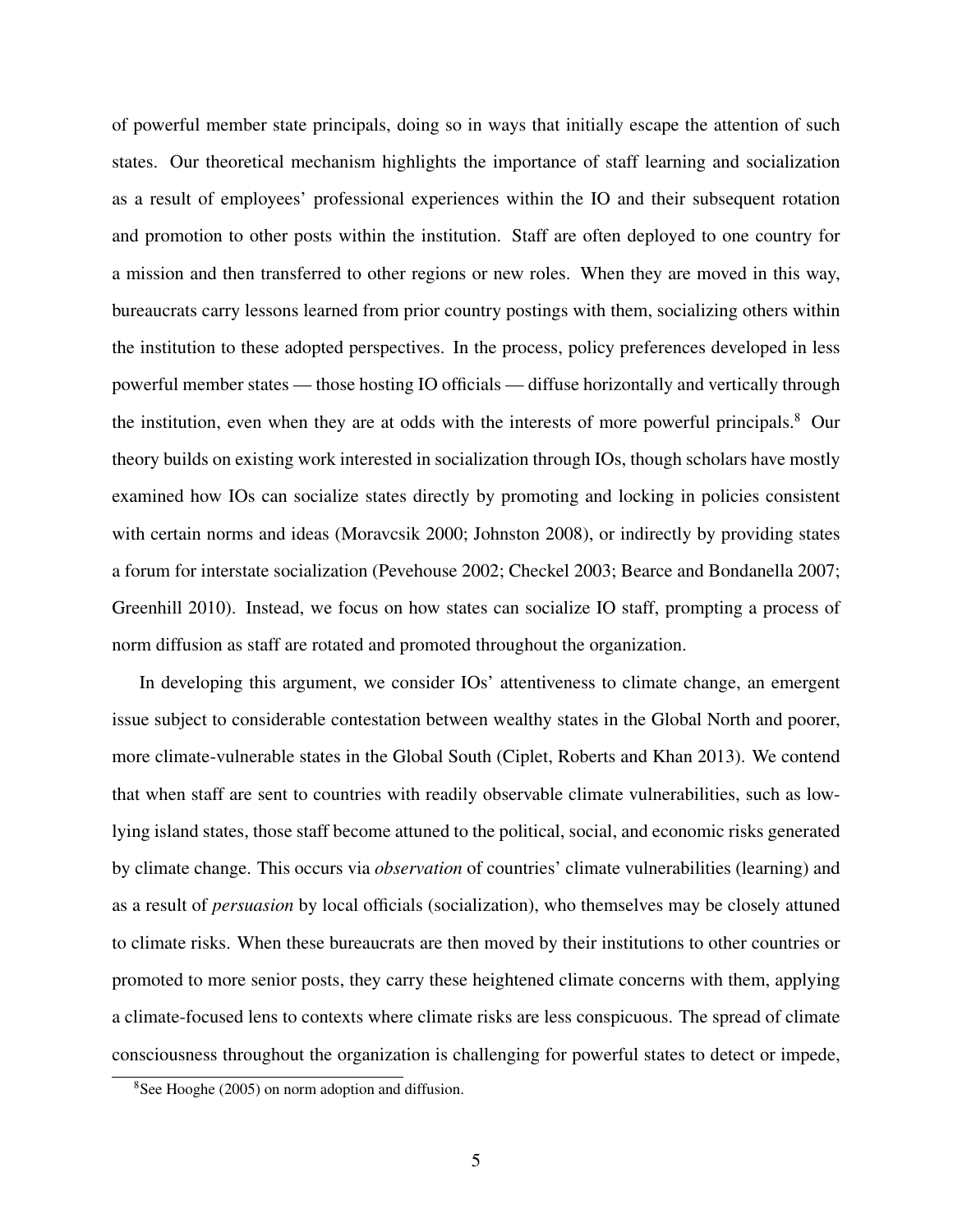since field agents operate with high levels of slack and are difficult to monitor [\(Woods](#page-32-3) [2007;](#page-32-3) [Honig](#page-30-9) [2018\)](#page-30-9).

For the IMF, particularly relevant are the risks to financial stability and growth that stem from climate change [\(Batten, Sowerbutts and Tanaka](#page-28-7) [2016;](#page-28-7) [Chenet, Ryan-Collins and van Lerven](#page-29-4) [2021\)](#page-29-4). Financial regulators and policymakers have, in recent years, become more attuned to the economic risks associated with climate change-induced asset revaluations [\(Colgan, Green and Hale](#page-29-3) [2021\)](#page-29-3). Efforts to decarbonize the global economy, alongside the growth in clean energy technologies, may erode the value of carbon-intensive, fossil fuel-reliant assets [\(van der Ploeg and Rezai](#page-31-8) [2020\)](#page-31-8). The physical impacts of climate change threaten the profitability of climate-vulnerable industries and assets, such as farms in arid regions or houses in wildfire-prone areas [\(Colgan, Green and](#page-29-3) [Hale](#page-29-3) [2021\)](#page-29-3). Insurers with broad exposure to such assets may experience major losses, which risks generating instability in financial systems at-large [\(Batten, Sowerbutts and Tanaka](#page-28-7) [2016\)](#page-28-7). Central bank officials have taken increasing note of the dangers to financial stability associated with this amalgam of "transition risks," "physical risks," and "liability risks" [\(Carney](#page-28-8) [2015\)](#page-28-8), as well as those to general economic output [\(Brunetti et al.](#page-28-9) [2021\)](#page-28-9). The IMF refers to regulation of climate risks as a core pillar of their climate strategy, alongside the provision of assistance to "contain and reduce emissions " and "[build] financial and institutional resilience to natural disasters and extreme weather events."[9](#page-6-0)

IMF attention to climate has grown despite many of its most powerful member states being intransigent or slow to move on climate change. In the U.S., the largest shareholder at the Fund,  $10$ the Trump administration actively sought to undermine climate-focused agencies domestically and internationally. Congressional Republicans have explicitly rejected Federal Reserve monitoring of climate risks to the financial system.<sup>[11](#page-6-2)</sup> Dominant voices within the European Union, a powerful bloc at the Fund [\(Copelovitch](#page-29-5) [2010\)](#page-29-5), have similarly been wary of taking aggressive steps to manage

<span id="page-6-1"></span><span id="page-6-0"></span><sup>&</sup>lt;sup>9</sup>IMF, 2021, <br/>bit.ly/2WRJXMf>.

<sup>&</sup>lt;sup>10</sup>The U.S. controls approximately 16% of votes at the IMF, enough to block alterations to the Articles of Agreement, which require 85% of votes be cast in favor. On U.S. influence, see [Stone](#page-31-3) [2011.](#page-31-3)

<span id="page-6-2"></span><sup>11</sup>*Washington Post*, 2021, [<wapo.st/2WJCIFG>](https://wapo.st/2WJCIFG).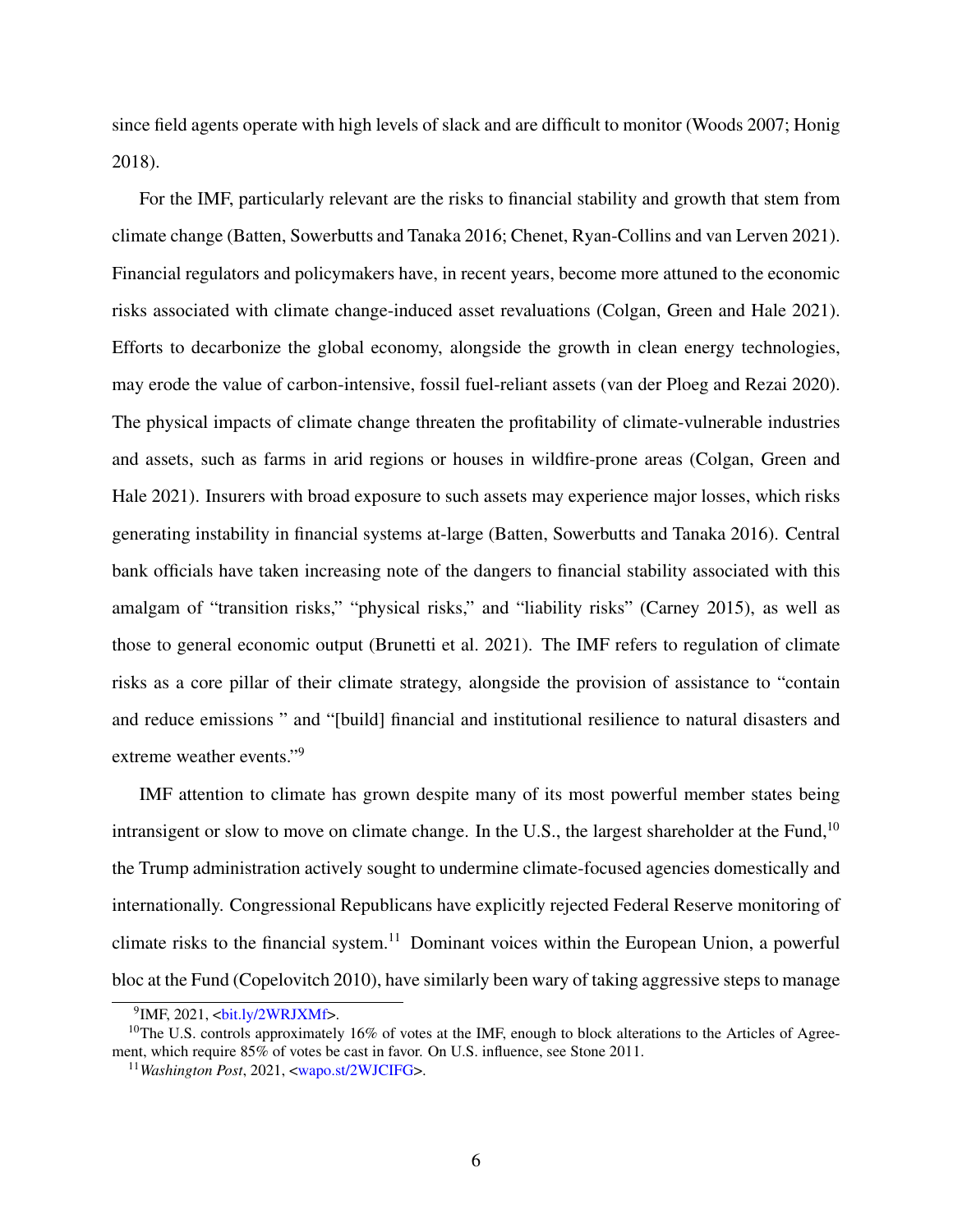climate change.<sup>[12](#page-7-0)</sup> China, whose influence has been rapidly growing [\(Kaya](#page-30-0) [2015\)](#page-30-0), remains hesitant to transition its economy away from fossil fuels.<sup>[13](#page-7-1)</sup> The private sectors of such countries also have weak track records on climate [\(Green et al.](#page-30-10) [2021\)](#page-30-10).

We argue that the IMF's growing attentiveness to climate originates, in part, from its internal system of staff deployment and rotation. Each year, the Fund sends cohorts of staff members to member states to consult with local stakeholders and conduct routine financial surveillance, identifying macroeconomic risks to member states and making associated policy recommendations to prevent or stem economic crises. After being stationed in a country for a time, staff are rotated to other member states or transferred to other bodies within the IMF. We argue that climate risks become more salient for staff upon deployment to countries in which climate vulnerabilities are particularly stark.

While most countries are vulnerable to the physical effects of climate change [\(Ricke et al.](#page-31-9) [2018\)](#page-31-9) or have carbon-intensive industries exposed to decarbonization, the immediate salience of such climate risks varies. We expect the IMF's broader pivot to climate to have been triggered by countries in which climate damages are uniquely apparent and therefore relevant to the Fund's core mandate, which concerns the resolution of short-term macroeconomic imbalances. In countries such as Bangladesh and the Marshall Islands, issues of sea-level rise are clearly observable and central to local political and economic discourse [\(Paprocki](#page-31-10) [2018\)](#page-31-10).[14](#page-7-2) Due to discussions with local policymakers and observation of these damages, we expect bureaucrats stationed in such countries to become more attuned to climate risks than they previously were. Upon rotation to countries where climate risks have yet to manifest, we anticipate that such bureaucrats will continue to place greater emphasis on climate risks in their analyses of countries' macroeconomic standing. This is because bureaucrats will have begun to think about climate as a macro-critical issue, a divergence from their traditional focus on balance of payments issues such as state ownership, public spending,

<span id="page-7-0"></span><sup>&</sup>lt;sup>12</sup>While the EU is progressive on climate in comparison to the U.S., its absolute levels of climate ambition remain fairly limited. See Germany on coal (*New York Times*, 2020, [<nyti.ms/2WHmzRH>](https://nyti.ms/2WHmzRH)).

<span id="page-7-1"></span><sup>&</sup>lt;sup>13</sup>Climate Action Tracker, 2021, <br/> <br/> <br/> <br/> <br/> <br/> <br/> <br/> <br/> <br/> <<br/> <<br/>
13GMuz>

<span id="page-7-2"></span><sup>&</sup>lt;sup>14</sup>Interviews with IMF officials (June  $7, 2021$  and July 28, 2021).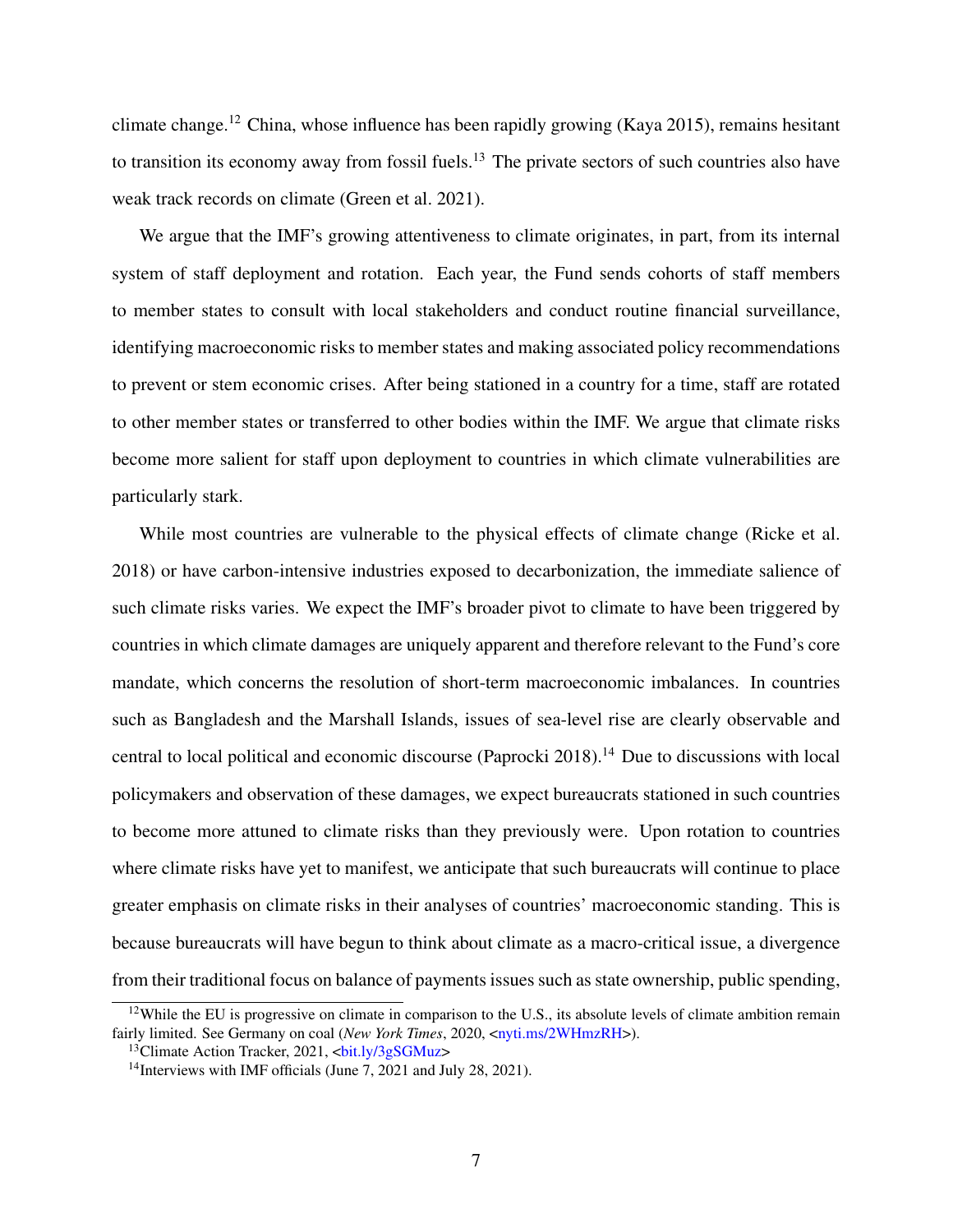trade, and inflation. $15$ 

Bureaucrats may become focused on climate change via both passive and active mechanisms. First, bureaucrats may learn about climate risks via passive *observation* of climate damages in a host country. As a result, they may come to view climate as a macro-critical issue given its salience and immediate economic implications for growth and stability. For example, interviews with two IMF officials previously hosted by climate-vulnerable states confirmed that working in areas prone to sea-level rise, with insufficient flood protections, raised concerns about the economic impacts of climate change.<sup>[16](#page-8-1)</sup> This resonates with findings that experiences of climate damages affect individuals' concern about climate change and prompt greater investments in climate action [\(Bergquist and Warshaw](#page-28-10) [2019;](#page-28-10) [Hazlett and Mildenberger](#page-30-11) [2020\)](#page-30-11).

Second, IMF bureaucrats may be socialized, or *persuaded*, as to the significance of climate risks through interactions with local officials, business leaders, and civil society actors.[17](#page-8-2) Local actors who themselves are concerned about climate risks may convey those views to IMF bureaucrats, encouraging them to prioritize climate in their economic analyses and programs.<sup>[18](#page-8-3)</sup> Bureaucrats may be particularly receptive to the persuasive efforts of local actors due to the deep uncertainties that mark climate change and its potential economic effects [\(Chenet, Ryan-Collins and van Lerven](#page-29-4) [2021\)](#page-29-4).[19](#page-8-4) Over time, bureaucrats may additionally *mimic* the rhetoric and behaviors of local actors focused on climate change.<sup>[20](#page-8-5)</sup> As [Risse](#page-31-11) [\(2000,](#page-31-11) 23) posits, actors are especially likely to engage in "truth-seeking behavior [. . . ] if [they] are uncertain about their own identities, interests, and views of the world." This mechanism aligns with literature highlighting how the views of even politically sophisticated agents may be molded by credible information sources [\(Alt, Marshall and](#page-28-11) [Lassen](#page-28-11) [2016\)](#page-28-11), potentially including the local actors with whom IMF officials consult. It addi-

<span id="page-8-0"></span><sup>&</sup>lt;sup>15</sup>See [Kentikelenis, Stubbs and King](#page-30-12) [\(2016\)](#page-30-12) for an overview of IMF conditions.

<span id="page-8-2"></span><span id="page-8-1"></span><sup>&</sup>lt;sup>16</sup>Interviews with IMF officials (June 7, 2021 and July 28, 2021).

<sup>&</sup>lt;sup>17</sup>Per [Greenhill](#page-30-6) [\(2010,](#page-30-6) 129), "socialization effects refer to behavioral changes that [...] arise through the process of interaction with other states, whereby states copy, or learn from, the forms of behavior exhibited by others."

<span id="page-8-3"></span><sup>&</sup>lt;sup>18</sup>IMF bureaucrats may also interact with other international bureaucrats while on assignment. However, our focus here is on socialization by domestic actors; inter-IO social interactions, while a promising direction for future work, are outside the scope of this paper.

<span id="page-8-4"></span><sup>&</sup>lt;sup>19</sup>See [Nelson and Katzenstein](#page-31-5) [\(2014\)](#page-31-5) on uncertainty and the influence of political cues.

<span id="page-8-5"></span> $^{20}$ Alongside persuasion, [Johnston](#page-30-5) [\(2008\)](#page-30-5) discusses mimicry as a form of socialization within IOs.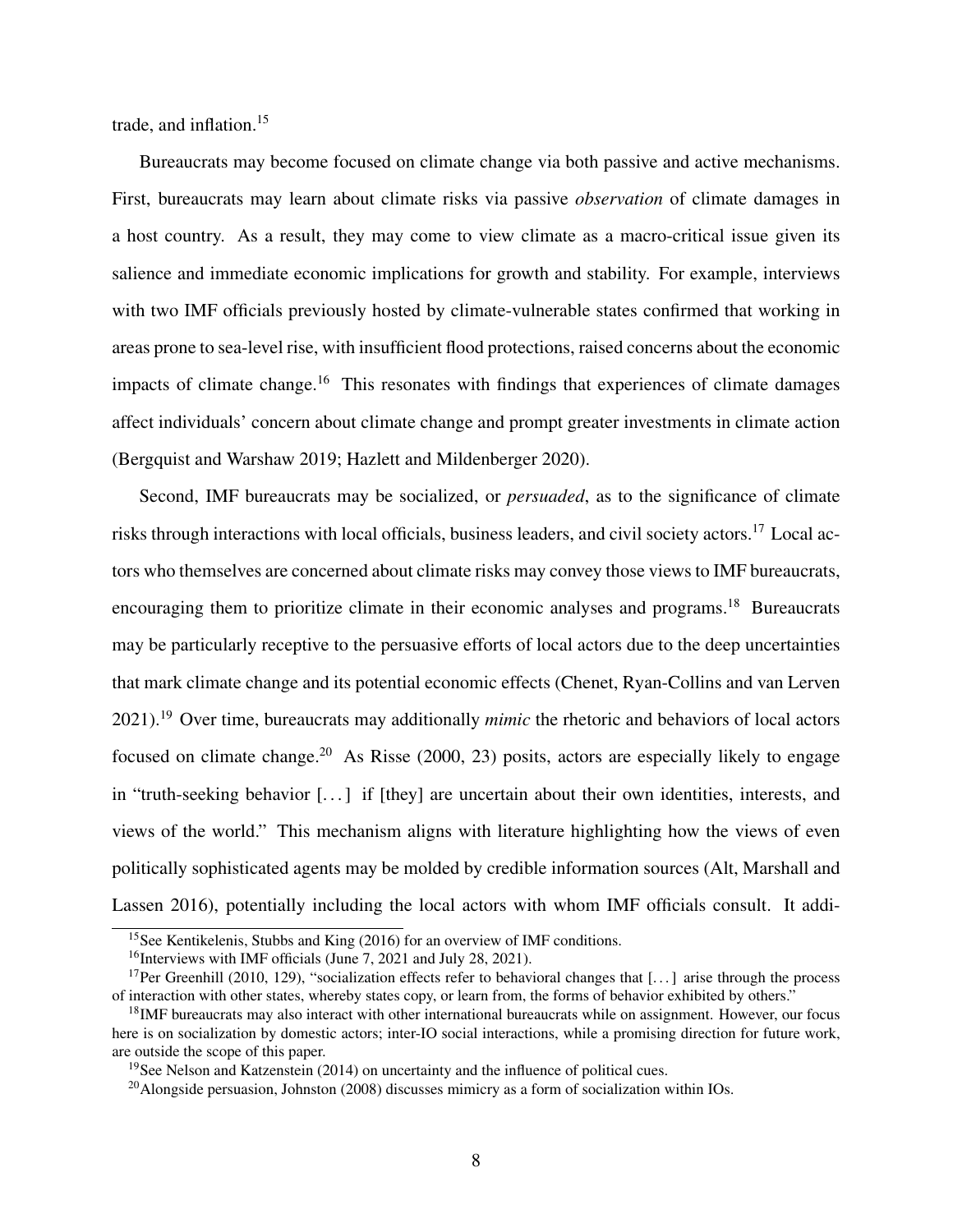tionally corresponds with work identifying the specific prevalence of persuasive argumentation in climate policy fora [\(Dimitrov](#page-29-9) [2016;](#page-29-9) [Torney and Cross](#page-31-12) [2018\)](#page-31-12).<sup>[21](#page-9-0)</sup>

We expect these mechanisms of learning and socialization to operate in countries with realized climate risks. This should leave an enduring mark on bureaucrats' policy preferences and attentiveness to climate. Because climate risks are present throughout most of the world, bureaucrats stationed in countries where climate risks have already materialized should continue to emphasize such risks upon transferring to countries where they have yet to manifest. Observation of climate damages and persuasion by climate-proactive officials should buttress bureaucrats' attention to *global* climate risks, not merely those present in a single country.

This leads to two testable hypotheses. First, IMF officials should be likelier to reference climate change in economic analyses when stationed in countries where climate risks have been realized, or where climate vulnerabilities are highly salient and easily observable.

Hypothesis 1. *Bureaucrats should be likelier to cite climate concerns when stationed in a country with readily apparent climate vulnerabilities (realized climate risks).*

Second, such IMF officials should *continue* to place greater emphasis on climate in their economic analyses after being rotated to another country, even one without readily observable climate vulnerabilities.

Hypothesis 2. *Bureaucrats should be likelier to cite climate concerns when they previously cited such concerns in a prior country posting.*

### Measuring IMF Attention to Climate

To test this theory, we introduce original data measuring (*a*) IMF attention to climate change, and (*b*) the movement of individual bureaucrats between IMF member states. To construct these

<span id="page-9-0"></span><sup>&</sup>lt;sup>21</sup>Other scholars have argued that IOs socialize domestic bureaucrats via persuasion or deliberation [\(Johnston](#page-30-5) [2008;](#page-30-5) [Checkel](#page-28-3) [2003\)](#page-28-3). But we are among the first to consider the reverse process: how officials in weaker, seemingly less influential countries shape the views of IO staff (though see [Woods](#page-32-3) [2007\)](#page-32-3). When scholars have studied this type of socialization, the focus has overwhelmingly been on powerful stakeholders like the U.S. [\(Clark and Dolan](#page-29-0) [2021\)](#page-29-0).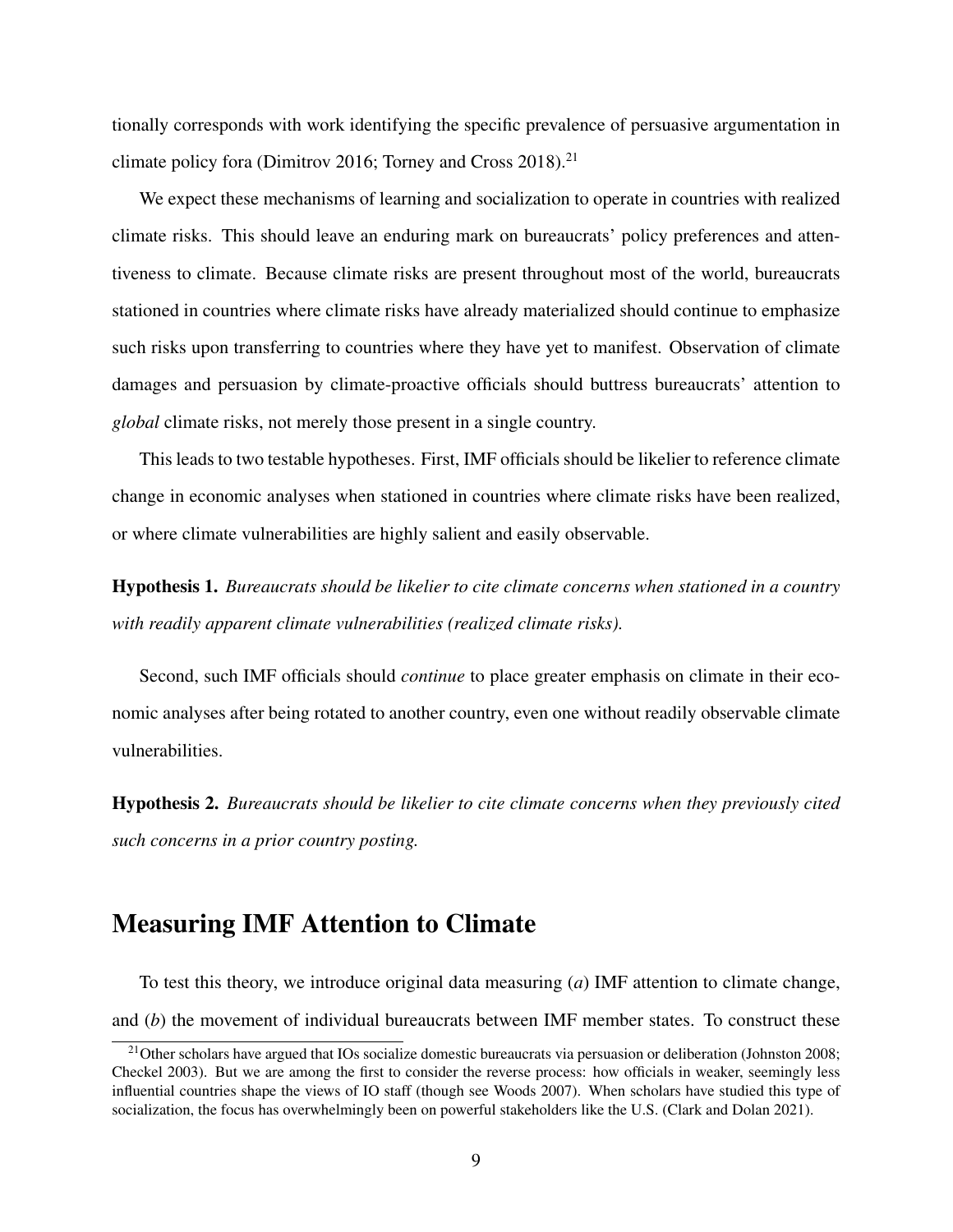datasets, we first hand-code the number of mentions of "climate" (checked to be relevant to climate change) in Article IV reports for all IMF member states covering the period of 2000–2018. We utilize archival documents from the IMF's online archive to do so. Article IV reports are the product of routine, typically annual surveillance consultations undertaken by IMF staff. These reports exemplify the IMF's role and influence as a source of economic expertise [\(Clemens and](#page-29-10) [Kremer](#page-29-10) [2016\)](#page-29-10), which borrower states often lack.<sup>[22](#page-10-0)</sup> There is evidence that such reports ultimately guide policy choices in surveilled states [\(Goes and Chapman](#page-29-11) [2021\)](#page-29-11).[23](#page-10-1) The Article IV surveillance process is as follows:

"During an Article IV consultation, an IMF team of economists visits a country to assess economic and financial developments and discuss the country's economic and financial policies with government and central bank officials. IMF staff missions also often meet with parliamentarians and representatives of business, labor unions, and civil society. The team reports its findings to IMF management and then presents them for discussion to the Executive Board."[24](#page-10-2)

A senior IMF official confirmed in an interview with the authors that Article IV reports are the appropriate place to look for shifts in the Fund's climate attention. Climate rarely pertains to short-term balance-of-payments deficits and consequently is rarely mentioned in the Fund's conditional stand-by arrangements.[25](#page-10-3) That said, for some countries that are particularly vulnerable to climate change, climate is cited specifically as a "macro-critical issue."<sup>[26](#page-10-4)</sup> More commonly, staff cite climate risks in surveillance reports because they pose a threat to economic stability over the medium-to-long term, as well as in staff working papers assessing future economic threats.<sup>[27](#page-10-5)</sup> For example, Vietnam's 2020 Article IV report notes, "Vietnam is increasingly exposed to climate change [...] a high proportion of the country's population and economic assets are located in coastal lowlands [...] Climate change impacts all sectors of the economy and threatens to stall or reverse

<span id="page-10-1"></span><span id="page-10-0"></span> $22$ The IMF's informational value prompted its establishment in the first place [\(Keohane](#page-30-13) [1984;](#page-30-13) [Mosley](#page-31-13) [2003\)](#page-31-13).

 $^{23}$ In our data, countries are surveyed around every 1.5 years on average. Delays can occur as a result of unstable political or security situations. See, e.g., IMF, 2018, <br/>bit.ly/37gy302>, for the 2018 list of delayed countries with justifications for each delay.

<span id="page-10-2"></span> $^{24}$ IMF,  $\langle \frac{\text{hbit.ly}}{38}$ ml65h $>$ .

<span id="page-10-3"></span><sup>&</sup>lt;sup>25</sup>Interview with IMF official (June 7, 2021).

<span id="page-10-4"></span><sup>26</sup>E.g., Kiribati 2016 Article IV report. *IMF*. Country Report No. 16/292.

<span id="page-10-5"></span><sup>&</sup>lt;sup>27</sup>Interview with IMF official (June 7, 2021).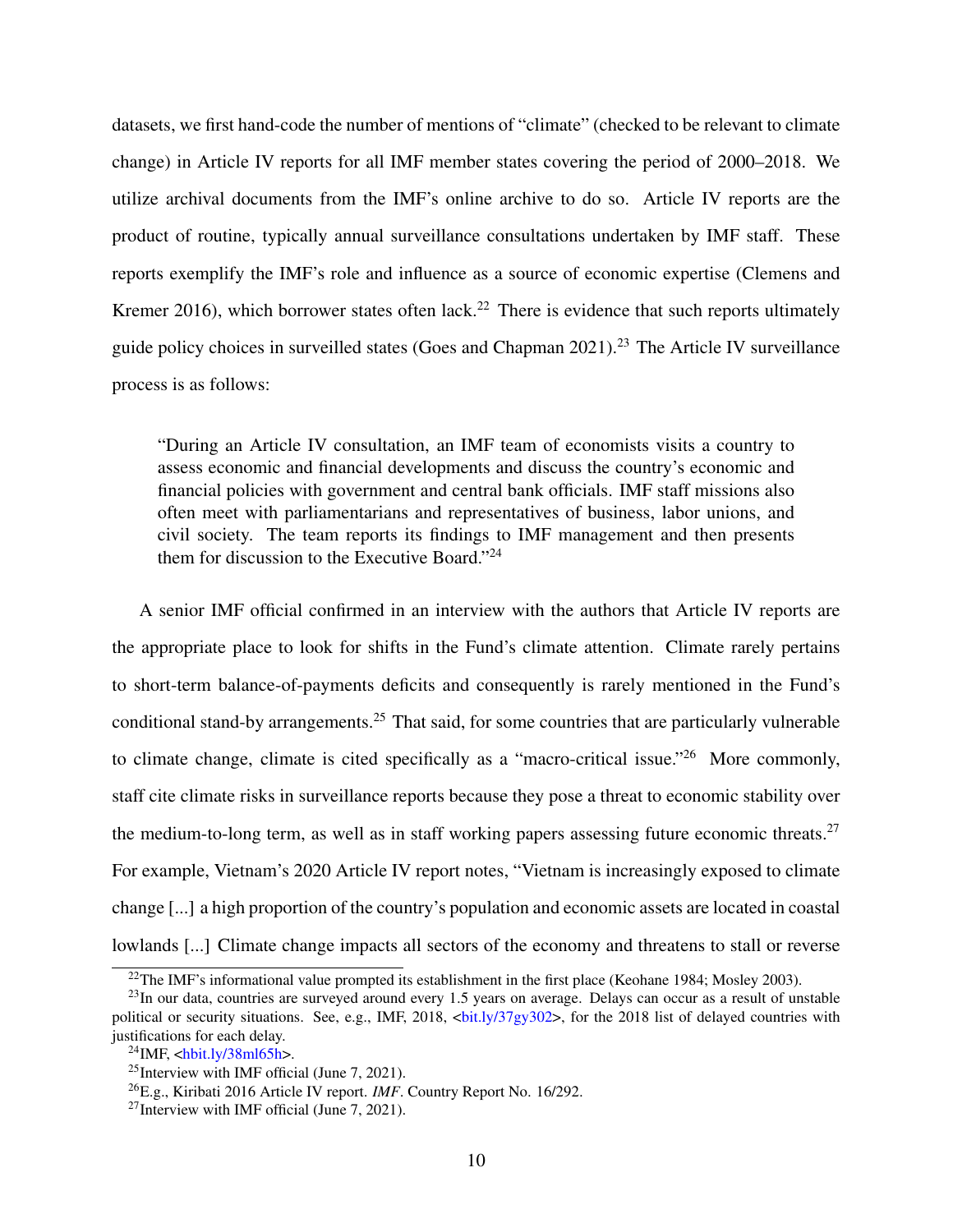progress on growth and poverty reduction."[28](#page-11-0) But climate mentions are not limited to particularly climate-vulnerable states. For instance, the 2015 Article IV report for the U.S. advocated for a carbon tax to help the U.S. meet its pledges under the Paris Agreement: "a substantial carbon tax would result in domestic environmental benefits from less fossil fuel use [...] the U.S. could provide a leadership role [on climate]."<sup>[29](#page-11-1)</sup> Similarly, the IMF's report on the Netherlands in 2018 recommended that "public spending increase by 1 percent of GDP in the area of climate change mitigation."[30](#page-11-2) Such mentions of climate are consequential because they often shape policymaking in the surveyed country, either by raising awareness of climate issues or more directly through explicit policy recommendations.<sup>[31](#page-11-3)</sup> Additionally, the staff views expressed in reports may set the agenda in IMF Board meetings where institutional reforms and loan agreements are also debated.

For each Article IV report mentioning climate, we then identify the IMF "resident represen-tative" associated with that report.<sup>[32](#page-11-4)</sup> Resident representatives offer technical assistance to host countries, generally related to the IMF's own financial or exchange stabilization programs, and typically assist or take active part in Article IV missions sent by the IMF. Originally, resident representatives were only deployed to countries undertaking stand-by arrangements, or conditional loans.<sup>[33](#page-11-5)</sup> But countries often requested that a representative be assigned in anticipation of a future program or that they remain after a program concluded. Many member states have thus continuously hosted a resident representative; this is the case for most countries in the period under study (2000–2018). Resident representatives live and work in their assigned country and accordingly are likely candidates for learning and socialization.

Resident representatives, like the broader IMF bureaucracy, have largely Western backgrounds. As of 2019, 18.4% of upper-level staff members are American, 27.9% European, and 11.7% citi-

<span id="page-11-0"></span><sup>28</sup>Vietnam 2020 Article IV report. *IMF*. Country Report No. 21/42.

<span id="page-11-1"></span><sup>29</sup>U.S. 2015 Article IV report. *IMF*. Country Report No. 15/168.

<span id="page-11-3"></span><span id="page-11-2"></span><sup>30</sup>Netherlands 2018 Article IV report. *IMF*. Country Report No. 18/130.

 $31$ Such expert recommendations are particularly valuable to lower-capacity governments; see e.g., [Clemens and](#page-29-10) [Kremer](#page-29-10) [\(2016\)](#page-29-10) on the importance of IO expertise.

<span id="page-11-4"></span><sup>&</sup>lt;sup>32</sup>We focus on bureaucrats who mentioned climate because we are interested in (*a*) the timing of when IMF bureaucrats became attuned to climate and (*b*) whether Article IV reports' focus on climate is a function of resident representatives' prior climate attentiveness.

<span id="page-11-5"></span><sup>&</sup>lt;sup>33</sup>Shrikrishna Pandit, IMF, 1973, <br/>bit.ly/3oOrYPZ> (PDF).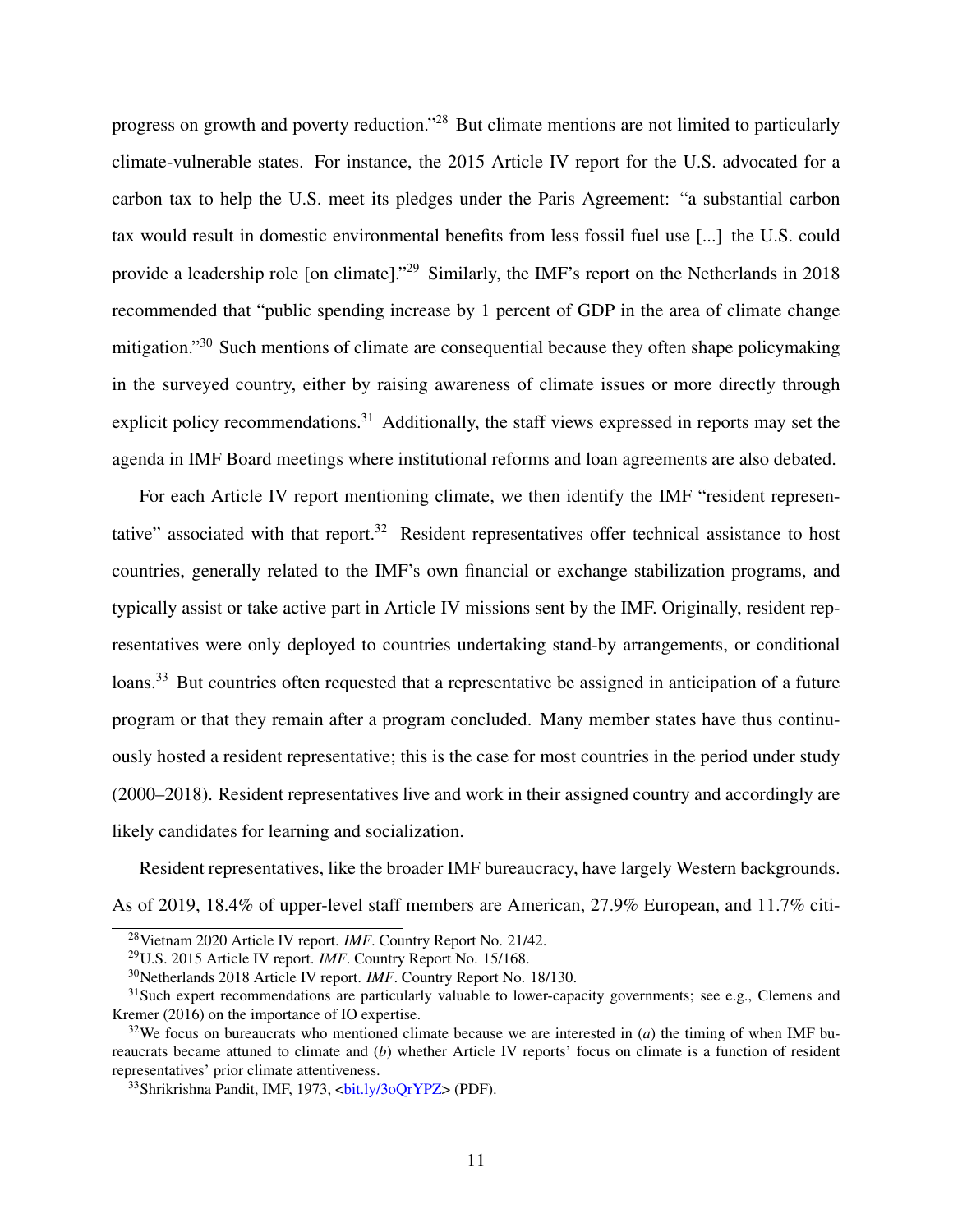zens of other Western states.<sup>[34](#page-12-0)</sup> These staff are predominantly Western-educated, with most having received doctoral degrees (typically in economics) from American or British institutions, and are of similar ages.[35](#page-12-1) This staff makeup underscores the formal and informal influence of the U.S. and Europe at the Fund [\(Stone](#page-31-3) [2011;](#page-31-3) [Nelson](#page-31-1) [2017\)](#page-31-1).

Resident representatives are typically stationed in a country for only a few years before being rotated elsewhere or given a new position within the Fund. In our data, the median length of stay for IMF bureaucrats in a single country is two years.<sup>[36](#page-12-2)</sup> This is consistent with the IMF's own documentation on how long resident representatives remain in place.<sup>[37](#page-12-3)</sup> Tracking resident representatives is empirically advantageous because reassignment occurs independently of the salience of climate issues in a given country. The main threat to inference in our study is the possibility that representatives who previously mentioned climate are reassigned primarily to countries for which the local salience of climate issues has increased in recent years. Our analyses of patterns of rotation, reading of IMF documents, and interviews with IMF staff suggest this is not the case. While staff are sometimes reassigned to geographically proximate countries, reassignment is "plausibly exogenous" with respect to the local salience of climate (cf. [Conley, Hansen and Rossi](#page-29-12) [2012\)](#page-29-12). Resident representatives are able to indicate preferences for their future country postings, but the IMF typically rotates bureaucrats between regions (e.g., from Asia to Europe) as opposed to circulating single bureaucrats across nearby countries with similar climate vulnerabilities.<sup>[38](#page-12-4)</sup> Furthermore, because we include country fixed effects in all analyses, climate vulnerability is largely held constant in our study; we additionally include year fixed effects in our statistical tests to account for the general increase in the salience of climate change over time.<sup>[39](#page-12-5)</sup>

We identify 73 unique resident representatives associated with Article IV reports mentioning

<span id="page-12-0"></span> $34$ IMF, 2019,  $\frac{\text{bit.ly}}{3q}$ jqjmhK $>$ .

<span id="page-12-1"></span> $35$ Ibid.

<span id="page-12-3"></span><span id="page-12-2"></span><sup>&</sup>lt;sup>36</sup>Our sample only covers resident representatives who mention climate at least once over the course of their careers. <sup>37</sup>Shrikrishna Pandit, IMF, 1973, [<bit.ly/3oQrYPZ>](https://bit.ly/3oQrYPZ) (PDF).

<span id="page-12-5"></span><span id="page-12-4"></span><sup>38</sup>Conversations with individuals knowledgeable of IMF bureaucrat rotation.

<sup>&</sup>lt;sup>39</sup>Additionally, we test whether prior climate mentions predict future exposure to climate risks, which would be expected if climate-attuned bureaucrats select into more climate-vulnerable regions. We find that this is not the case. We regress the count of climate-related disasters in a current country posting on mentions of climate in prior postings; results are substantively small and statistically insignificant ( $\beta = -0.017$ ,  $p = 0.24$ ). Model estimated via OLS with resident representative and year fixed effects, with robust standard errors clustered by resident representative.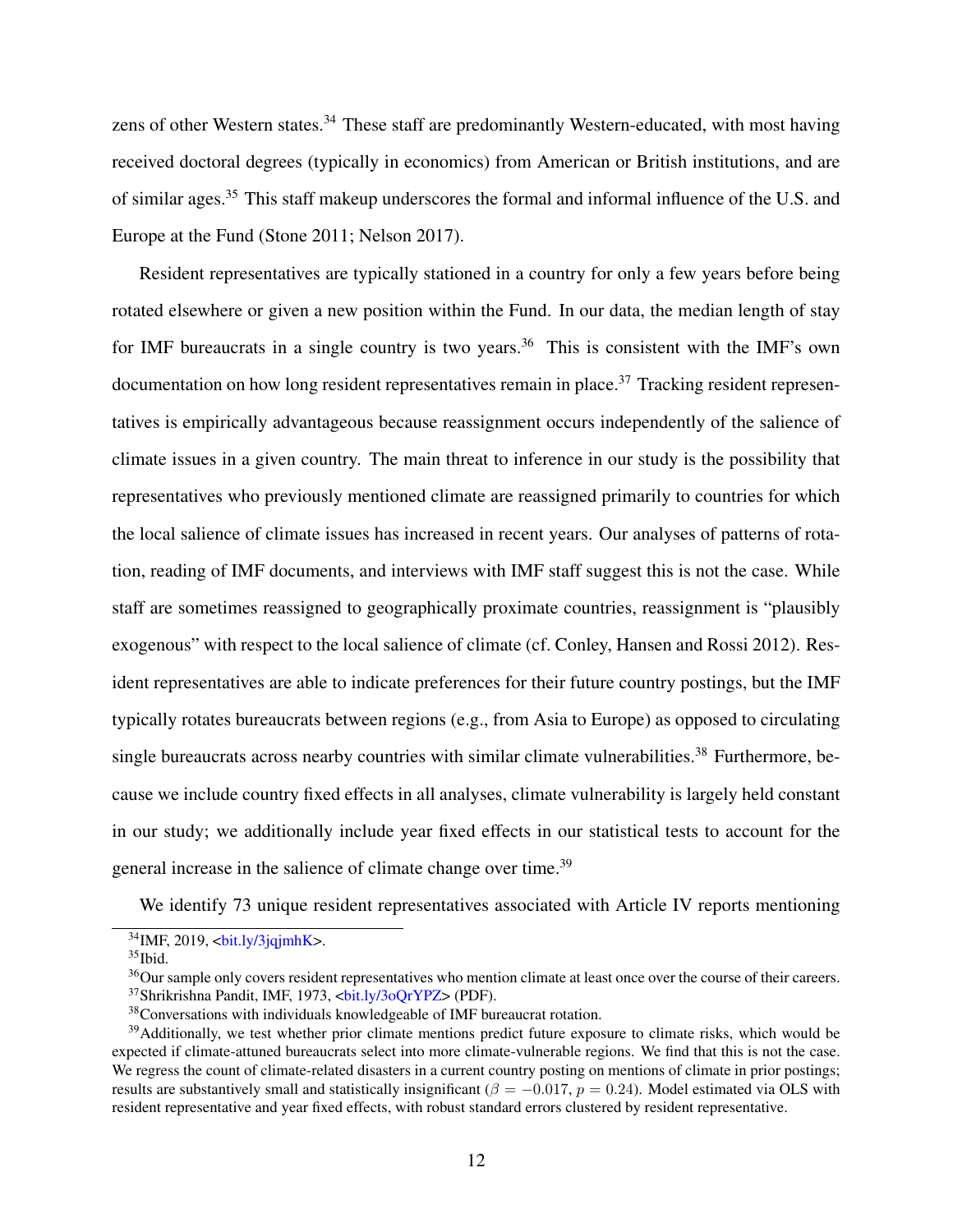climate, covering all resident representatives associated with Article IV reports discussing cli-mate.<sup>[40](#page-13-0)</sup> We then utilize LinkedIn profiles and the IMF's publicly available online resources to trace the career paths of individual resident representatives within the IMF over time. Because nearly all senior IMF officials have a LinkedIn page or information on the Fund website, we are able to reliably track these staff members. We code all countries in which each individual worked, either as resident representative or in another IMF position, to generate data at the bureaucratcountry-year level. These data enable tests of whether the likelihood of a country's Article IV report mentioning climate varies with the career path of the associated resident representative, as we theorize.

### Describing the Diffusion of Climate Concerns

For illustrative purposes, panel (*a*) of Figure [1](#page-14-0) contains a network plot of IMF member states; connections indicate the movement of resident representatives between states.<sup>[41](#page-13-1)</sup> This depicts the nature of staff rotation within the IMF. The "communities" of countries depicted in the plot (circled node groups) capture the tendency of bureaucrats to rotate between certain sets of countries. While these communities indicate that bureaucrats tend to move among certain countries more than others, they notably do not do so in ways that cleanly map onto regions of the world or other geographic characteristics (see Appendix [2](#page-34-0) for details). Given their frequent contact with local officials and stakeholders, as well as their cross-country rotation, resident representatives are appropriate subjects of our analysis.[42](#page-13-2)

Panel (*b*) of Figure [1](#page-14-0) lists IMF member states with climate mentions by eigenvector centrality, a measure of node influence in networks (connections to other high-connectivity nodes). These

<span id="page-13-0"></span><sup>40</sup>We utilize the Article IV Scanner found on the IMF Monitor website as well as our own reading of Article IV documents from the IMF online archives to complete this coding. See [Kentikelenis, Stubbs and King](#page-30-12) [\(2016\)](#page-30-12) and [<imfmonitor.org>](http://www.imfmonitor.org/).

<span id="page-13-1"></span><sup>&</sup>lt;sup>41</sup>This figure specifically tracks resident representatives associated, at some point, with an Article IV report discussing climate.

<span id="page-13-2"></span><sup>&</sup>lt;sup>42</sup>Shrikrishna Pandit, IMF, 1973, <br/>bit.ly/3oQrYPZ> (PDF). Countries sometimes do not have resident representatives, especially if they have never taken an IMF loan. In these cases, we instead code the head of the Article IV mission. This actor plays a similarly important role shaping content in the absence of a resident representative, and they similarly live and work in the target country while on assignment.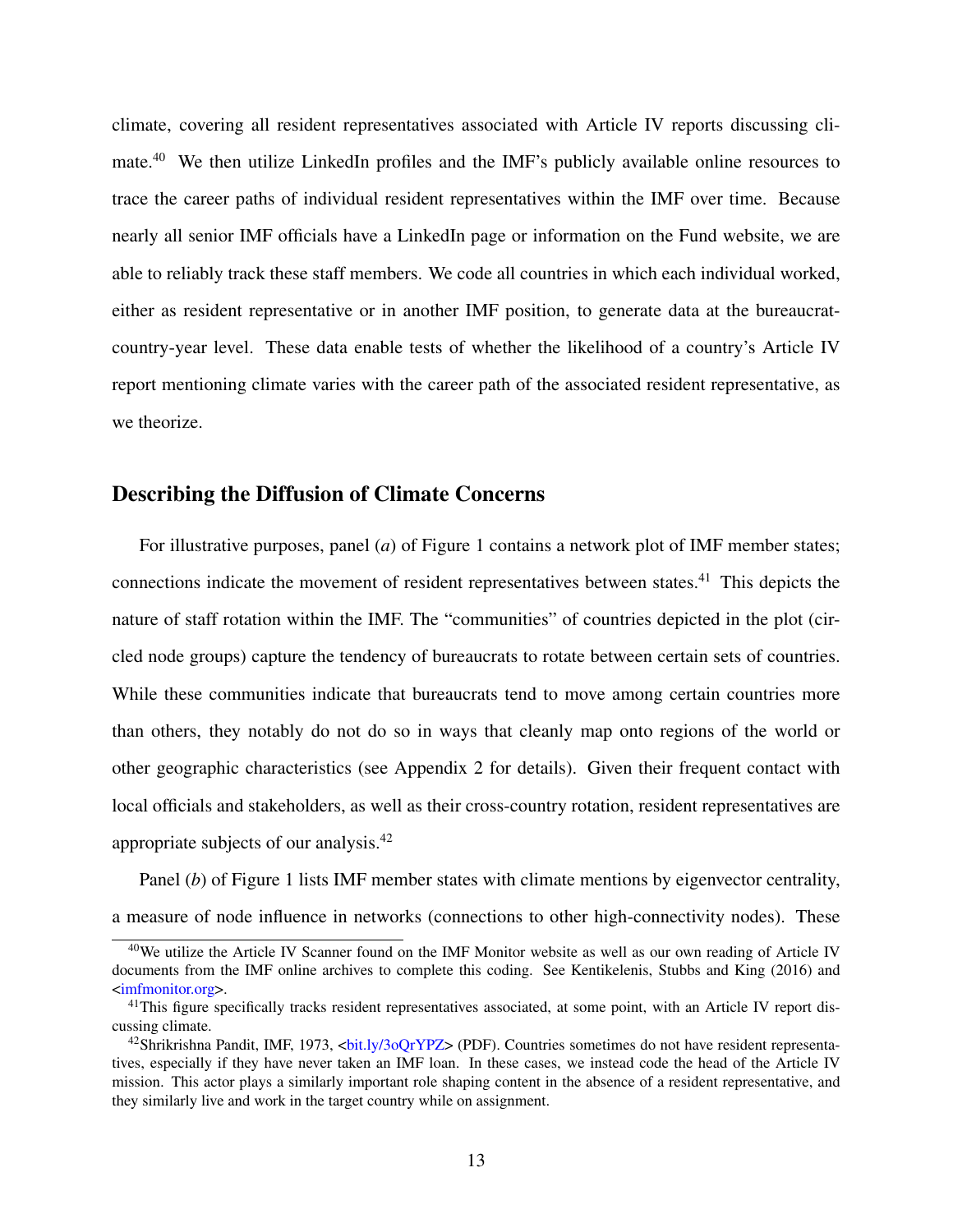<span id="page-14-0"></span>

 $\odot$ 

(b) IMF Members by Eigenvector Centrality

(a) Network Plot of IMF Members

Figure 1: Inter-Member State Connections, By Resident Representative Movement. *Left:* network plot of IMF member states with climate mentions, grouped into communities by the frequency of bureaucrat movement between states (makeup of communties is listed in Appendix [2\)](#page-34-0). Dyads formed by resident representative rotating between two countries. *Right:* plot of IMF member states with climate mentions by eigenvector centrality, in descending order.

centralities were calculated according to the movement of climate-attuned resident representative within country dyads. Accordingly, this suggests which countries may be important with respect to the acquisition and diffusion of climate concerns. The plot illustrates that the most central countries are highly climate-vulnerable and often relatively small states. The Maldives and Bangladesh are particularly susceptible to rising sea levels; India, Panama, and Guatemala to drought and intensified storms. Notably, the most powerful member states in the IMF have low centrality scores despite their importance to global climate governance [\(Barrett](#page-28-1) [2005\)](#page-28-1). The U.S. ranks 45th, China 43rd, and the U.K. 107th. This suggests that, due to patterns of staff rotation within the Fund, the diffusion of climate concerns largely originated in countries with limited formal influence at the IMF.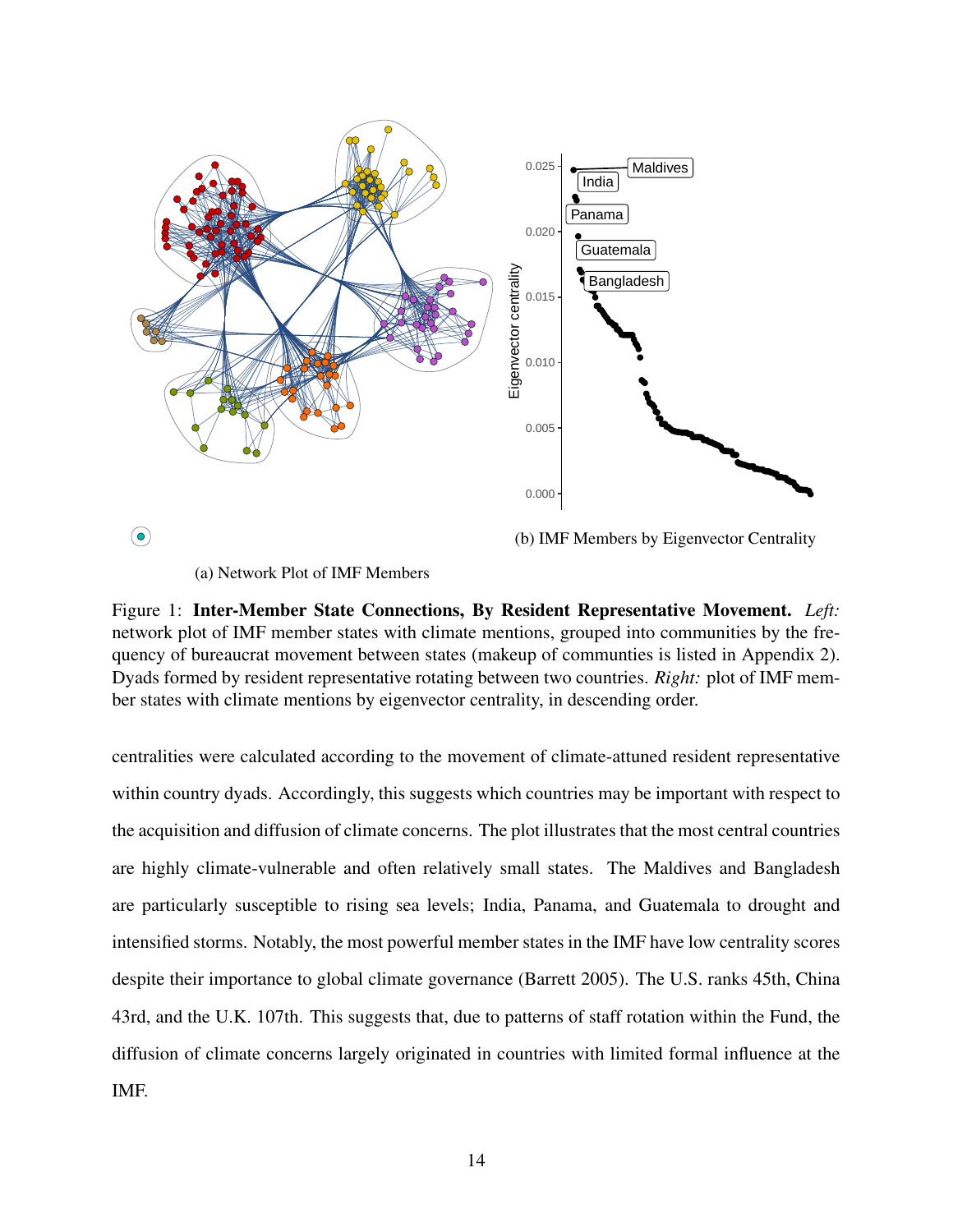An initial review of the data lends support to our contentions. To start, we select an illustrative bureaucrat from our data and trace her mentions of climate in Article IV reports across space and time as she is reassigned to different countries. This bureaucrat first mentioned climate when on assignment in Tonga, a particularly climate-vulnerable country given its exposure to rising sea levels. In prior postings in Mongolia and China, this bureaucrat did not raise the issue of climate change in Article IV reports, perhaps because she was less likely to observe the physical climate impacts or be persuaded by local officials in these countries. After mentioning climate in Tonga, the bureaucrat was reassigned to the U.S., a country for which the IMF had not previously cited climate change in Article IV reports, and subsequently discussed climate as an economic risk in its Article IV report. After her tenure in the U.S. ended, she continued to emphasize climate concerns in reports for Argentina and Panama. Because the bureaucrat likely learned or was socialized to prioritize climate in Tonga and consequently discussed climate for countries with less salient climate risks, this career path offers anecdotal support for our argument.

To examine whether the spread of climate-conscious attitudes is consistent with a diffusion model, we plot over-time variation in the number of unique countries with climate mentions in Article IV reports and the frequency of climate mentions in IMF documentation. Panel (*a*) of Figure [2](#page-17-0) shows that Article IV reports began mentioning climate in the late 2000s, though only for a small number of countries. The breadth of the Fund's attentiveness to climate rapidly grew in the 2010s; between 2010 and 2018, the number of countries with climate-mentioning Article IV reports nearly quintupled. Parallel patterns are observed when tracing the cumulative sum of climate mentions across all Article IV reports (panel *b*), which similarly surged around the mid-2010s, as well as when examining the frequency of "climate" or "carbon" mentions in IMF working papers composed by staff (panels *c* and *d*). These trends are reminiscent of diffusion or cascade models (e.g., [Finnemore and Sikkink](#page-29-1) [1998\)](#page-29-1), with changes in climate attentiveness roughly matching exponential growth trends, particularly in the case of Article IV reports. Moreover, as illustrated in panel (*e*), the spread of climate concerns appears to largely originate in small, highly climate-vulnerable countries, as anticipated. Low-lying countries such as Bangladesh and small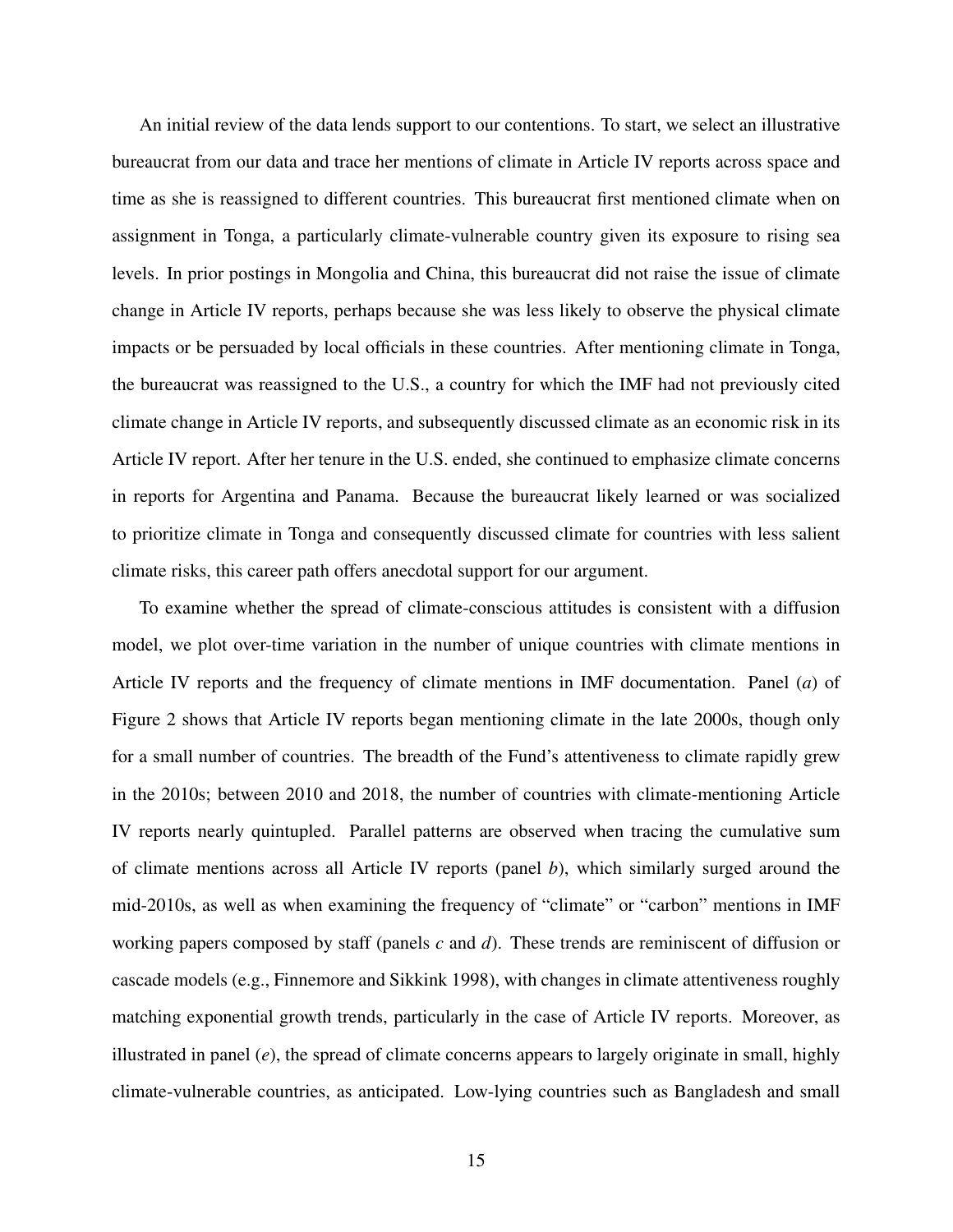island developing states like Kiribati feature prominently in early Article IV reports with climate mentions. By the mid-2010s, climate is being discussed for a broader range of countries, including in such states as Canada and New Zealand where climate risks are less pronounced. While purely descriptive, this does indicate that the spread of climate concerns at the IMF largely occurred in the manner that our theory predicts.

## Results

We offer three sets of evidence in testing the above theory. First, we examine where climate concerns initially originate, testing whether bureaucrats are likelier to first refer to climate change when stationed in countries with readily apparent climate vulnerabilities. Second, we evaluate whether there is evidence of climate concerns diffusing across IMF member states. We estimate a series of models establishing a link between bureaucrats' prior climate attentiveness and future mentions of climate in Article IV reports to which they contribute. Third, we complement these quantitative analyses with qualitative evidence from a series of semi-structured interviews with individual IMF staff.

#### Acquisition of Climate Concerns

We theorize that IMF bureaucrats will learn and be socialized to emphasize climate when stationed in countries with readily observable, materialized climate risks. To identify such climate risks, we use the EM-DAT International Disaster Database to identify climate-related natural disasters. We aggregate disasters defined as climatological, "caused by long-lived, meso- to macroscale atmospheric processes ranging from intra-seasonal to multi-decadal climate variability" (e.g., drought, wildfires), with those defined as meteorological, "caused by short-lived, micro- to mesoscale extreme weather and atmospheric conditions that last from minutes to days" (e.g., storms, extreme temperatures).

In tests at the resident representative-year level, we regress a binary variable indicating whether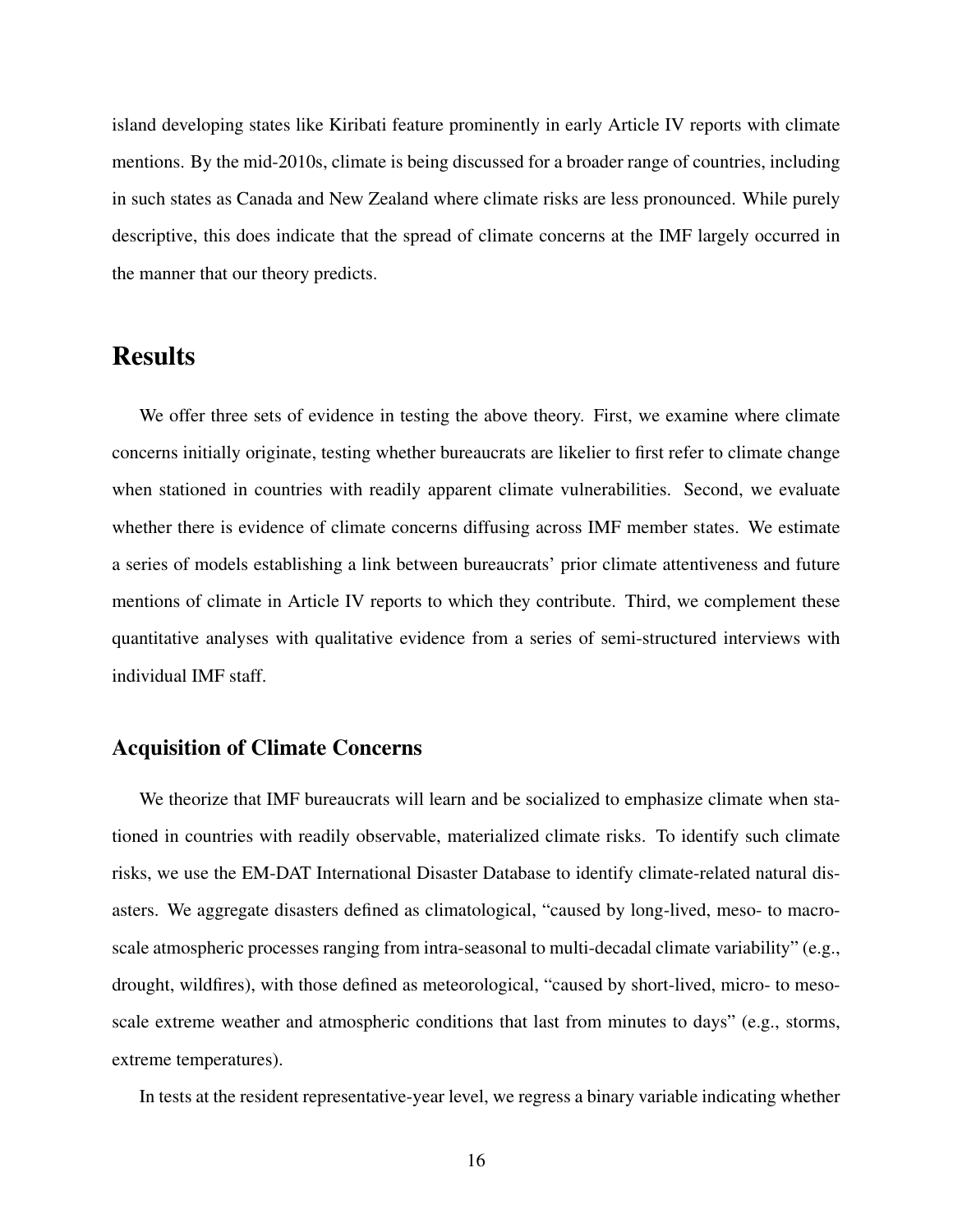<span id="page-17-0"></span>

(e) Countries with Article IV Climate Mentions by Year

Figure 2: Diffusion of Climate Concerns. Mentions in Article IV reports (top row) and IMF working papers (middle). Relative frequency is calculated as number of mentions over all words. Bottom panel lists countries with climate mentions in Article IV reports by year.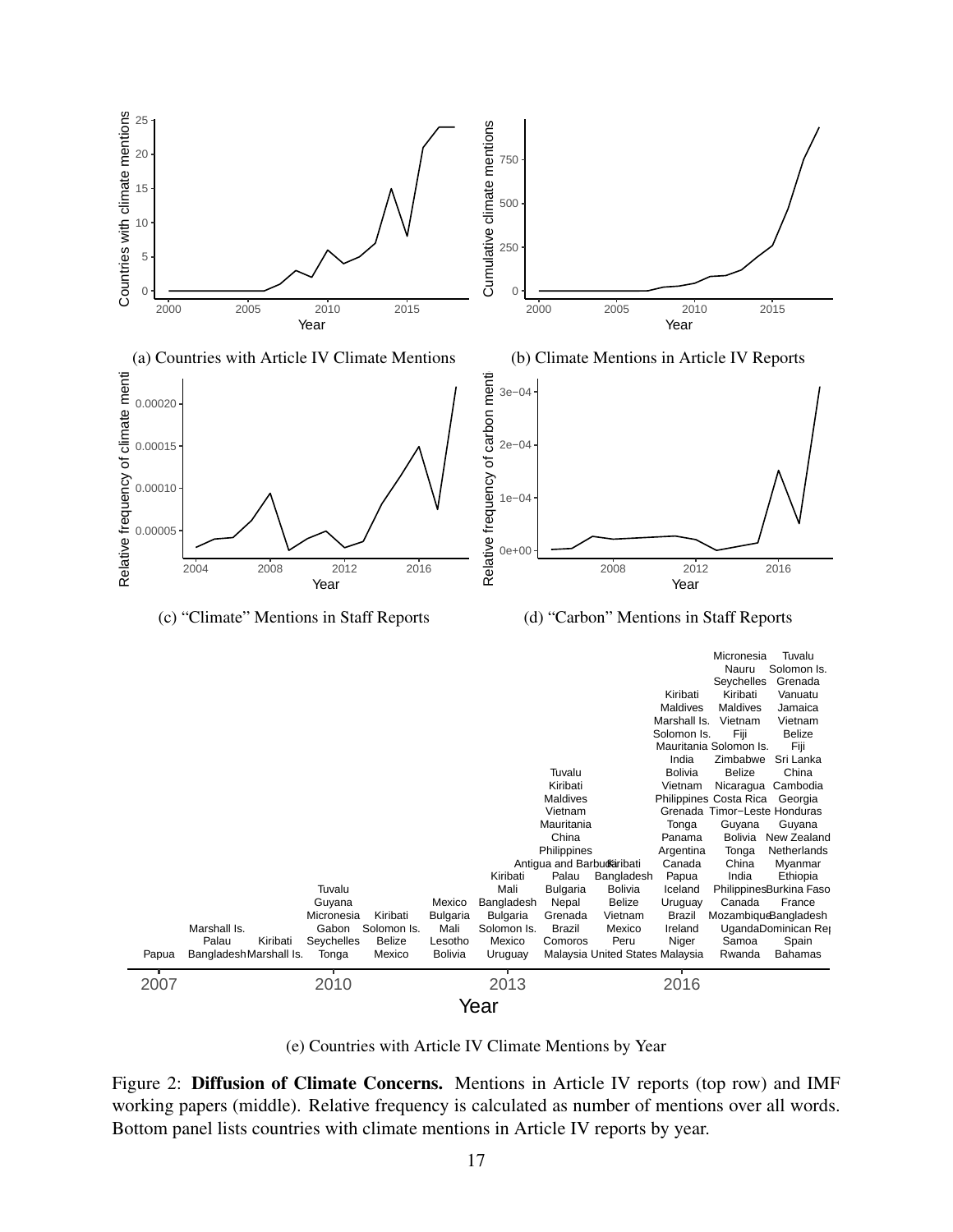a resident representative has ever mentioned climate in an Article IV report on the cumulative number of climate-related disasters that the bureaucrat encountered in their current country posting (prior to the current year). Because we limit our analyses to resident representatives who do at some point mention climate, this test gauges the *timing* of when bureaucrats become "climate attuned" — first mentioning climate in an Article IV report.<sup>[43](#page-18-0)</sup> We expect this to occur when they witness local climate damages.

Table [1](#page-19-0) reports the regression results. These results indicate that IMF bureaucrats are likelier to become attuned to climate risks after experiencing climate-related disasters in their host country, in line with our theoretical mechanism. The results for Model 1, a parsimonious bivariate specification, indicate that each additional climate-related disaster increases the probability of a resident representative first becoming climate-attuned by 0.4 percentage points. A standard deviation increase in climate-related disasters  $(s.d. = 8.2)$  corresponds to about a three-point increase in the likelihood of first mentioning climate.

Similar results are found when conditioning on covariates (Model 2). We control for Polity2 regime scores, GDP per capita, whether the country is currently participating in an IMF program, and UN voting ideal point distance from the U.S.<sup>[44](#page-18-1)</sup> Democracies may be uniquely attentive to climate change [\(Battig and Bernauer](#page-28-12) [2009\)](#page-28-12), which may lead local officials to more aggressively lobby IMF officials on the issue. Wealthier countries may also be likelier to prioritize climate issues and devote greater resources to climate policies. Countries that have an ongoing IMF program may be more attuned to climate as a result of the Fund's new attention to the issue. Governments that are more politically proximate to the U.S. may be more climate conscious, though we primarily include UN proximity given its well-known importance in other areas of IMF policymaking [\(Stone](#page-31-3) [2011\)](#page-31-3). All independent variables are lagged by one year. These results indicate, as expected, that the contemporaneous observation of local climate damages induces IMF bureaucrats to devote greater attention to climate change in their economic analyses.

<span id="page-18-0"></span><sup>&</sup>lt;sup>43</sup>Officials receive a "0" if they had never mentioned climate; they receive a "1" if they had mentioned climate at least once in a current or previous posting.

<span id="page-18-1"></span><sup>44</sup>See appendix [1](#page-34-1) for data sources.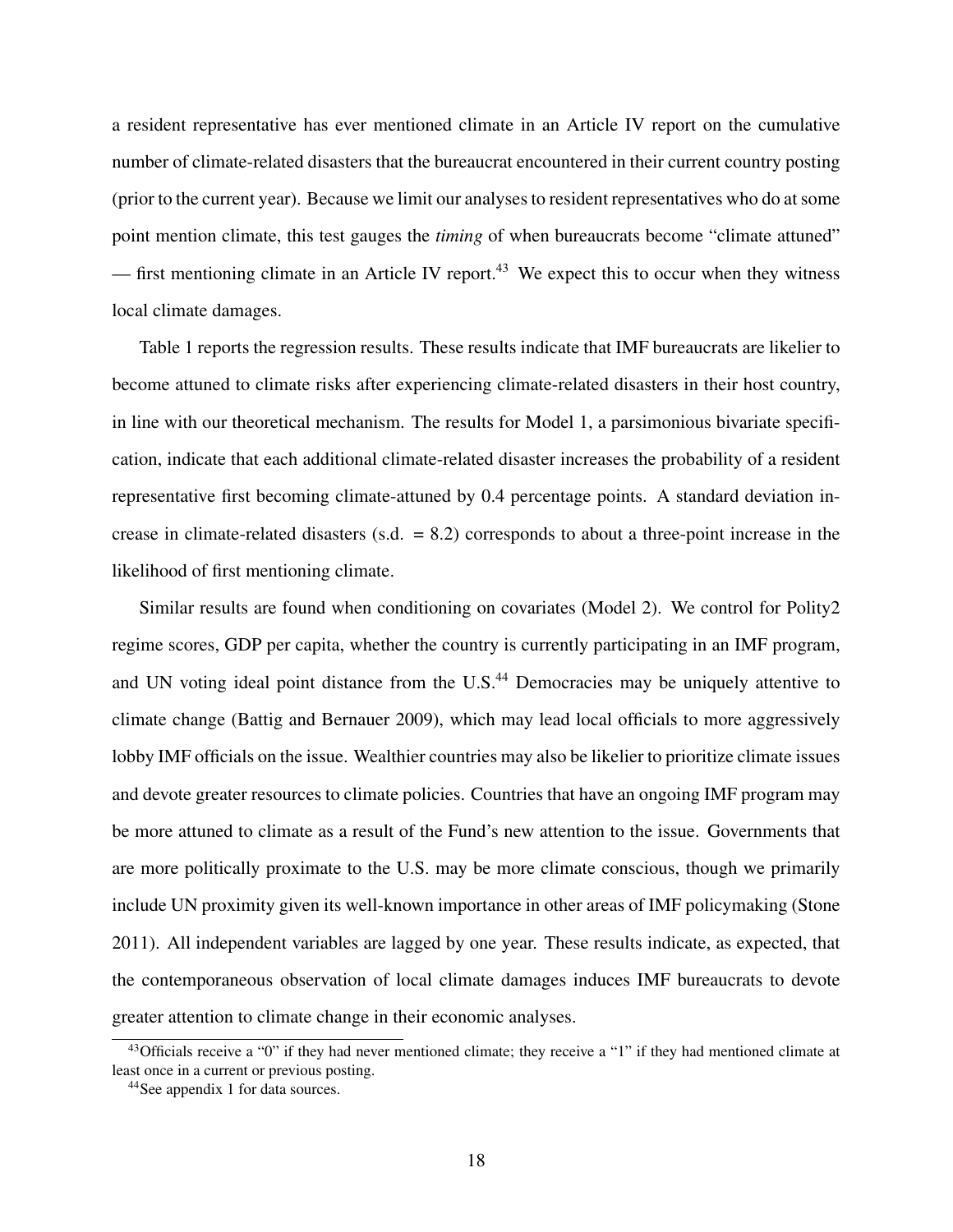<span id="page-19-0"></span>

|                                              | <b>Climate Attuned</b> |                |
|----------------------------------------------|------------------------|----------------|
|                                              | <b>Model 1</b>         | <b>Model 2</b> |
| Climate-related disasters in current country | $0.004***$             | $0.006**$      |
|                                              | (0.001)                | (0.003)        |
| Polity2                                      |                        | $-0.009**$     |
|                                              |                        | (0.005)        |
| GDP per capita (ln)                          |                        | $-0.022$       |
|                                              |                        | (0.028)        |
| In IMF program                               |                        | 0.017          |
|                                              |                        | (0.061)        |
| UN ideal point distance                      |                        | $-0.093$       |
|                                              |                        | (0.059)        |
| N                                            | 549                    | 266            |
| Adj. R-squared                               | 0.695                  | 0.663          |
| ***p < .01; **p < .05; *p < .1               |                        |                |

Table 1: Initial Acquisition of Climate Concerns. OLS regressions of binary indicator for whether resident representative ever mentioned climate in an Article IV report on the cumulative number of climate-related disasters in a current country posting (measuring realized climate risks). Test conducted at resident-country-year level. Includes resident and year fixed effects. Robust standard errors clustered by country posting.

These results hold in several robustness checks, all of which appear in the appendix. First, we substitute managing director fixed effects for year fixed effects. It may be that managing directors vary in their concern for climate change; some may explicitly ask management and staff to center climate risks in their economic analyses (Table [A2\)](#page-35-0).<sup>[45](#page-19-1)</sup> Second, we utilize a logit specification in place of a linear probability model (Table [A5\)](#page-38-0).

#### Staff Rotation and the Spread of Climate Concerns

Do we observe climate concerns being carried by IMF bureaucrats between countries? To test this, we ask whether Article IV missions become likelier to discuss climate when they involve

<span id="page-19-1"></span><sup>&</sup>lt;sup>45</sup> Multiple interviewees suggested as much, citing Christine Lagarde and Kristalina Georgieva's climate focus. This corresponds with recent work highlighting the importance of managing directors in guiding IMF behavior [\(Copelovitch](#page-29-13) [and Rickard](#page-29-13) [2021\)](#page-29-13). However, it is important to note that the upper echelons of the IMF have not been fully committed to more aggressive climate action. For example, Georgieva deemphasized climate risk in Brazil's Article IV assessment under pressure from the Brazilian government (*Bloomberg*, 2021, [bloom.bg/308hQtw\)](https://bloom.bg/308hQtw). This move notably drew substantial criticism from lower levels of the IMF hierarchy (*Bloomberg*, 2021, [bloom.bg/3GCyjXw\)](https://bloom.bg/3GCyjXw).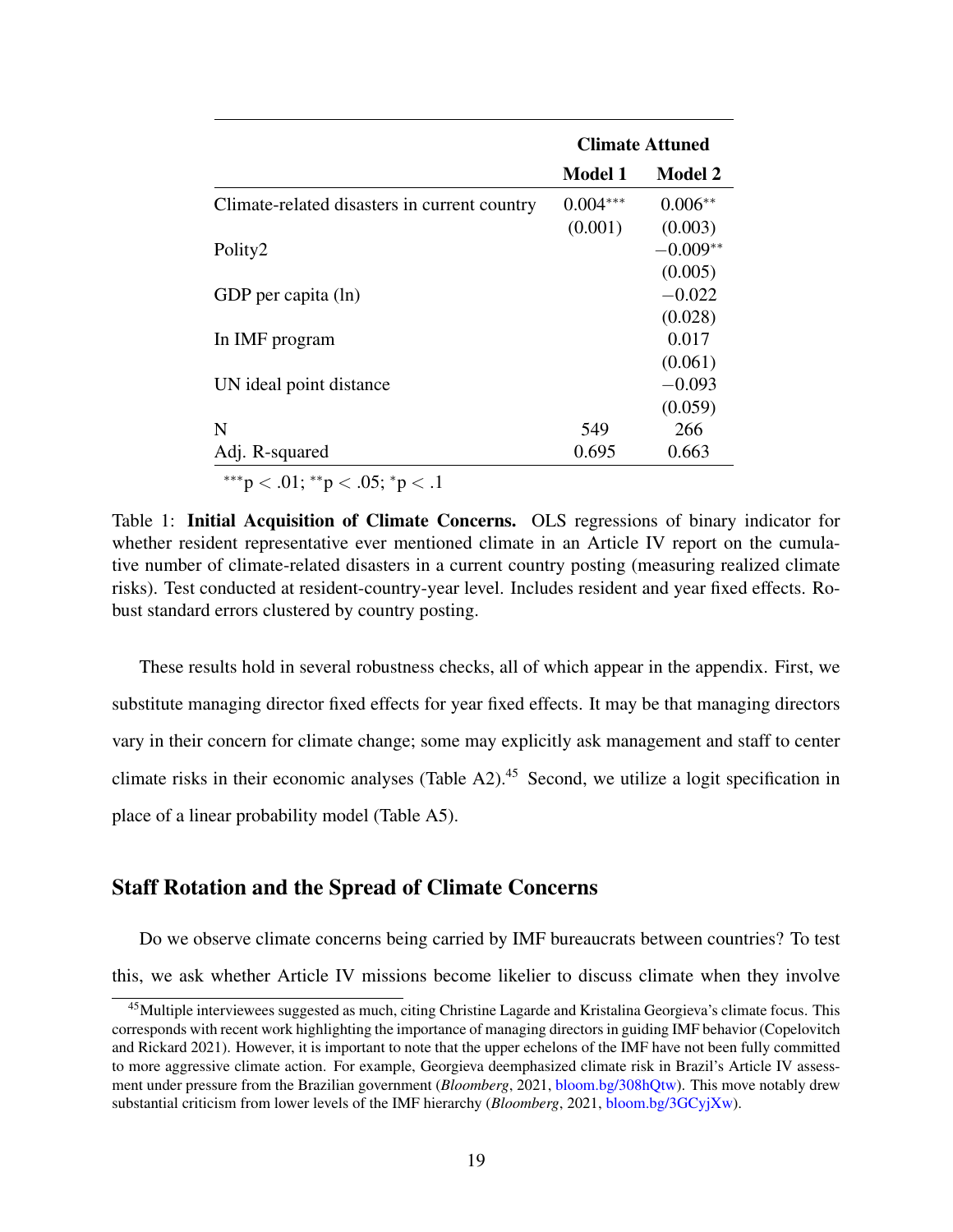<span id="page-20-1"></span>

|                                   | # Climate Mentions |                | <b>Any Climate Mention</b> |                |
|-----------------------------------|--------------------|----------------|----------------------------|----------------|
|                                   | <b>Model 1</b>     | <b>Model 2</b> | <b>Model 3</b>             | <b>Model 4</b> |
| Prior bureaucrat climate mentions | $1.430**$          | $0.793**$      | $0.097**$                  | $0.125***$     |
|                                   | (0.619)            | (0.329)        | (0.039)                    | (0.044)        |
| Polity2                           |                    | $-0.026$       |                            | $-0.005$       |
|                                   |                    | (0.027)        |                            | (0.004)        |
| GDP per capita (ln)               |                    | $-0.157$       |                            | 0.046          |
|                                   |                    | (0.474)        |                            | (0.051)        |
| Climate-related disaster          |                    | 0.096          |                            | $0.015***$     |
|                                   |                    | (0.067)        |                            | (0.006)        |
| In IMF program                    |                    | 0.346          |                            | 0.015          |
|                                   |                    | (0.229)        |                            | (0.024)        |
| UN ideal point distance           |                    | 0.084          |                            | 0.005          |
|                                   |                    | (0.269)        |                            | (0.040)        |
| N                                 | 1474               | 1151           | 1474                       | 1151           |
| Adj. R-squared                    | 0.148              | 0.157          | 0.171                      | 0.176          |

∗∗∗p < .01; ∗∗p < .05; <sup>∗</sup>p < .1

Table 2: Rotation and Climate Mentions. OLS regressions of the number of mentions of climate (columns 1-2) or binary indicator of any mention of climate (columns 3-4) in a country's Article IV report on a binary measure of prior climate mention by that country's resident representative. Includes country and year fixed effects. Robust standard errors clustered at country-level.

resident representatives who *previously* referenced climate. In these tests, the dependent variable is a count of climate mentions in a country's Article IV report for a given year; we additionally estimate models with a binary outcome (any mention of climate). Our primary explanatory variable is a binary measure of whether that country's resident representative mentioned climate at any prior point. We believe this to capture a resident representative's attentiveness to climate. All models include country and year fixed effects to account for any country- or time-specific factors that may prompt bureaucrats to cite climate issues. Notably, country fixed effects — testing changes in climate attention *within* countries — help account for the possibility that the IMF intentionally shifts climate-conscious bureaucrats to more climate-vulnerable countries.<sup>[46](#page-20-0)</sup>

Table [2](#page-20-1) reports regression results with and without covariates included. Across all models, prior mentions of climate by a country's resident representative is the strongest predictor of climate dis-

<span id="page-20-0"></span><sup>46</sup>As noted above, there is little evidence to suggest that this is the case.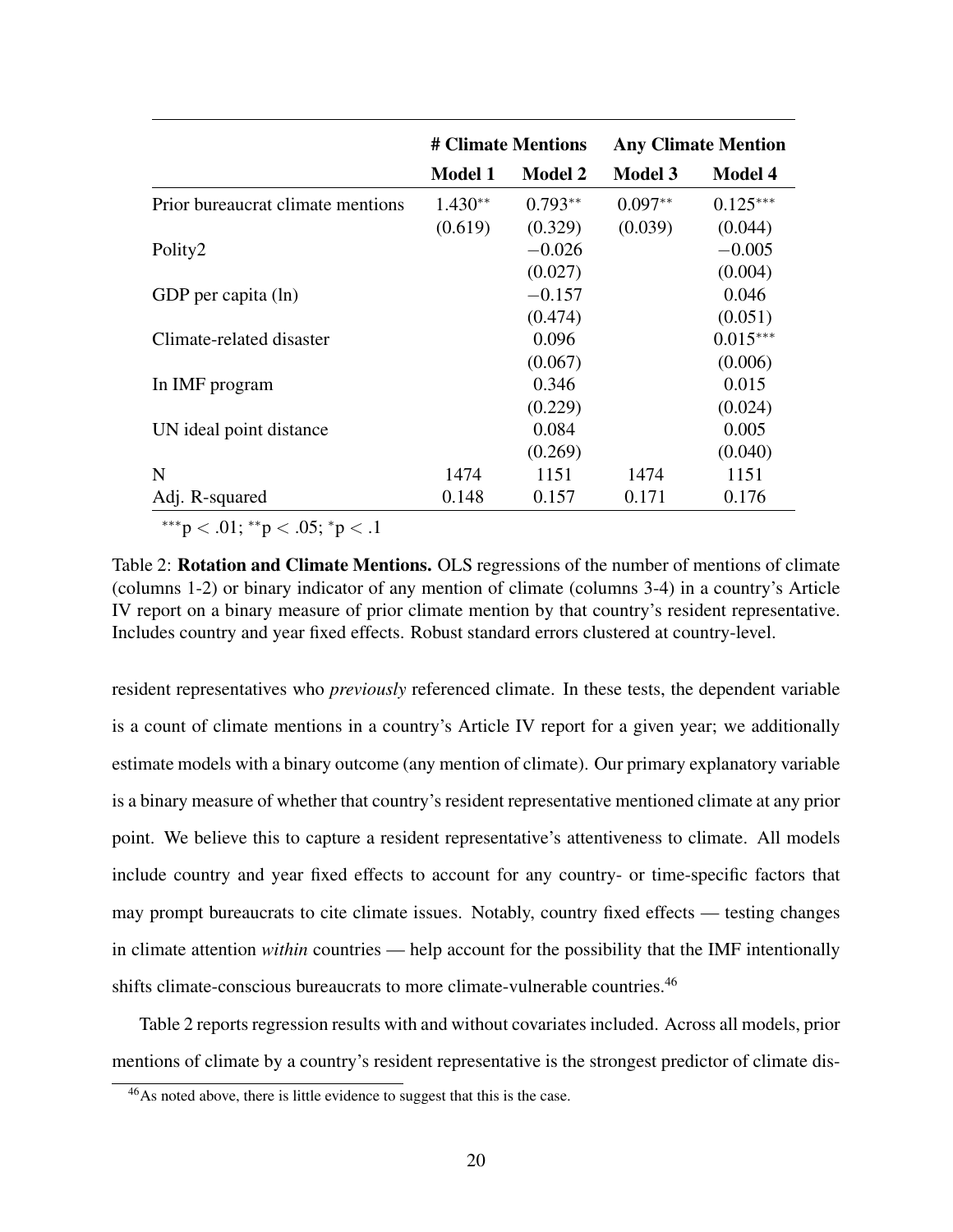cussions in Article IV reports. The magnitude of these results are substantively meaningful. A prior mention of climate is associated with an increase of around 13 percentage points in the likelihood of an Article IV report discussing climate. We generally find null results for the covariates, though there is some sign that climate-related disasters are positively associated with climate references.

In a second set of tests, we replicate the above models but exclude *same-country* mentions of climate by each resident representative. For example, if a resident representative is stationed in Bangladesh at times t and  $t-1$ , we exclude mentions of climate at time  $t-1$  when measuring that bureaucrat's prior attention to the issue. This allows us to look exclusively at how a representative's previous discussions of climate shift mentions of climate *after* reassignment to a new country whether, as expected, bureaucrats carry climate concerns with them as they move between countries. Results listed in Table [3](#page-22-0) indicate Article IV missions staffed by bureaucrats who previously discussed climate include 1.5–2.5 additional climate mentions and are roughly 10–14 percentage points likelier to include any climate mention. This offers strong support for the claim that bureaucrats' attentiveness to climate is sticky; officials who previously acquired climate concerns remain attuned to the issue independent of conditions in the country in which they are presently stationed. Regardless of the severity of climate damages in a given country, bureaucrats are likelier to mention climate risks when they previously did so in a prior country assignment.

We perform several robustness checks to increase confidence in our findings. First, to account for potential temporal dependence in climate mentions, we estimate a series of models including lagged dependent variables (Table [A1\)](#page-35-1). Second, we again substitute managing director fixed effects for year fixed effects (Table [A3\)](#page-36-0). Third, we utilize a Poisson specification to predict the count of climate mentions and a binomial logit specification for the binary climate mention outcome (Tables [A4–](#page-37-0)[A6\)](#page-38-1). Fourth, while we believe our main analysis avoids significant threats to inference, largely by comparing Article IV reports within countries, we take additional steps to alleviate concerns in this regard. In particular, we instrument for the climate attentiveness of resident representatives with bureaucrats' cumulative exposure to climate-related disasters in prior country assignments (Table [A7\)](#page-39-0).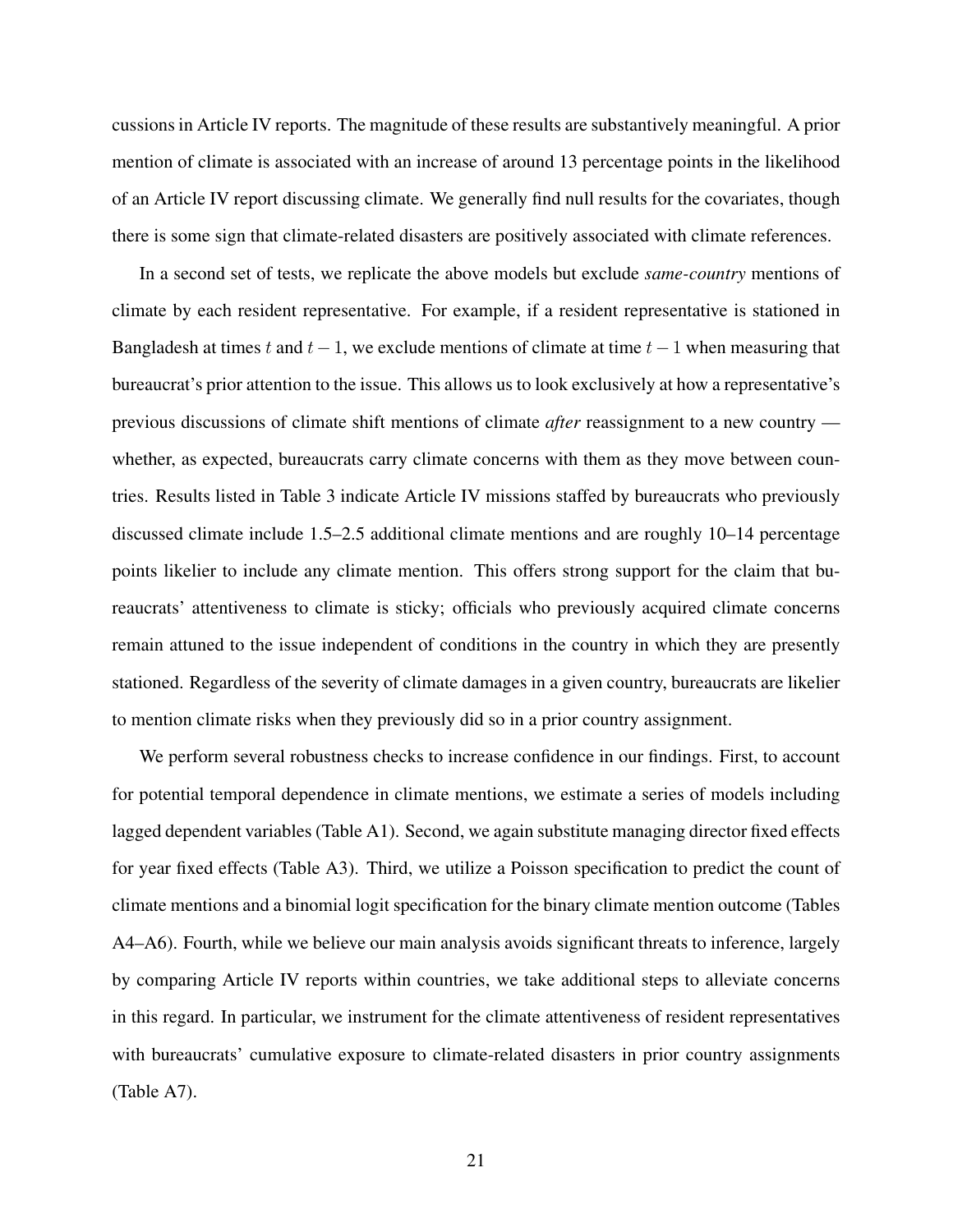<span id="page-22-0"></span>

|                                                     | # Climate Mentions |                | <b>Any Climate Mention</b> |                |
|-----------------------------------------------------|--------------------|----------------|----------------------------|----------------|
|                                                     | <b>Model 1</b>     | <b>Model 2</b> | <b>Model 3</b>             | <b>Model 4</b> |
| Prior bureaucrat climate mentions (other countries) | $2.574***$         | $1.480**$      | $0.096**$                  | $0.135**$      |
|                                                     | (0.866)            | (0.617)        | (0.047)                    | (0.060)        |
| Polity2                                             |                    | $-0.028$       |                            | $-0.005$       |
|                                                     |                    | (0.028)        |                            | (0.004)        |
| GDP per capita (ln)                                 |                    | $-0.128$       |                            | 0.059          |
|                                                     |                    | (0.460)        |                            | (0.053)        |
| Climate-related disaster                            |                    | 0.088          |                            | $0.015**$      |
|                                                     |                    | (0.067)        |                            | (0.006)        |
| In IMF program                                      |                    | 0.320          |                            | 0.016          |
|                                                     |                    | (0.200)        |                            | (0.023)        |
| UN ideal point distance                             |                    | $-0.063$       |                            | $-0.002$       |
|                                                     |                    | (0.268)        |                            | (0.040)        |
| N                                                   | 1474               | 1151           | 1474                       | 1151           |
| Adj. R-squared                                      | 0.165              | 0.180          | 0.169                      | 0.172          |
| ***p < .01; **p < .05; *p < .1                      |                    |                |                            |                |

Table 3: Rotation and Climate Mentions (without same-country mentions). OLS regressions of the number of mentions of climate (columns 1-2) or binary indicator of any mention of climate (columns 3-4) in a country's Article IV report on a binary measure of prior climate mention by that country's resident representative excluding prior same-country mentions. Includes country and year fixed effects. Robust standard errors clustered at country-level.

### Interview Evidence

We conduct a series of semi-structured interviews with IMF staff members to complement these quantitative analyses. Interviewed staff include current and former officials deployed to small island nations, where the theorized learning and socialization mechanisms were likely to have been operative, as well as several officials working specifically on climate at the Fund. We contacted these officials given their likely exposure to climate damages and professional responsibilities; they constitute a convenience sample. The interviewees are listed in Table [4.](#page-23-0)

We asked officials to describe why they believe the IMF has become more concerned about climate issues in recent years despite, for example, the resistance of the Trump administration to multilateral climate initiatives. At the conclusion of the interview, we presented interviewees with our theoretical expectations and empirical observations and asked whether the officials' professional experiences matched these findings. Multiple officials indicated the theorized mechanisms resonated: these interviewees initially became cognizant of climate risks when assigned to particu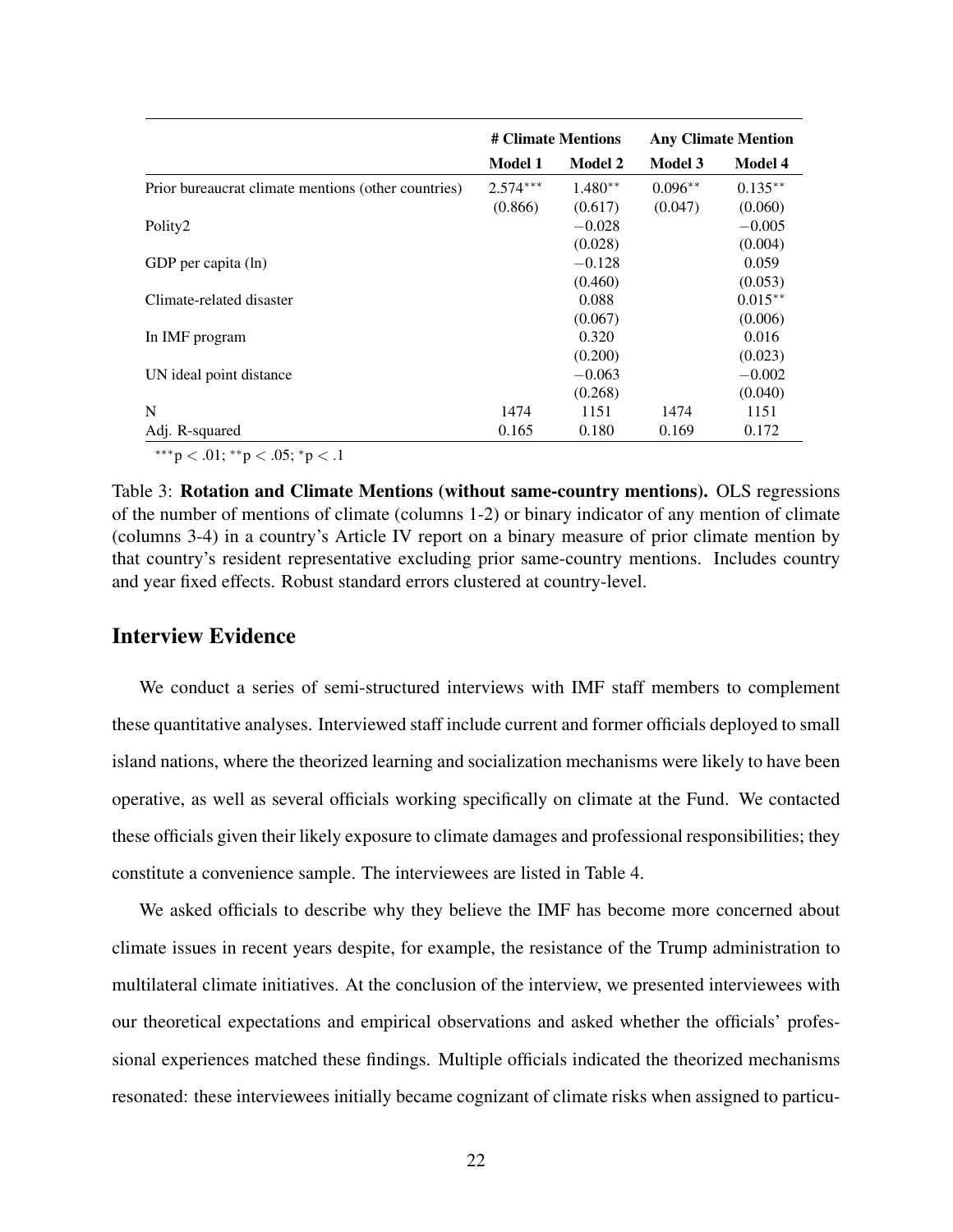larly climate-vulnerable states and then carried these climate concerns to future postings in larger, less climate-vulnerable countries. When officials were promoted within the IMF, they remained committed to advancing climate-friendly policies. This attests to the strength of the learning and socialization mechanisms that we propose; attentiveness to climate persists long after staff depart highly climate-vulnerable countries.

<span id="page-23-0"></span>

| <b>Interviewee</b>                                             | Date          |
|----------------------------------------------------------------|---------------|
| Senior official and former mission chief to small island state | June 7, 2021  |
| Former senior official                                         | June 8, 2021  |
| Official, Monetary and Capital Markets Department              | July 28, 2021 |
| Official, Monetary and Capital Markets Department              | July 28, 2021 |
| Official, Monetary and Capital Markets Department              | July 28, 2021 |

Table 4: Summary of interviews with IMF staff. All interviews conducted via video conference.

The first mentions of climate in Article IV reports came from IMF missions to small island countries during the mid-2000s. A current senior official at the Fund explicitly recounted his acquisition of climate concerns while serving as a mission chief to a small island country in 2001. He recalled standing on a bridge over water, being told by a financial regulator that the bridge was the highest point on the island despite being merely a few feet above sea level. In this country, he considered climate to be a "macro-critical issue" and therefore within the IMF's remit. He became one of the first IMF staff members to include a section on climate risks in a staff report. After rotating out of the island country, he remained attuned to climate risks and has noticed that "financial regulators are increasingly raising climate risk in dialogue with the Fund." As this official explained, "trends are increasingly making [climate] a macro-critical issue, and not just for small island countries. Grenada and the Dominican Republic for now, but others over the mediumto-long term. The IMF then helps members to develop policies that ensure the financial sector is sustainable, and climate policy may be a major part of it."<sup>[47](#page-23-1)</sup> Now in a senior role at the Fund, the official indicated that he plays an active part in deliberations over the development of an IMF lending facility to help small island countries bolster their climate resilience. Such efforts illustrate

<span id="page-23-1"></span><sup>47</sup>Interview with IMF official (June 7, 2021).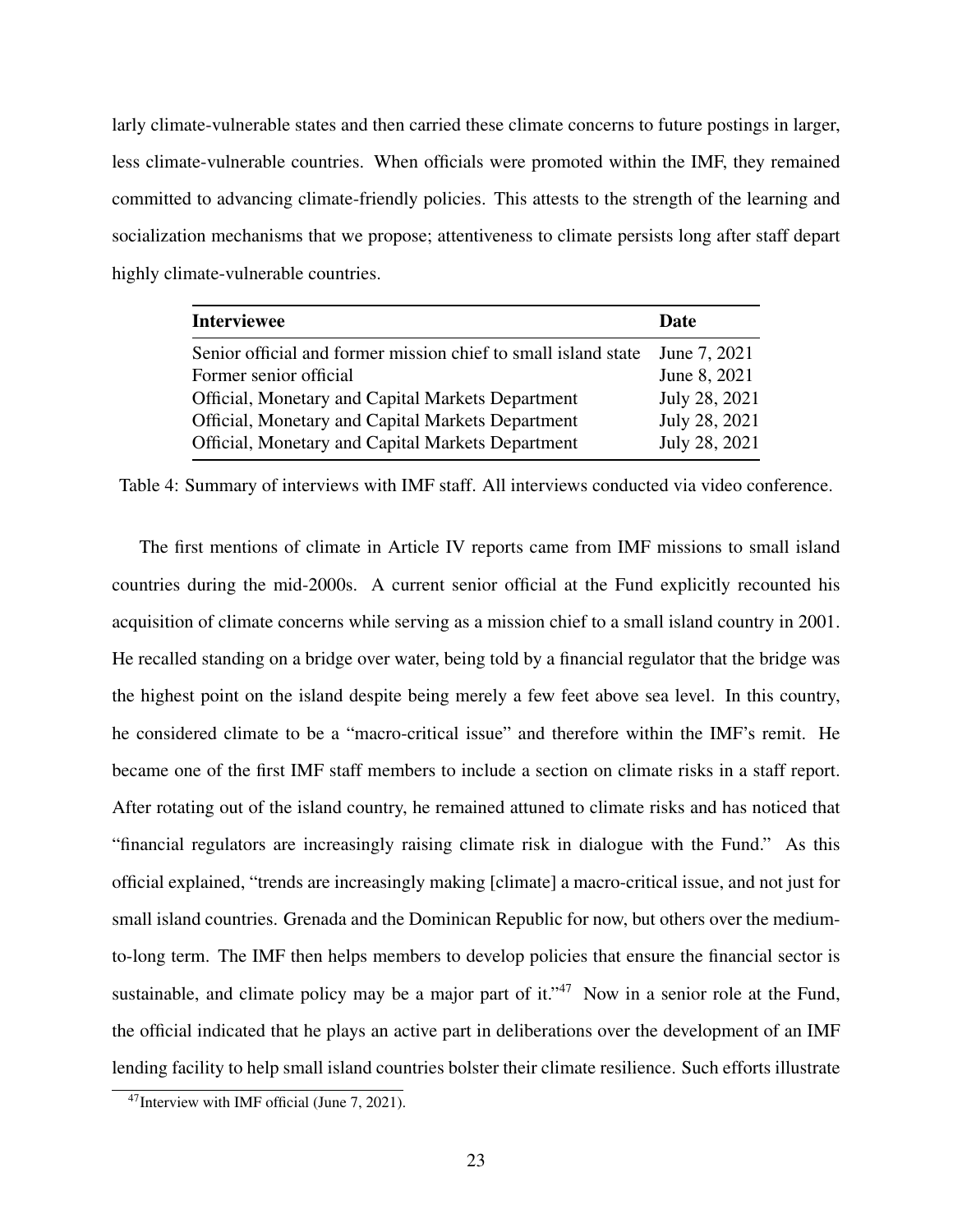the enduring policy impact of the official's tenure in a particularly climate-vulnerable country.

This account was corroborated in interviews with other IMF staff.<sup>[48](#page-24-0)</sup> Officials confirmed that the Fund's attention to climate originated in small, highly climate-vulnerable countries before transforming into more centralized, institutionalized initiatives treating climate as a broad macro-critical issue. "We have been looking into climate issues for many years," one senior official noted, "but not in an organized way until recently."<sup>[49](#page-24-1)</sup> This official added that the Fund's new emphasis on climate did not come from its governing Board, which is still "converging" to the view that climate should be a priority. Rather, mid-level officials working on climate are actively communicating findings on climate to "colleagues on the board."[50](#page-24-2) Further, interviewees expressed confidence as to the Fund's place in the climate space. One official described the IMF as leading the climate "analytical agenda," describing the Fund as uniquely well-positioned to "provide intellectual leadership" on climate due to its employment of "the best economists, financial sector experts." Officials also argued that the increased focus on climate in Article IV reports and working papers reflects the Fund's shift towards intellectual leadership in the area.<sup>[51](#page-24-3)</sup> The IMF's growing climate agenda suggests that bureaucratic learning, socialization, and rotation can prompt substantial institutional change over time.

Officials also noted that the IMF's attention to climate issues has grown despite resistance from powerful member states and some senior officials at the Fund itself. One senior official argued that climate is beyond the IMF's formal mandate, indicating that the Fund should limit its climate activities to better attend to short-term macroeconomic issues. "While these new issues are very important, they are outside of the IMF's mandate," this official explained. "The next economic cri-sis is totally independent of how these issues are handled."<sup>[52](#page-24-4)</sup> Others suggested that the IMF might try to raise the profile of climate issues through press releases and statements by the Managing Director, but should keep its policies and surveillance attuned to balance-of-payments problems.<sup>[53](#page-24-5)</sup>

<span id="page-24-0"></span><sup>48</sup>Interviews with IMF officials (July 28, 2021).

<span id="page-24-1"></span><sup>49</sup>Ibid.

<span id="page-24-2"></span><sup>50</sup>Ibid.

<span id="page-24-3"></span> $51$ Ibid.

<span id="page-24-4"></span> $52$ Interview with former IMF official (June 8, 2021).

<span id="page-24-5"></span><sup>53</sup>Interview with IMF official (June 7, 2021).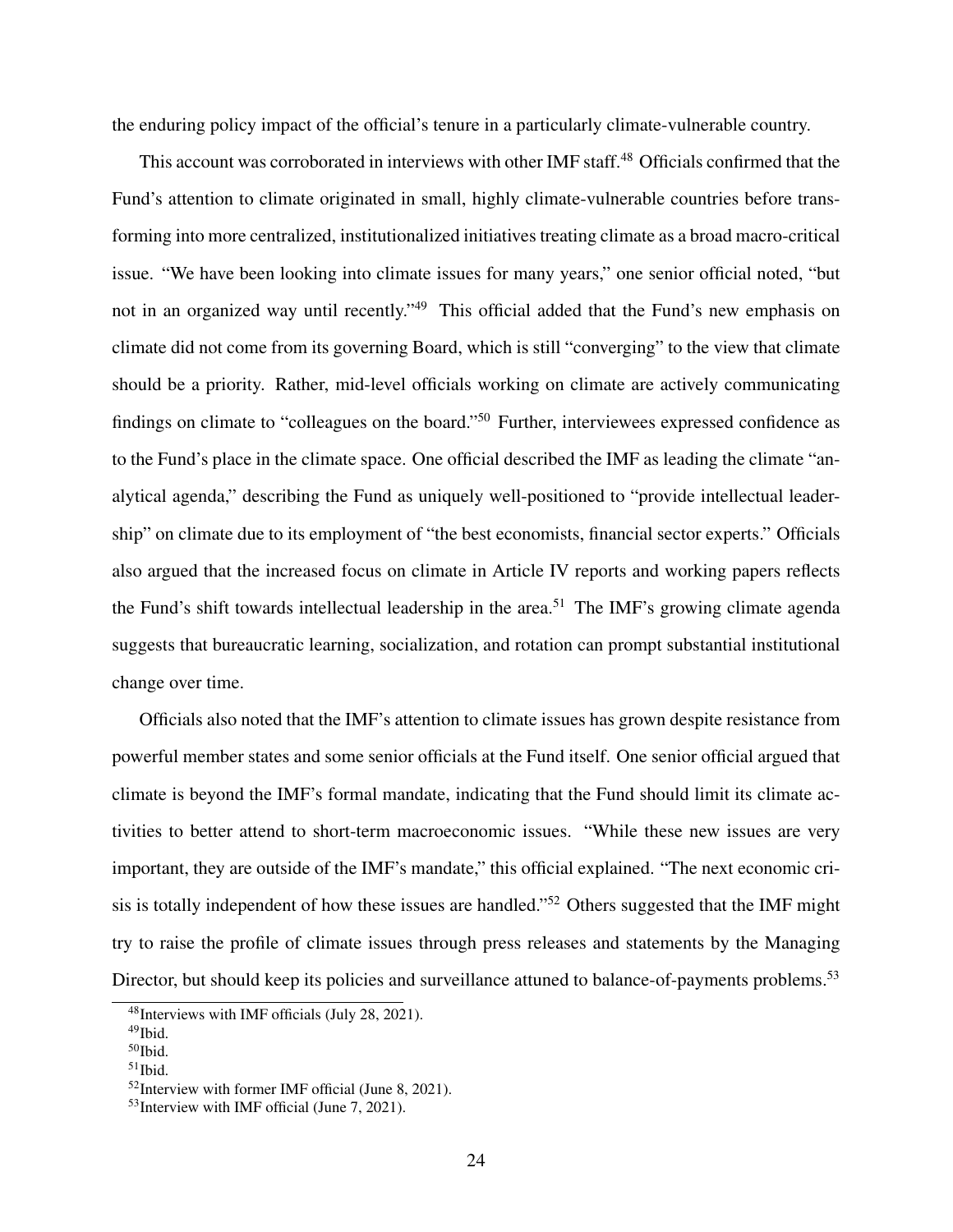Wariness of the IMF's climate initiatives among high-level officials supports our contention that the Fund's climate turn began with shifts in the preferences of mid- and low-level staff.

### Conclusion

Staff learning, socialization, and rotation are important predictors of the IMF's turn to climate. Our theory and findings complement top-down accounts of IO reform and policymaking, which have to date been the predominant theories in the literature [\(Nielson and Tierney](#page-31-2) [2003;](#page-31-2) [Copelovitch](#page-29-5) [2010;](#page-29-5) [Stone](#page-31-3) [2011\)](#page-31-3). We refocus on lower-ranking staff members, whose experiences in small, seemingly less powerful countries can prompt IOs to expand their focus on emergent governance issues.<sup>[54](#page-25-0)</sup> Because new ideas originate in the lower ranks of an organization, these ideational shifts can initially escape the notice of powerful principals, potentially making it difficult for such states to sanction staff or intercede to prevent institutional change.

This argument builds on work describing how IO staff members operate under the watch of powerful principal states, highlighting the importance of bureaucrats working below the highest ranks of their institution [\(Barnett and Finnemore](#page-28-2) [1999;](#page-28-2) [Clark and Dolan](#page-29-0) [2021\)](#page-29-0). It further advances nascent scholarship on climate risks [\(Colgan, Green and Hale](#page-29-3) [2021\)](#page-29-3), as well as the burgeoning literature on global climate governance [\(Keohane and Victor](#page-31-14) [2011;](#page-31-14) [Bechtel and Scheve](#page-28-13) [2013;](#page-28-13) [Gra](#page-30-1)[ham and Serdaru](#page-30-1) [2020\)](#page-30-1). This work has largely focused on the role played by IOs whose formal mandates encompass climate change. We rather consider how IOs established for non-climate purposes are retrofitting themselves for an era of climate dislocation. In doing so, we build on research interested in institutional change and adaptation in world politics [\(Jupille, Mattli and Snidal](#page-30-2) [2013\)](#page-30-2), shifting from models of punctuated equilibria to ones of gradual, endogenous change within organizations.

We develop and test our theory in reference to the IMF, but anticipate that it will generalize to other IOs. For example, the World Bank has similarly devoted greater attention to climate in

<span id="page-25-0"></span><sup>54</sup>Also see [Chwieroth](#page-29-2) [\(2008,](#page-29-2) [2013\)](#page-29-7).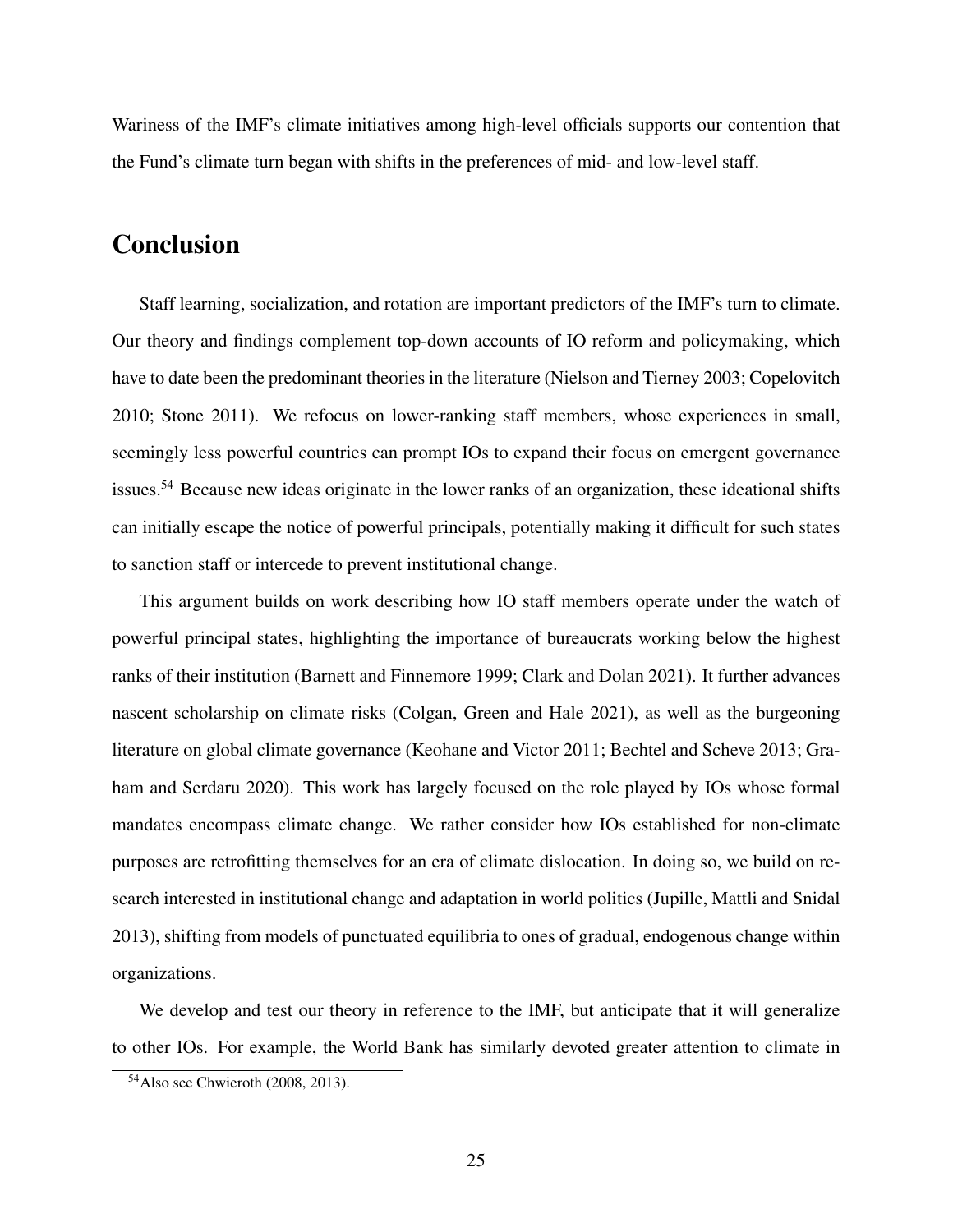recent years despite the climate inaction of powerful member states. We expect the basic theoretical intuition to apply to any formal, bureaucratic IO that deploys and rotates staff across member countries.[55](#page-26-0) Existing work highlights how IOs adapt to novel governance challenges [\(Jupille, Mat](#page-30-2)[tli and Snidal](#page-30-2) [2013\)](#page-30-2) and serve as forums for state socialization [\(Greenhill](#page-30-6) [2010\)](#page-30-6). While we focus on how states socialize staff to care about climate-induced economic risks as one emerging issue, future work might consider how staff deployment and rotation affects IOs' engagement with other emergent issues, such as climate migration and the COVID-19 pandemic. The speed with which IOs pivot to such issues may be a function of their systems of staff deployment and rotation.

The IMF may be a hard case for a theory of staff learning and socialization. There are relatively few staff on the ground, especially compared to IOs such as the World Bank that deploy thousands of employees to member states. This suggests that there are relatively few opportunities for information about climate change to filter upward through the institution. Additionally, many staff remain doubtful of whether the IMF should expand its role in global climate governance, as noted above. Nonetheless, we identify a diffusion of climate concerns spurred by staff learning, socialization, and rotation.

Our research has important implications for policymakers and scholars of international organization. It highlights, in particular, how staff members can drive incremental change in an IO's operations, potentially even producing mission creep [\(Barnett and Finnemore](#page-28-2) [1999\)](#page-28-2). Such change may cause IOs to encroach on others' mandates, producing higher levels of institutional overlap and regime complexity. These redundancies can be inefficient and prompt turf wars and shopping between institutions by member states [\(Clark](#page-29-14) [2021\)](#page-29-14). The downstream, macro-level consequences of the bottom-up processes we identify here is a promising area for future work.

This paper, lastly, suggests novel directions for work on global climate governance. We document an important pathway by which IOs can incorporate climate change into their operations. Researchers might next explore differences among IOs in the occurrence, speed, and breadth of these mandate expansions. Why might some institutions more nimbly redirect their attention to climate

<span id="page-26-0"></span><sup>55</sup> Bureaucratic IOs encompass institutions with standalone decision-making structures, management, and staff.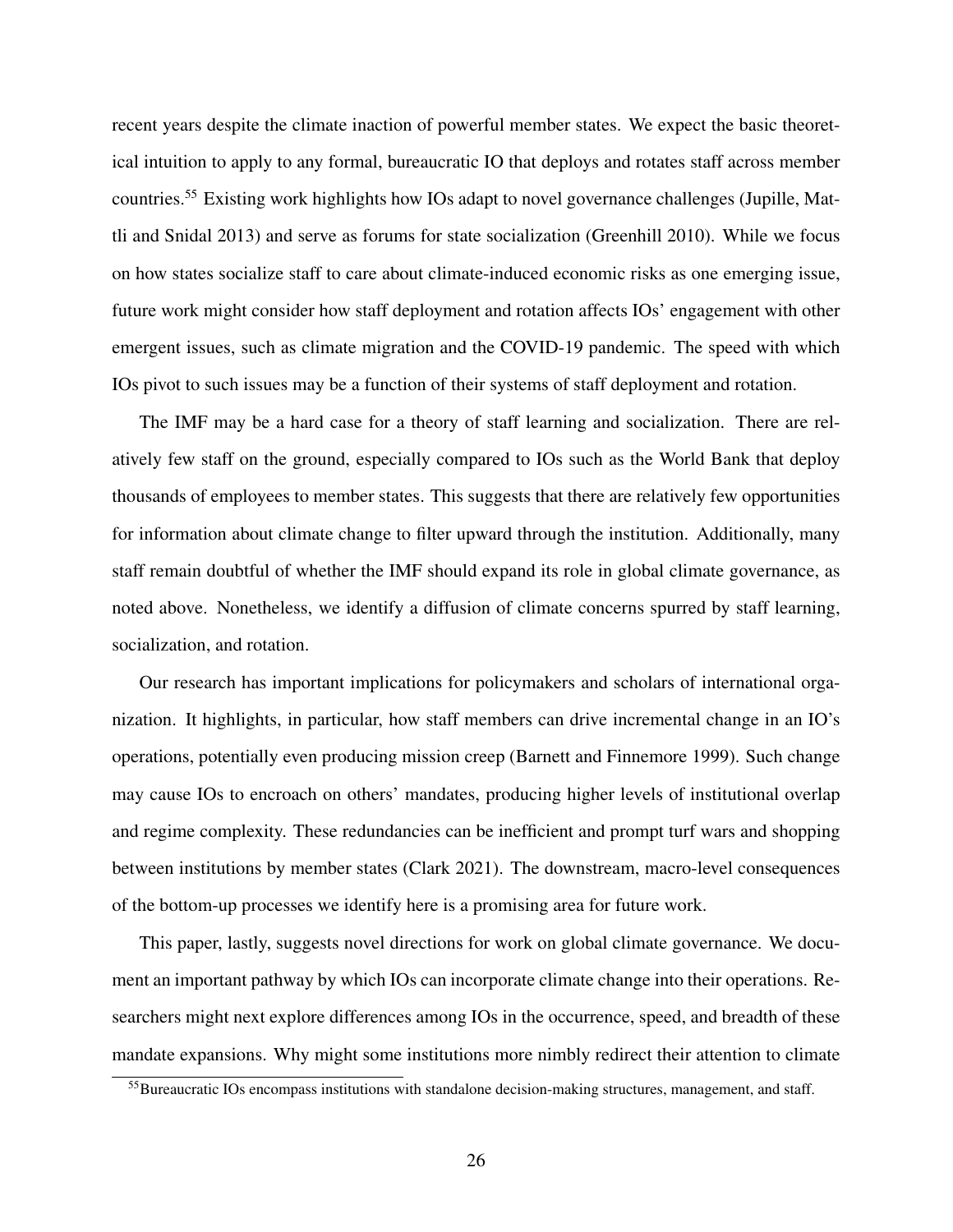than others? Researchers might also delve into these institutional changes from the perspectives of developing countries, where we suggest the IMF's climate attentiveness began. Scholarship has described the efforts of developing countries in formal, interstate climate negotiations (e.g., [Sengupta](#page-31-15) [2011\)](#page-31-15). Our findings suggest that consultations with international bureaucrats may be an alternative means by which these states can advance their interests in the climate domain. Subsequent work might consider how climate-vulnerable states strategically approach these IO interactions. Alongside high-profile international negotiations, the commonplace operations of established IOs may be meaningfully shifting the trajectory of global climate governance.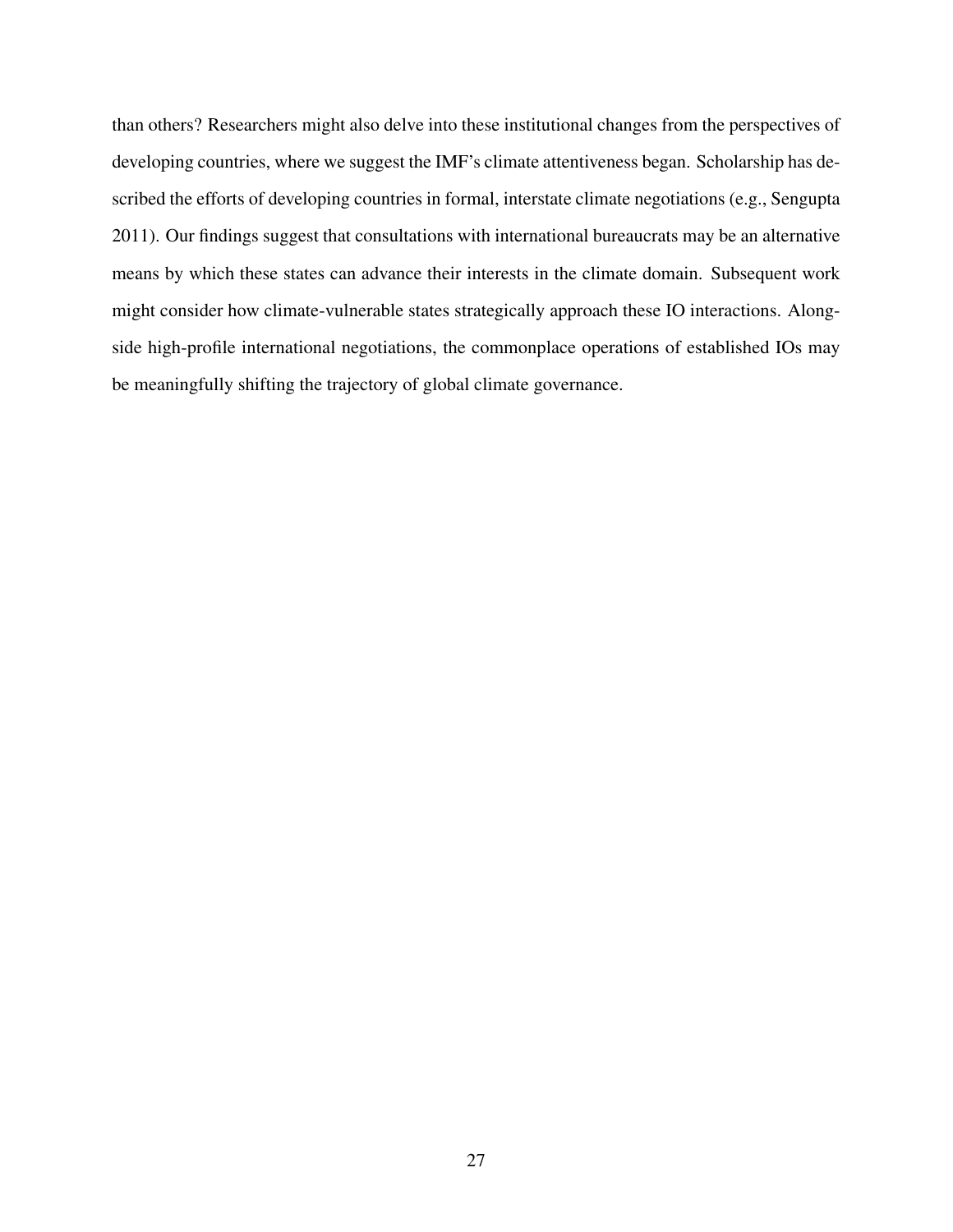## References

- <span id="page-28-5"></span>Abbott, Kenneth and Duncan Snidal. 1998. "Why States Act through Formal International Organizations." *Journal of Conflict Resolution* 42(1):3–32.
- <span id="page-28-4"></span>Allan, Bentley. 2017. "Producing the Climate: States, Scientists, and the Constitution of Global Governance Objects." *International Organization* 71(1):131–162.
- <span id="page-28-11"></span>Alt, James, John Marshall and David Lassen. 2016. "Credible Sources and Sophisticated Voters: When Does New Information Induce Economic Voting?" *Journal of Politics* 78(2):327–342.
- <span id="page-28-2"></span>Barnett, Michael and Martha Finnemore. 1999. "The Politics, Power, and Pathologies of International Organizations." *International Organization* 53(4):699–732.
- <span id="page-28-1"></span>Barrett, Scott. 2005. *Environment and Statecraft: The Strategy of Environmental Treaty-Making*. New York: Oxford University Press.
- <span id="page-28-7"></span>Batten, Sadra, Rhiannon Sowerbutts and Misa Tanaka. 2016. "Let's Talk About the Weather: The Impact of Climate Change on Central Banks." Bank of England, Staff Working Paper No. 603.
- <span id="page-28-12"></span>Battig, Michele and Thomas Bernauer. 2009. "National Institutions and Global Public Goods: Are Democracies More Cooperative in Climate Change Policy?" *International Organization* 63(2):281–308.
- <span id="page-28-6"></span>Bearce, David and Stacy Bondanella. 2007. "Intergovernmental Organizations, Socialization, and Member-State Interest Convergence." *International Organization* 61(4):703–733.
- <span id="page-28-13"></span>Bechtel, Michael and Kenneth Scheve. 2013. "Mass Support for Global Climate Agreements Depends on Institutional Design." *Proceedings of the National Academy of Sciences* 110(34):13763–13768.
- <span id="page-28-10"></span>Bergquist, Parrish and Christopher Warshaw. 2019. "Does Global Warming Increase Public Concern about Climate Change?" *Journal of Politics* 81(2):686–691.
- <span id="page-28-0"></span>Bolton, Patrick, Morgan Despres, Luiz Awazu Pereira da Silva, Frederic Samama and Romain Svartzman. 2020. *The Green Swan: Central Banking and Financial Stability in the Age of Climate Change*. Bank for International Settlements, Basel.
- <span id="page-28-9"></span>Brunetti, Celso, Benjamin Dennis, Dylan Gates, Diana Hancock, David Ignell, Elizabeth Kiser, Gurubala Kotta, Anna Kovner, Richard Rosen and Nicholas Tabor. 2021. "Climate Change and Financial Stability." FEDS Notes, Board of Governors of the Federal Reserve System. URL: *doi.org/10.17016/2380-7172.2893*
- <span id="page-28-8"></span>Carney, Mark. 2015. "Breaking the Tragedy of the Horizon – Climate Change and Financial Stability." Speech, Lloyd's of London. URL: *https://bit.ly/2IHYmzn*
- <span id="page-28-3"></span>Checkel, Jeffrey. 2003. "Going Native in Europe: Theorizing Social Interaction in European Institutions." *Comparative Political Studies* 36(1–2):209–231.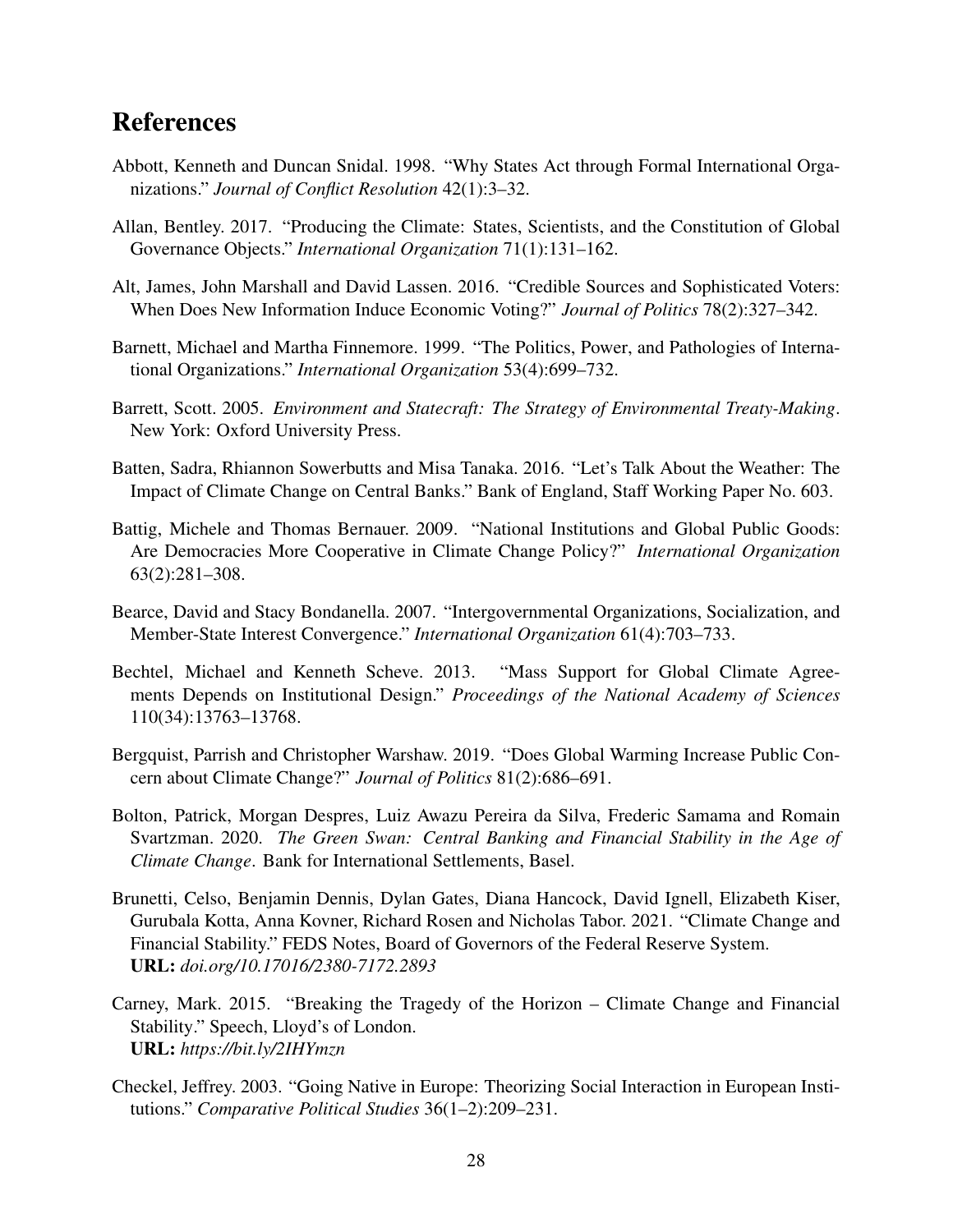- <span id="page-29-4"></span>Chenet, Hugues, Josh Ryan-Collins and Frank van Lerven. 2021. "Finance, Climate-Change and Radical Uncertainty: Towards a Precautionary Approach to Financial Policy." *Ecological Economics* 183:106957.
- <span id="page-29-2"></span>Chwieroth, Jeffrey. 2008. "Organizational Change 'From Within': Exploring the World Bank's Early Lending Practices." *Review of International Political Economy* 15(4):481–505.
- <span id="page-29-7"></span>Chwieroth, Jeffrey. 2013. ""The Silent Revolution:" How the Staff Exercise Informal Governance over IMF Lending." *Review of International Organizations* 8(2):265–290.
- <span id="page-29-8"></span>Ciplet, David, J. Timmons Roberts and Mizan Khan. 2013. "The Politics of International Climate Adaptation Funding: Justice and Divisions in the Greenhouse." *Global Environmental Politics* 13(1):49–68.
- <span id="page-29-14"></span>Clark, Richard. 2021. "Pool or Duel? Cooperation and Competition Among International Organizations." *International Organization* 75(4):1133–1153.
- <span id="page-29-0"></span>Clark, Richard and Lindsay Dolan. 2021. "Pleasing the Principal: U.S. Influence in World Bank Policymaking." *American Journal of Political Science* 65(1):36–51.
- <span id="page-29-10"></span>Clemens, Michael and Michael Kremer. 2016. "The New Role for the World Bank." *Journal of Economic Perspectives* 30(1):53—76.
- <span id="page-29-3"></span>Colgan, Jeff, Jessica Green and Thomas Hale. 2021. "Asset Revaluation and the Existential Politics of Climate Change." *International Organization* 75(2):586–610.
- <span id="page-29-12"></span>Conley, Timothy, Christian Hansen and Peter Rossi. 2012. "Plausibly Exogenous." *Review of Economics and Statistics* 94(1):260–272.
- <span id="page-29-5"></span>Copelovitch, Mark. 2010. *The International Monetary Fund in the Global Economy: Banks, Bonds, and Bailouts*. New York: Cambridge University Press.
- <span id="page-29-13"></span>Copelovitch, Mark and Stephanie Rickard. 2021. "Partisan Technocrats: How Leaders Matter in International Organizations." *Global Studies Quarterly* 1(3).
- <span id="page-29-9"></span>Dimitrov, Radoslav. 2016. "The Paris Agreement on Climate Change: Behind Closed Doors." *Global Environmental Politics* 16(3):1–11.
- <span id="page-29-6"></span>Dreher, Axel, Jan-Egbert Sturm and James Raymond Vreeland. 2015. "Politics and IMF Conditionality." *Journal of Conflict Resolution* 59(1):120–148.
- <span id="page-29-1"></span>Finnemore, Martha and Kathryn Sikkink. 1998. "Norm Dynamics and Political Change." *International Organization* 52(4):887–917.
- <span id="page-29-11"></span>Goes, Iasmin and Terrence Chapman. 2021. "The Power of Ideas: IMF Surveillance and Natural Resource Sector Reform." Manuscript, Carlos III University of Madrid and University of Texas at Austin.

URL: *https://www.iasmingoes.com/project/article-iv/article-iv.pdf*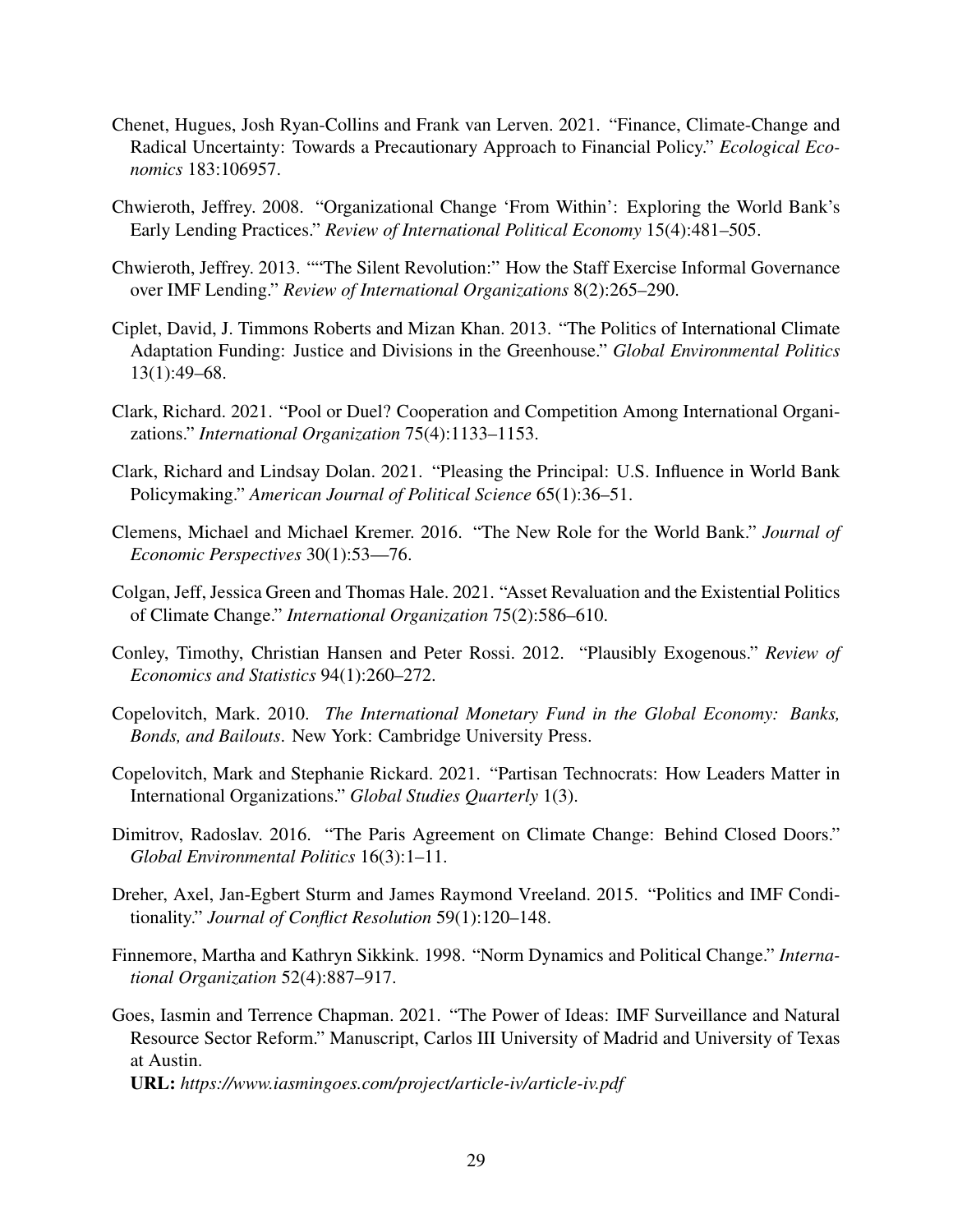- <span id="page-30-1"></span>Graham, Erin and Alexandria Serdaru. 2020. "Power, Control, and the Logic of Substitution in Institutional Design: The Case of International Climate Finance." *International Organization* 74(4):671–706.
- <span id="page-30-10"></span>Green, Jessica, Jennifer Hadden, Thomas Hale and Paasha Mahdavi. 2021. "Transition, Hedge, or Resist? Understanding Political and Economic Behavior toward Decarbonization in the Oil and Gas Industry." *Review of International Political Economy* (forthcoming).
- <span id="page-30-6"></span>Greenhill, Brian. 2010. "The Company You Keep: International Socialization and the Diffusion of Human Rights Norms." *International Studies Quarterly* 54(1):127–145.
- <span id="page-30-7"></span>Haas, Peter. 1992. "Banning Chlorofluorocarbons: Epistemic Community Efforts to Protect Stratospheric Ozone." *International Organization* 46(1):187–224.
- <span id="page-30-11"></span>Hazlett, Chad and Matto Mildenberger. 2020. "Wildfire Exposure Increases Pro-Environment Voting within Democratic but Not Republican Areas." *American Political Science Review* 114(4):1359–1365.
- <span id="page-30-9"></span>Honig, Dan. 2018. *Navigation by Judgment: Why and When Top-Down Management of Foreign Aid Doesn't Work*. New York: Oxford University Press.
- <span id="page-30-4"></span>Hooghe, Liesbet. 2005. "Several Roads Lead to International Norms, but Few Via International Socialization: A Case Study of the European Commission." *International Organization* 59(4):861– 898.
- <span id="page-30-8"></span>Iannantuoni, Alice, Charla Waeiss and Matthew Winters. 2021. "Project Design Decisions of Egalitarian and Non-Egalitarian International Organizations: Evidence From the Global Environment Facility and the World Bank." *Review of International Organizations* 16(2):431–462.
- <span id="page-30-5"></span>Johnston, Alastair Ian. 2008. *Social States: China in International Institutions, 1980–2000*. Princeton: Princeton University Press.
- <span id="page-30-3"></span>Jones, Emily and Alexandra Zeitz. 2019. "Regulatory Convergence in the Financial Periphery: How Interdependence Shapes Regulators' Decisions." *International Studies Quarterly* 63(4):908 – 922.
- <span id="page-30-2"></span>Jupille, Joseph Henri, Walter Mattli and Duncan Snidal. 2013. *Institutional Choice and Global Commerce*. New York: Cambridge University Press.
- <span id="page-30-0"></span>Kaya, Ayse. 2015. *Power and Global Economic Institutions*. New York: Cambridge University Press.
- <span id="page-30-12"></span>Kentikelenis, Alexander, Thomas Stubbs and Lawrence King. 2016. "IMF Conditionality and Development Policy Space, 1985-2014." *Review of International Political Economy* 23(4):543– 582.
- <span id="page-30-13"></span>Keohane, Robert. 1984. *After Hegemony: Cooperation and Discord in the World Political Economy*. Princeton University Press, Princeton.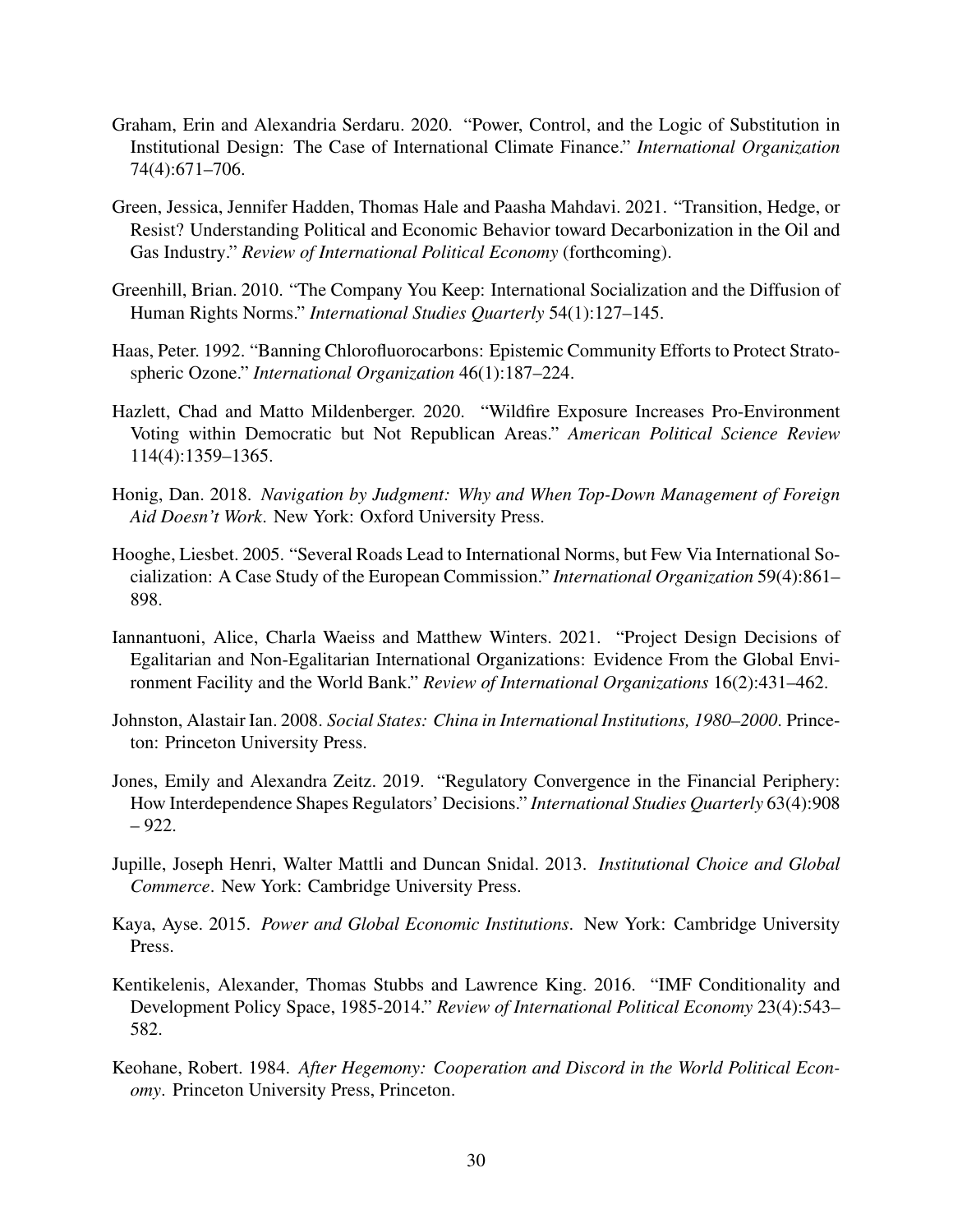- <span id="page-31-14"></span>Keohane, Robert and David Victor. 2011. "The Regime Complex for Climate Change." *Perspectives on Politics* 9(1):7–23.
- <span id="page-31-0"></span>Kilby, Christopher. 2009. "The Political Economy of Conditionality: An Empirical Analysis of World Bank Loan Disbursements." *Journal of Development Economics* 89(1):51–61.
- <span id="page-31-6"></span>Moravcsik, Andrew. 2000. "The Origins of Human Rights Regimes: Democratic Delegation in Postwar Europe." *International Organization* 54(2):217–252.
- <span id="page-31-13"></span>Mosley, Layna. 2003. *Global Capital and National Governments*. Cambridge University Press, New York, NY.
- <span id="page-31-1"></span>Nelson, Stephen. 2017. *The Currency of Confidence: How Economic Beliefs Shape the IMF's Relationship With Its Borrowers*. Ithaca: Cornell University Press.
- <span id="page-31-5"></span>Nelson, Stephen and Peter Katzenstein. 2014. "Uncertainty, Risk, and the Financial Crisis of 2008." *International Organization* 68(2):361–392.
- <span id="page-31-2"></span>Nielson, Daniel and Michael Tierney. 2003. "Delegation to International Organizations: Agency Theory and World Bank Environmental Reform." *International Organization* 57(2):241–276.
- <span id="page-31-10"></span>Paprocki, Kasia. 2018. "Threatening Dystopias: Development and Adaptation Regimes in Bangladesh." *Annals of the American Association of Geographers* 108(4):955–973.
- <span id="page-31-7"></span>Pevehouse, Jon. 2002. "Democracy from the Outside-In? International Organizations and Democratization." *International Organization* 56(3):515–549.
- <span id="page-31-9"></span>Ricke, Katharine, Laurent Drouet, Ken Caldeira and Massimo Tavoni. 2018. "Country-Level Social Cost of Carbon." *Nature Climate Change* 8(10):895–900.
- <span id="page-31-11"></span>Risse, Thomas. 2000. "'Let's Argue!': Communicative Action in World Politics." *International Organization* 54(1):1–39.
- <span id="page-31-4"></span>Schneider, Christina J. 2014. "Domestic politics and the widening–deepening trade-off in the European Union." *Journal of European Public Policy* 21(5):699–712.
- <span id="page-31-15"></span>Sengupta, Sandeep. 2011. International Climate Negotiations and India's Role. In *Handbook of Climate Change and India, Development, Politics, and Governance*, ed. Navroz Dubash. London: Routledge.
- <span id="page-31-3"></span>Stone, Randall. 2011. *Controlling Institutions: International Organizations and the Global Economy*. New York: Cambridge University Press.
- <span id="page-31-12"></span>Torney, Diarmuid and Mai'a Cross. 2018. Environmental and Climate Diplomacy: Building Coalitions Through Persuasion. In *European Union External Environmental Policy*, ed. Camilla Adelle, Katja Biedenkopf and Diarmuid Torney. Palgrave Macmillan.
- <span id="page-31-8"></span>van der Ploeg, Frederick and Armon Rezai. 2020. "Stranded Assets in the Transition to a Carbon-Free Economy." *Annual Review of Resource Economics* 12(1):281–298.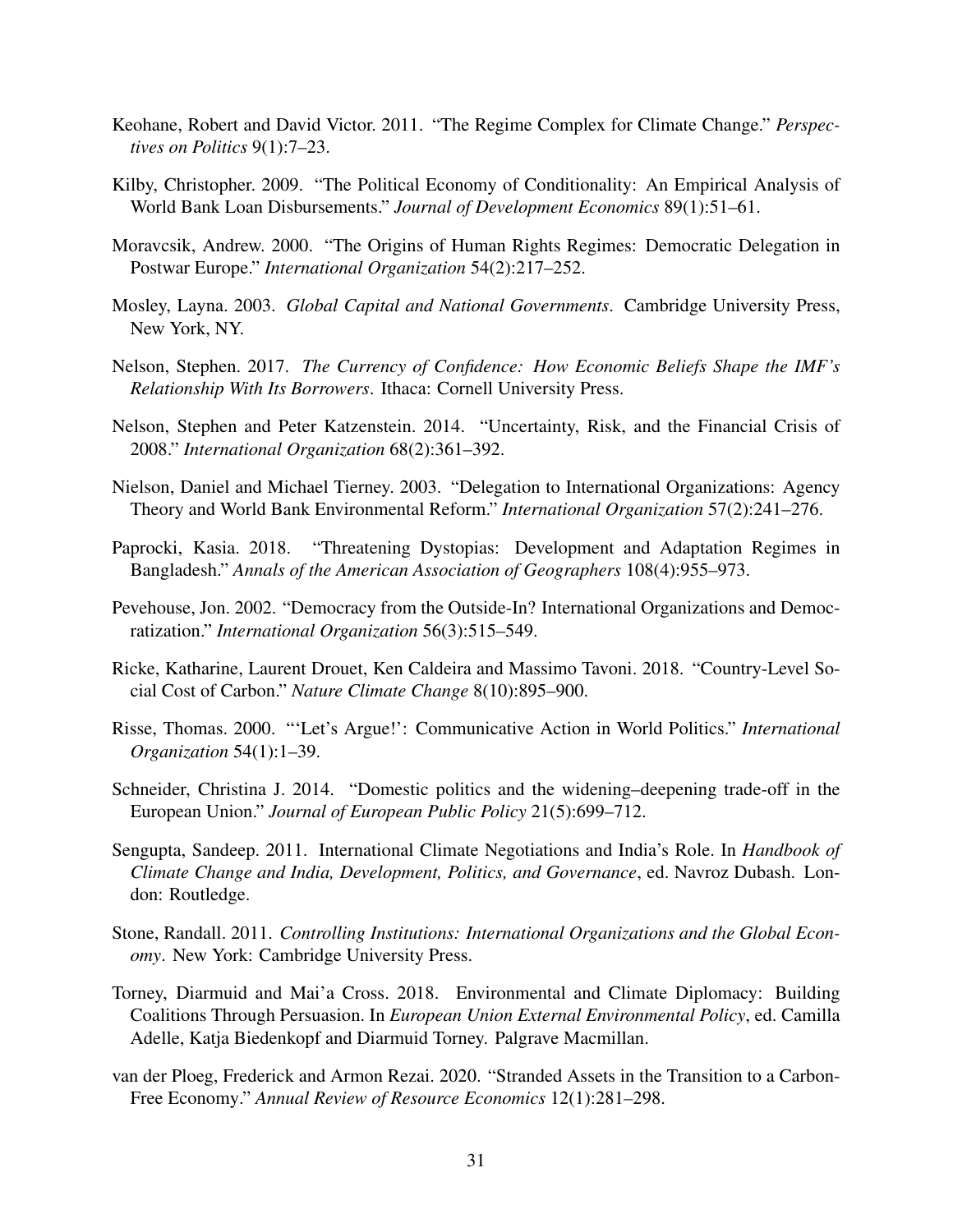- <span id="page-32-0"></span>Victor, David. 2011. *Global Warming Gridlock: Creating More Effective Strategies for Protecting the Planet*. New York: Cambridge University Press.
- <span id="page-32-1"></span>Weyland, Kurt. 2007. "Toward a New Theory of Institutional Change." *World Politics* 60(2):281– 314.
- <span id="page-32-2"></span>Winters, Matthew and Jaclyn Streitfeld. 2018. "Splitting the Check: Explaining Patterns of Counterpart Commitments in World Bank Projects." *Review of International Political Economy* 25(6):884–908.
- <span id="page-32-3"></span>Woods, Ngaire. 2007. *The Globalizers: The IMF, World Bank, and their Borrowers*. Ithaca: Cornell University Press.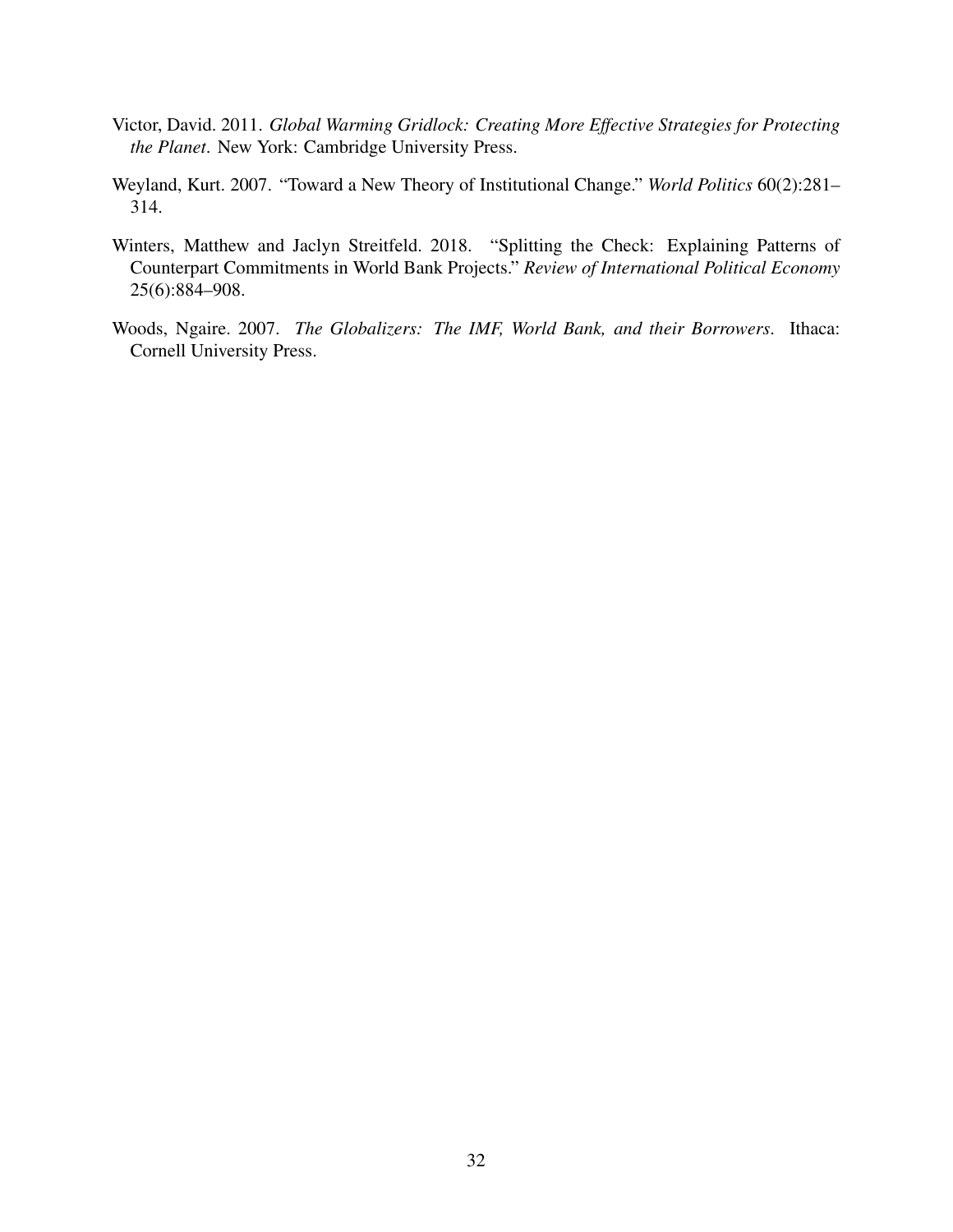## Climate Cascades: IOs and the Prioritization of Climate Action

Online Appendices

| <b>Contents</b>                                            |              |
|------------------------------------------------------------|--------------|
| 1 Variable Sources                                         | $\mathbf{2}$ |
| 2 Network Communities                                      | $\mathbf{2}$ |
| 3 Robustness Checks and Supporting Statistical Information | 3            |
| <b>4</b> Research Ethics                                   | 8            |

<sup>\*</sup>Richard Clark (richard.clark@princeton.edu) is Postdoctoral Fellow at the Niehaus Center for Globalization and Governance at Princeton University and incoming Assistant Professor of Government at Cornell University. Noah Zucker (noah.zucker@columbia.edu) is Ph.D. Candidate in Political Science at Columbia University and incoming Assistant Professor of International Relations at the London School of Economics. We thank Allison Carnegie and Matthew Winters for helpful comments on previous drafts. We also received valuable feedback at the 2021 International Political Economy Society Annual Conference.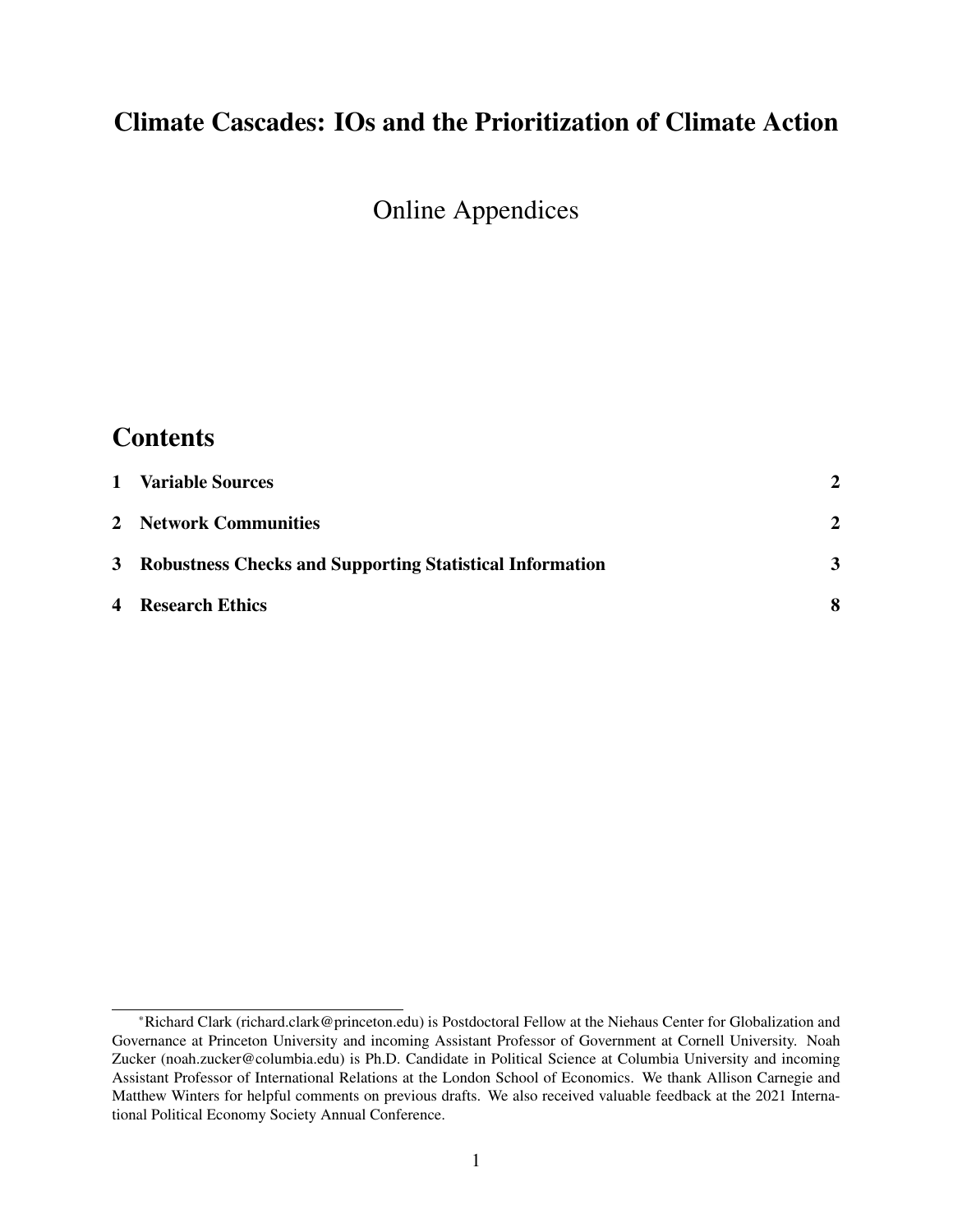## <span id="page-34-1"></span>1 Variable Sources

In addition to our original data, we drew on the following sources for additional variables:

- Polity2: Keith Jaggers and Ted Robert Gurr. 1995. "Tracking Democracy's Third Wave with the Polity III Data." *Journal of Peace Research* 32(4):469–482.
- GDP per capita: World Development Indicators.
- IMF program participation: Alexander E. Kentikelenis, Thomas H. Stubbs and Lawrence P. King. 2016. "IMF Conditionality and Development Policy Space, 1985–2014." *Review of International Political Economy* 23(4):543–582.
- UN ideal point distance: Michael A. Bailey, Anton Strezhnev and Erik Voeten. 2017. "Estimating Dynamic State Preferences from United Nations Voting Data." *Journal of Conflict Resolution* 61(2):430–456.

# <span id="page-34-0"></span>2 Network Communities

Communities identified in Figure [1,](#page-14-0) using the FindGraphCommunities function and "Modularity" (modularity maximization) method within Mathematica:

- 1. Argentina, West Bank and Gaza, Belize, Barbados, Guatemala, El Salvador, Costa Rica, Honduras, Nicaragua, Haiti, Morocco, Guyana, Tunisia, Djibouti, Algeria, United States, Chile, Canada, Hungary, Lithuania, Colombia, Gabon, Peru, Brazil, The Bahamas, Bulgaria, Romania, Armenia, China, Dominican Republic, Comoros, Mexico, Egypt, Burundi, Democratic Republic of the Congo, Ghana, Hong Kong, Samoa, Uruguay, Qatar, Lebanon, Syria, Jordan, Panama, Malaysia, Mongolia, Ecuador, Suriname, Paraguay, Austria, Cape Verde
- 2. Bangladesh, Sri Lanka, Maldives, Bhutan, Mozambique, Vietnam, Georgia, Russia, Pakistan, Senegal, Luxembourg, India, Kyrgyzstan, Zimbabwe, Azerbaijan, Nigeria, Fiji, Tajikistan, Laos, Nepal, Moldova, Cyprus, Latvia, Finland, Estonia, Afghanistan, Kazakhstan, Turkmenistan, Uzbekistan
- 3. Rwanda, Solomon Islands, Malawi, Tanzania, Cambodia, Micronesia, Netherlands, Singapore, Indonesia, Tonga, Tuvalu, Kiribati, Papua New Guinea, Vanuatu, Myanmar, Philippines, Japan, Marshall Islands, Timor-Leste, New Zealand, Australia, Palau, Republic of Congo, Sudan, Korea, Nauru
- 4. Grenada, Kenya, The Gambia, Ethiopia, Spain, Malta, United Kingdom, Albania, France, Slovenia, Poland, Iceland, Italy, Greece, Ukraine, Serbia, Ireland, Uganda, Belarus, Swaziland, Trinidad and Tobago, Thailand, Norway
- 5. Burkina Faso, Jamaica, Bolivia, Zambia, Sweden, Belgium, Gambia, Guinea, Liberia, Cameroon, Seychelles, Mauritania, Ivory Coast, Lesotho, Togo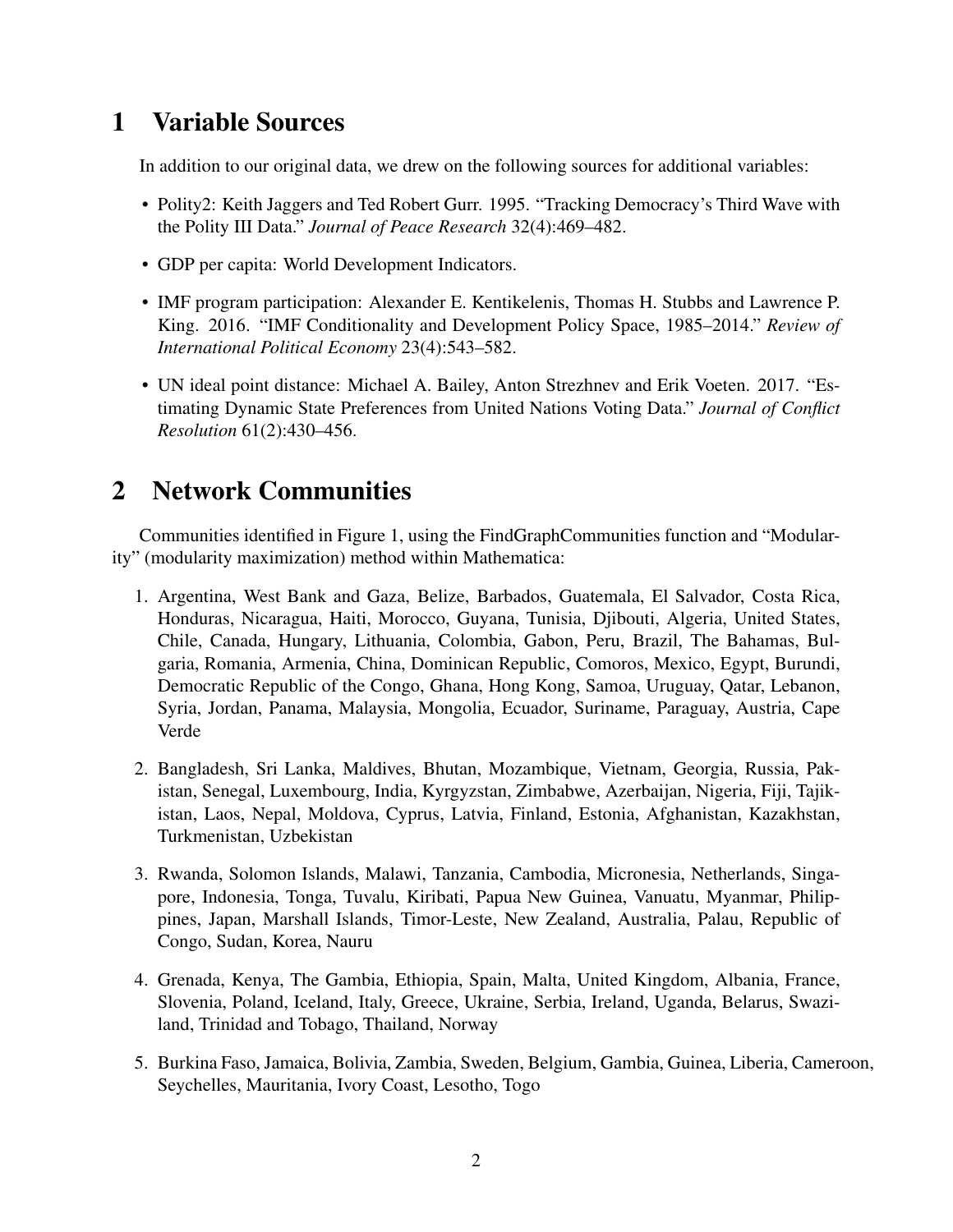- 6. St. Vincent and the Grenadines, St. Lucia, St. Kitts and Nevis, Dominica, Antigua and Barbuda, Anguilla
- 7. Niger

## <span id="page-35-2"></span>3 Robustness Checks and Supporting Statistical Information

<span id="page-35-1"></span>

|                                                     | # Mentions | <b>Any Mention</b> | # Mentions | <b>Any Mention</b> |
|-----------------------------------------------------|------------|--------------------|------------|--------------------|
|                                                     | Model 1    | <b>Model 2</b>     | Model 3    | Model 4            |
| Prior bureaucrat climate mentions                   | $0.630**$  | $0.127***$         |            |                    |
|                                                     | (0.279)    | (0.044)            |            |                    |
| Prior bureaucrat climate mentions (other countries) |            |                    | $1.356***$ | $0.132**$          |
|                                                     |            |                    | (0.564)    | (0.062)            |
| Lagged DV (continuous)                              | $0.164*$   |                    | $0.159**$  |                    |
|                                                     | (0.084)    |                    | (0.077)    |                    |
| Lagged DV (binary)                                  |            | $-0.017$           |            | 0.018              |
|                                                     |            | (0.068)            |            | (0.070)            |
| Polity2                                             | $-0.021$   | $-0.005$           | $-0.025$   | $-0.005$           |
|                                                     | (0.026)    | (0.005)            | (0.027)    | (0.005)            |
| GDP per capita (ln)                                 | $-0.056$   | 0.062              | $-0.064$   | 0.076              |
|                                                     | (0.441)    | (0.055)            | (0.423)    | (0.056)            |
| Climate-related disaster                            | 0.097      | $0.015***$         | 0.088      | $0.015***$         |
|                                                     | (0.068)    | (0.006)            | (0.068)    | (0.006)            |
| In IMF program                                      | 0.367      | 0.018              | 0.338      | 0.019              |
|                                                     | (0.242)    | (0.025)            | (0.211)    | (0.024)            |
| UN ideal point distance                             | 0.039      | 0.007              | $-0.126$   | $-0.003$           |
|                                                     | (0.261)    | (0.044)            | (0.258)    | (0.043)            |
| N                                                   | 1093       | 1093               | 1093       | 1093               |
| Adj. R-squared                                      | 0.176      | 0.173              | 0.198      | 0.170              |

∗∗∗p < .01; ∗∗p < .05; <sup>∗</sup>p < .1

<span id="page-35-0"></span>Table A1: Lagged DVs. Included lagged dependent variables (within-country lag by one year).

|                                              | <b>Climate Attuned</b> |                |  |
|----------------------------------------------|------------------------|----------------|--|
|                                              | Model 1                | <b>Model 2</b> |  |
| Climate-related disasters in current country | $0.005***$             | $0.004**$      |  |
|                                              | (0.001)                | (0.002)        |  |
| Polity2                                      |                        | 0.001          |  |
|                                              |                        | (0.005)        |  |
| GDP per capita (ln)                          |                        | $-0.014$       |  |
|                                              |                        | (0.035)        |  |
| In IMF program                               |                        | 0.017          |  |
|                                              |                        | (0.069)        |  |
| UN ideal point distance                      |                        | 0.033          |  |
|                                              |                        | (0.057)        |  |
| N                                            | 570                    | 416            |  |
| Adj. R-squared                               | 0.484                  | 0.433          |  |

∗∗∗p < .01; ∗∗p < .05; <sup>∗</sup>p < .1

Table A2: Managing Director Fixed Effects Robustness Check (Socialization). Replication of socialization models, with country and managing director fixed effects.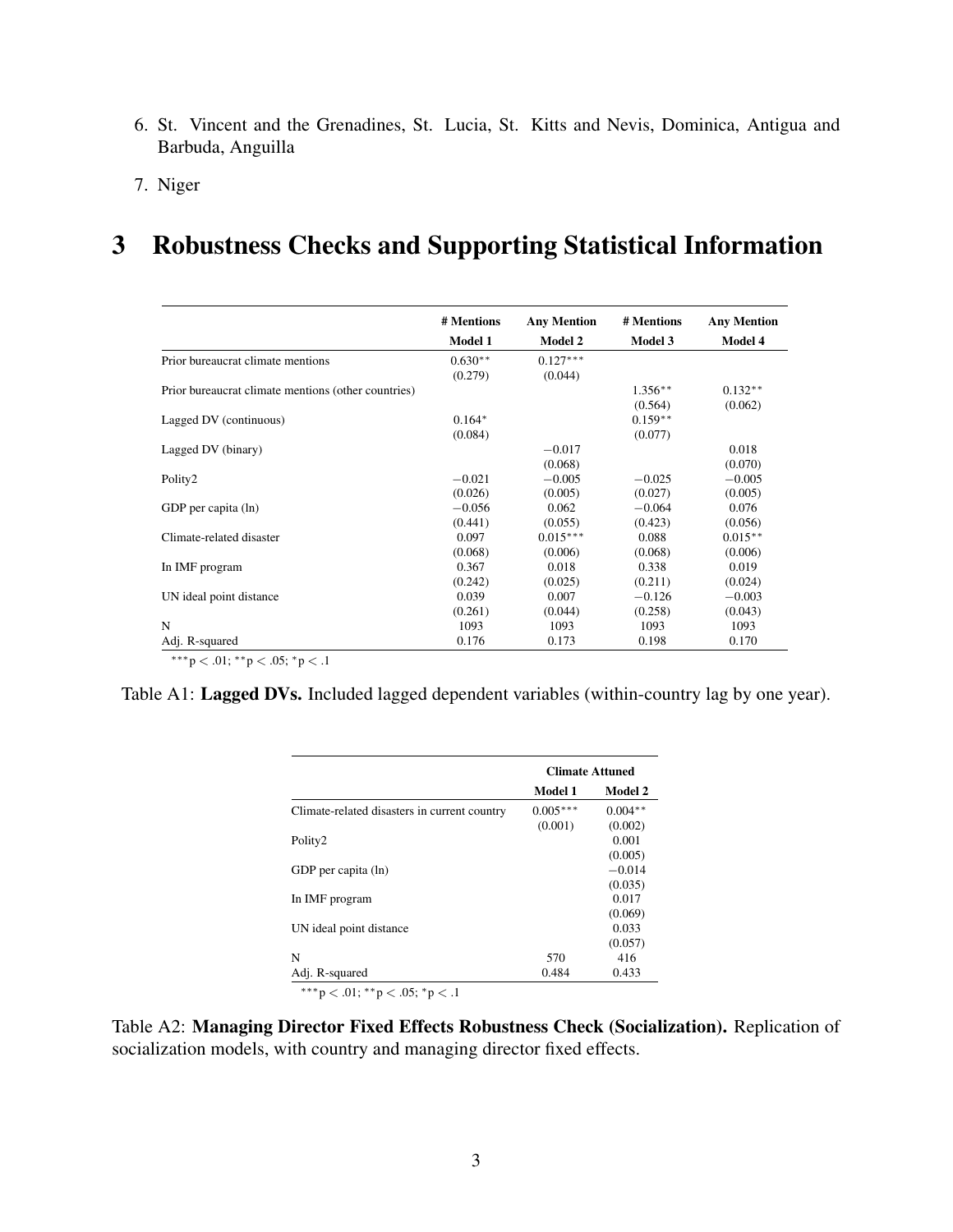<span id="page-36-0"></span>

|                                                     | # Mentions     | <b>Any Mention</b> | # Mentions     | <b>Any Mention</b> |
|-----------------------------------------------------|----------------|--------------------|----------------|--------------------|
|                                                     | <b>Model 1</b> | <b>Model 2</b>     | <b>Model 3</b> | <b>Model 4</b>     |
| Prior bureaucrat climate mentions                   | $0.956**$      | $0.148***$         |                |                    |
|                                                     | (0.385)        | (0.046)            |                |                    |
| Prior bureaucrat climate mentions (other countries) |                |                    | $1.557**$      | $0.149**$          |
|                                                     |                |                    | (0.660)        | (0.065)            |
| Polity2                                             | $-0.019$       | $-0.004$           | $-0.021$       | $-0.004$           |
|                                                     | (0.028)        | (0.004)            | (0.030)        | (0.004)            |
| GDP per capita (ln)                                 | 0.246          | $0.106*$           | 0.347          | $0.132**$          |
|                                                     | (0.420)        | (0.056)            | (0.410)        | (0.060)            |
| Climate-related disaster                            | 0.093          | $0.014***$         | 0.086          | $0.014**$          |
|                                                     | (0.065)        | (0.005)            | (0.066)        | (0.006)            |
| In IMF program                                      | 0.245          | $-0.001$           | 0.222          | $-0.001$           |
|                                                     | (0.204)        | (0.023)            | (0.179)        | (0.022)            |
| UN ideal point distance                             | 0.114          | 0.004              | 0.002          | $-0.001$           |
|                                                     | (0.243)        | (0.035)            | (0.239)        | (0.036)            |
| N                                                   | 1151           | 1151               | 1151           | 1151               |
| Adj. R-squared                                      | 0.141          | 0.150              | 0.160          | 0.142              |

∗∗∗p < .01; ∗∗p < .05; <sup>∗</sup>p < .1

Table A3: Managing Director Fixed Effects Robustness Check (Rotation). Replication of climate concern spread models, with country and managing director fixed effects.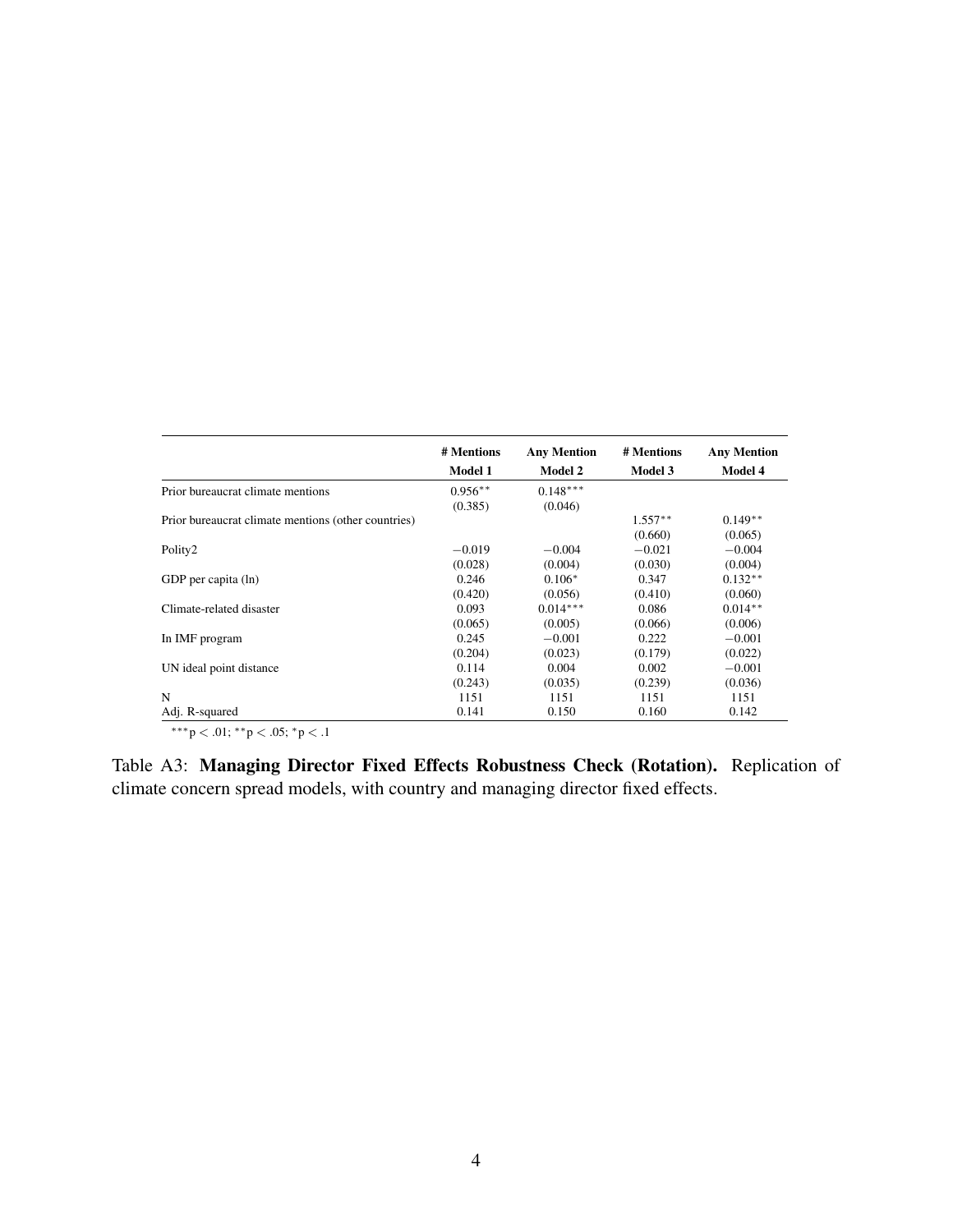<span id="page-37-0"></span>

|                                           | # Climate Mentions |              |
|-------------------------------------------|--------------------|--------------|
|                                           | Model 1            | Model 2      |
| Prior bureaucrat climate mentions         | $2.313***$         | $1.485***$   |
|                                           | (0.092)            | (0.181)      |
| Polity2                                   |                    | 0.028        |
|                                           |                    | (0.044)      |
| GDP per capita (ln)                       |                    | $7.115***$   |
|                                           |                    | (0.708)      |
| Climate-related disaster                  |                    | $0.343***$   |
|                                           |                    | (0.056)      |
| In IMF program                            |                    | $-0.028$     |
|                                           |                    | (0.179)      |
| UN ideal point distance                   |                    | $-0.058$     |
|                                           |                    | (0.295)      |
| Constant                                  | $-2.924***$        | $-68.389***$ |
|                                           | (0.709)            | (6.686)      |
| N                                         | 1474               | 1151         |
| ***p $< 0.01$ ; **p $< 0.05$ ; *p $< 0.1$ |                    |              |

Table A4: Poisson Robustness Check. Replication of rotation model, estimated via a poisson regression. We exclude year fixed effects from this specification because we experience issues with convergence and NA coefficients for several year dummies. Country fixed effects remain.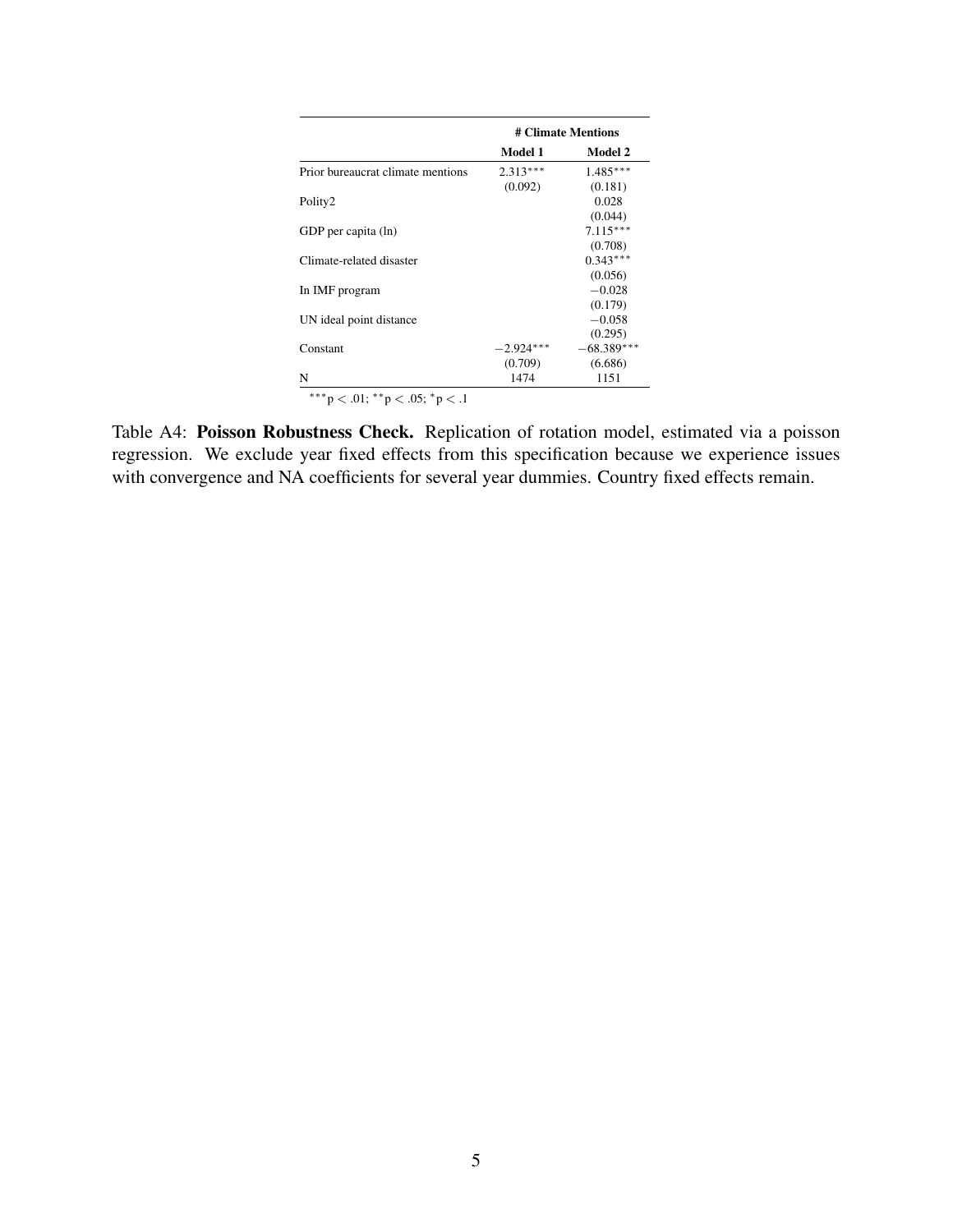<span id="page-38-0"></span>

|                                               | <b>Climate Attuned</b> |                |  |
|-----------------------------------------------|------------------------|----------------|--|
|                                               | <b>Model 1</b>         | <b>Model 2</b> |  |
| Climate-related disasters in previous country | $0.396***$             | $0.226*$       |  |
|                                               | (0.111)                | (0.121)        |  |
| Polity2                                       |                        | 0.116          |  |
|                                               |                        | (0.180)        |  |
| GDP per capita (ln)                           |                        | $-3.499$       |  |
|                                               |                        | (2.609)        |  |
| In IMF program                                |                        | 42.043         |  |
|                                               |                        | (7625.738)     |  |
| UN ideal point distance                       |                        | $-4.359$       |  |
|                                               |                        | (3.993)        |  |
| Constant                                      | $-137.769$             | $-227.122$     |  |
|                                               | (80138.750)            | (134039.900)   |  |
| N                                             | 467                    | 329            |  |

∗∗∗p < .01; ∗∗p < .05; <sup>∗</sup>p < .1

<span id="page-38-1"></span>Table A5: Logit Robustness Check (Socialization). Replication of socialization model, estimated via a binomial logistic regression.

|                                   | <b>Any Climate Mention</b> |                |  |
|-----------------------------------|----------------------------|----------------|--|
|                                   | <b>Model 1</b>             | <b>Model 2</b> |  |
| Prior bureaucrat climate mentions | $2.201***$                 | $1.145***$     |  |
|                                   | (0.253)                    | (0.375)        |  |
| Polity2                           |                            | 0.077          |  |
|                                   |                            | (0.107)        |  |
| GDP per capita (ln)               |                            | $10.638***$    |  |
|                                   |                            | (1.776)        |  |
| Climate-related disaster          |                            | $0.248*$       |  |
|                                   |                            | (0.143)        |  |
| In IMF program                    |                            | 0.161          |  |
|                                   |                            | (0.486)        |  |
| UN ideal point distance           |                            | $-0.591$       |  |
|                                   |                            | (0.682)        |  |
| Constant                          | $-3.414***$                | $-100.240***$  |  |
|                                   | (1.072)                    | (16.441)       |  |
| N                                 | 1474                       | 1151           |  |

 $\rm{^{***}}p<.01;$   $\rm{^{**}}p<.05;$   $\rm{^*}p<.1$ 

Table A6: Logit Robustness Check (Rotation). Replication of climate concern spread model, estimated via a binomial logistic regression. We exclude year fixed effects from this specification because we experience issues with convergence and NA coefficients for several year dummies. Country fixed effects remain.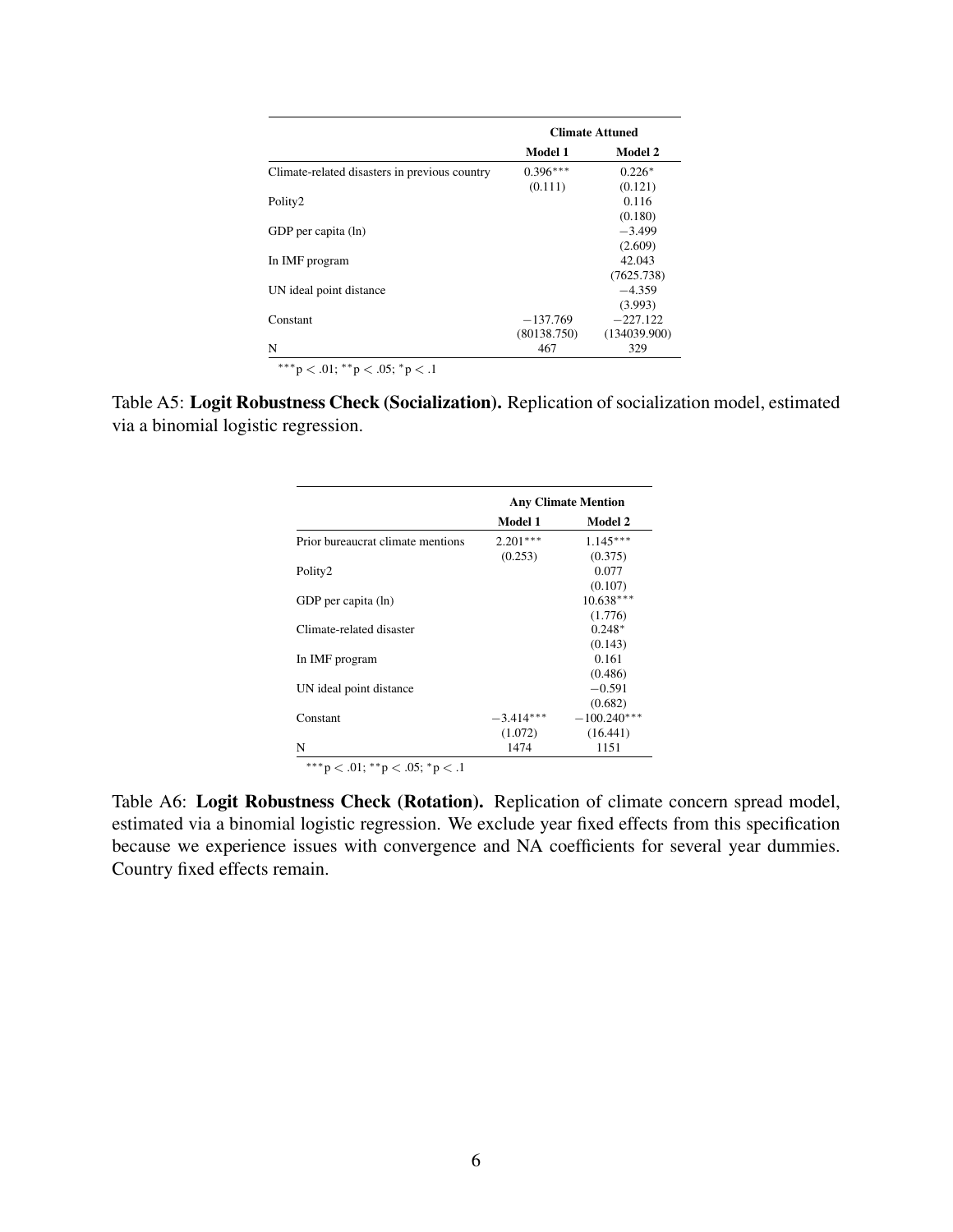<span id="page-39-0"></span>

|                                | # Climate Mentions |
|--------------------------------|--------------------|
| Cumulative climate mentions    | $0.564***$         |
|                                | (0.099)            |
| Polity2                        | $-0.018$           |
|                                | (0.023)            |
| GDP per capita (ln)            | $-0.151$           |
|                                | (0.364)            |
| Climatological disaster        | 0.090              |
|                                | (0.102)            |
| In IMF program                 | $0.240*$           |
|                                | (0.139)            |
| UN ideal point distance        | $-0.012$           |
|                                | (0.230)            |
| Constant                       | 1.238              |
|                                | (3.369)            |
| N                              | 1151               |
| Adj. R-squared                 | 0.192              |
| ***p < .01; **p < .05; *p < .1 |                    |

Table A7: Instrumental Variables Robustness Check. We utilize 2SLS and instrument for cumulative climate mentions (ln) for each bureaucrat with cumulative climate-related disasters (ln) that affected each bureaucrat in previous postings. Because climate-related disasters are quasirandom, we believe this to be a reasonable instrument for prior mentions of climate concerns. The instrument passes a weak instrument test ( $p = 0.00$ ). We then regress current climate mentions on cumulative previous climate mentions, finding strong results. The model includes country and year fixed effects. Robust standard errors are clustered at country-level.